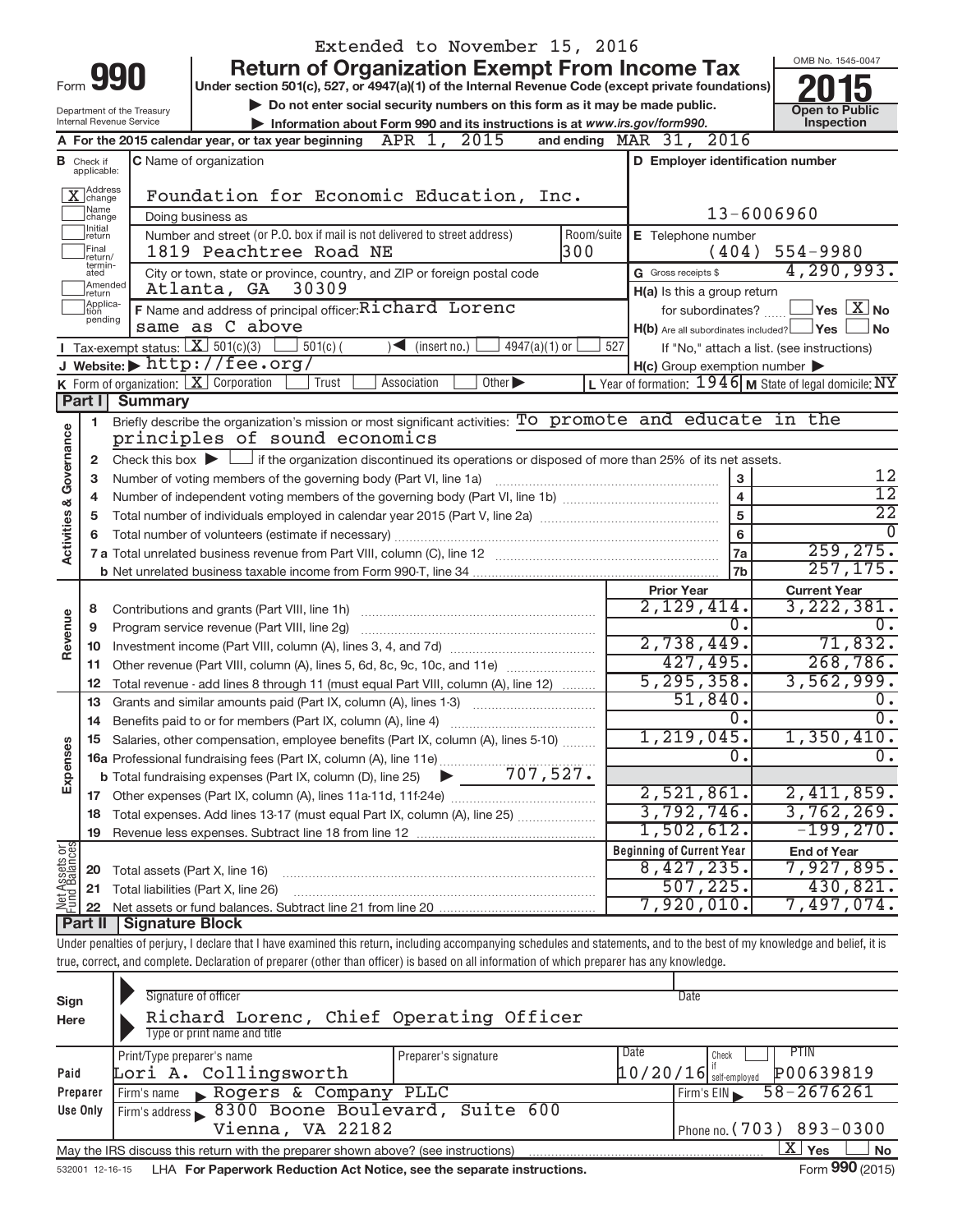|              | 13-6006960<br>Foundation for Economic Education, Inc.<br>Page 2<br>Form 990 (2015)                                                                                   |
|--------------|----------------------------------------------------------------------------------------------------------------------------------------------------------------------|
|              | <b>Part III Statement of Program Service Accomplishments</b>                                                                                                         |
|              |                                                                                                                                                                      |
| 1.           | Briefly describe the organization's mission:<br>The organization's mission is to offer the most consistent case for                                                  |
|              | the "first principles" of freedoms: the sanctity of private property,                                                                                                |
|              | individual liberty, the rule of law, the free market and the moral                                                                                                   |
|              | superiority of individual choice and responsibility over coercion.                                                                                                   |
| $\mathbf{2}$ | Did the organization undertake any significant program services during the year which were not listed on                                                             |
|              | $\sqrt{\mathsf{Yes}\ \mathbf{X}}$ No<br>the prior Form 990 or 990-EZ?                                                                                                |
|              | If "Yes," describe these new services on Schedule O.                                                                                                                 |
| 3            | $\sqrt{\mathsf{Yes}\ \mathsf{X}}$ No<br>Did the organization cease conducting, or make significant changes in how it conducts, any program services?                 |
|              | If "Yes," describe these changes on Schedule O.                                                                                                                      |
| 4            | Describe the organization's program service accomplishments for each of its three largest program services, as measured by expenses.                                 |
|              | Section 501(c)(3) and 501(c)(4) organizations are required to report the amount of grants and allocations to others, the total expenses, and                         |
|              | revenue, if any, for each program service reported.                                                                                                                  |
| 4a l         | 1,536,444. including grants of \$<br>) (Expenses \$<br>) (Revenue \$<br>(Code:<br>Seminars and Lectures - Promoting the philosophy of free market                    |
|              | economics and the importing of general education relating to economic                                                                                                |
|              | freedom.                                                                                                                                                             |
|              |                                                                                                                                                                      |
|              |                                                                                                                                                                      |
|              |                                                                                                                                                                      |
|              |                                                                                                                                                                      |
|              |                                                                                                                                                                      |
|              |                                                                                                                                                                      |
|              |                                                                                                                                                                      |
|              |                                                                                                                                                                      |
|              |                                                                                                                                                                      |
| 4b           | 565, 175.<br>53,802.<br>including grants of \$<br>) (Expenses \$<br>) (Revenue \$<br>(Code:<br>Books and Publications - The dissemination of the results of research |
|              | and study in the field of economics and the related branches<br>$\circ$ f<br>social                                                                                  |
|              | science.                                                                                                                                                             |
|              |                                                                                                                                                                      |
|              |                                                                                                                                                                      |
|              |                                                                                                                                                                      |
|              |                                                                                                                                                                      |
|              |                                                                                                                                                                      |
|              |                                                                                                                                                                      |
|              |                                                                                                                                                                      |
|              |                                                                                                                                                                      |
|              |                                                                                                                                                                      |
| 4c           | 810,416.<br>including grants of \$<br>(Code:<br>(Expenses \$<br>) (Revenue \$                                                                                        |
|              | Website Outreach - Promoting the philosophy of free market economics<br>and education.                                                                               |
|              |                                                                                                                                                                      |
|              |                                                                                                                                                                      |
|              |                                                                                                                                                                      |
|              |                                                                                                                                                                      |
|              |                                                                                                                                                                      |
|              |                                                                                                                                                                      |
|              |                                                                                                                                                                      |
|              |                                                                                                                                                                      |
|              |                                                                                                                                                                      |
|              |                                                                                                                                                                      |
| 4d           | Other program services (Describe in Schedule O.)                                                                                                                     |
|              | (Expenses \$<br>(Revenue \$<br>including grants of \$                                                                                                                |
| 4e           | 2,912,035.<br>Total program service expenses                                                                                                                         |
| 532002       | Form 990 (2015)                                                                                                                                                      |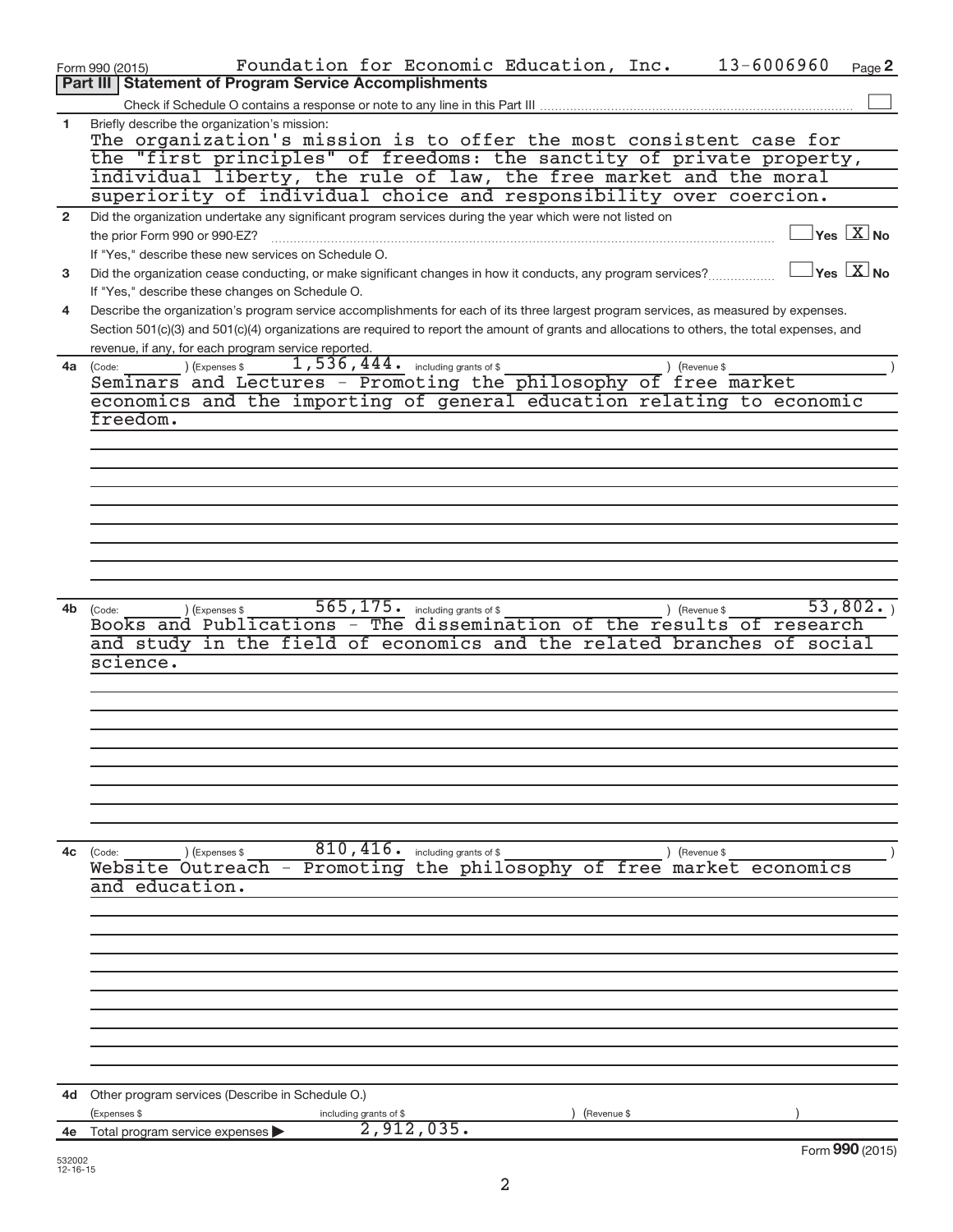|  | Form 990 (2015) |
|--|-----------------|

|     |                                                                                                                                                                                                                                                                                                                                                                     |                | Yes                         | <b>No</b>                   |
|-----|---------------------------------------------------------------------------------------------------------------------------------------------------------------------------------------------------------------------------------------------------------------------------------------------------------------------------------------------------------------------|----------------|-----------------------------|-----------------------------|
| 1   | Is the organization described in section $501(c)(3)$ or $4947(a)(1)$ (other than a private foundation)?                                                                                                                                                                                                                                                             |                |                             |                             |
|     |                                                                                                                                                                                                                                                                                                                                                                     | 1              | х                           |                             |
| 2   | Is the organization required to complete Schedule B, Schedule of Contributors? [11] the organization required to complete Schedule B, Schedule of Contributors?                                                                                                                                                                                                     | $\mathbf{2}$   | $\overline{\textnormal{x}}$ |                             |
| 3   | Did the organization engage in direct or indirect political campaign activities on behalf of or in opposition to candidates for                                                                                                                                                                                                                                     | 3              |                             | x                           |
| 4   | Section 501(c)(3) organizations. Did the organization engage in lobbying activities, or have a section 501(h) election in effect                                                                                                                                                                                                                                    |                |                             |                             |
|     |                                                                                                                                                                                                                                                                                                                                                                     | 4              |                             | x                           |
| 5   | Is the organization a section 501(c)(4), 501(c)(5), or 501(c)(6) organization that receives membership dues, assessments, or                                                                                                                                                                                                                                        |                |                             |                             |
|     |                                                                                                                                                                                                                                                                                                                                                                     | 5              |                             | x                           |
| 6   | Did the organization maintain any donor advised funds or any similar funds or accounts for which donors have the right to                                                                                                                                                                                                                                           |                |                             |                             |
|     | provide advice on the distribution or investment of amounts in such funds or accounts? If "Yes," complete Schedule D, Part I                                                                                                                                                                                                                                        | 6              |                             | x                           |
| 7   | Did the organization receive or hold a conservation easement, including easements to preserve open space,                                                                                                                                                                                                                                                           |                |                             |                             |
|     |                                                                                                                                                                                                                                                                                                                                                                     | $\overline{7}$ |                             | x                           |
| 8   | Did the organization maintain collections of works of art, historical treasures, or other similar assets? If "Yes," complete<br>Schedule D, Part III <b>Martin Communication</b> Contract and Contract of Technical Contract of Technical Contract of Technical Contract of Technical Contract of Technical Contract of Technical Contract of Technical Contract of | 8              |                             | x                           |
| 9   | Did the organization report an amount in Part X, line 21, for escrow or custodial account liability, serve as a custodian for                                                                                                                                                                                                                                       |                |                             |                             |
|     | amounts not listed in Part X; or provide credit counseling, debt management, credit repair, or debt negotiation services?                                                                                                                                                                                                                                           |                |                             |                             |
|     | If "Yes," complete Schedule D, Part IV                                                                                                                                                                                                                                                                                                                              | 9              | х                           |                             |
| 10  | Did the organization, directly or through a related organization, hold assets in temporarily restricted endowments, permanent                                                                                                                                                                                                                                       |                |                             |                             |
|     |                                                                                                                                                                                                                                                                                                                                                                     | 10             | x                           |                             |
| 11  | If the organization's answer to any of the following questions is "Yes," then complete Schedule D, Parts VI, VII, VIII, IX, or X                                                                                                                                                                                                                                    |                |                             |                             |
|     | as applicable.                                                                                                                                                                                                                                                                                                                                                      |                |                             |                             |
|     | a Did the organization report an amount for land, buildings, and equipment in Part X, line 10? If "Yes," complete Schedule D,                                                                                                                                                                                                                                       |                |                             |                             |
|     | Part VI                                                                                                                                                                                                                                                                                                                                                             | 11a            | х                           |                             |
|     | <b>b</b> Did the organization report an amount for investments - other securities in Part X, line 12 that is 5% or more of its total                                                                                                                                                                                                                                | 11b            | Χ                           |                             |
|     | c Did the organization report an amount for investments - program related in Part X, line 13 that is 5% or more of its total                                                                                                                                                                                                                                        |                |                             |                             |
|     |                                                                                                                                                                                                                                                                                                                                                                     | 11c            |                             | x                           |
|     | d Did the organization report an amount for other assets in Part X, line 15 that is 5% or more of its total assets reported in                                                                                                                                                                                                                                      |                |                             |                             |
|     |                                                                                                                                                                                                                                                                                                                                                                     | 11d            |                             | x                           |
|     |                                                                                                                                                                                                                                                                                                                                                                     | 11e            | $\overline{\textbf{X}}$     |                             |
|     | f Did the organization's separate or consolidated financial statements for the tax year include a footnote that addresses                                                                                                                                                                                                                                           |                |                             |                             |
|     | the organization's liability for uncertain tax positions under FIN 48 (ASC 740)? If "Yes," complete Schedule D, Part X                                                                                                                                                                                                                                              | 11f            | х                           |                             |
|     | 12a Did the organization obtain separate, independent audited financial statements for the tax year? If "Yes," complete                                                                                                                                                                                                                                             |                |                             |                             |
|     | Schedule D, Parts XI and XII                                                                                                                                                                                                                                                                                                                                        | 12a            | х                           |                             |
|     | <b>b</b> Was the organization included in consolidated, independent audited financial statements for the tax year?                                                                                                                                                                                                                                                  |                |                             |                             |
|     | If "Yes," and if the organization answered "No" to line 12a, then completing Schedule D, Parts XI and XII is optional                                                                                                                                                                                                                                               | 12b            |                             | Х                           |
| 13  |                                                                                                                                                                                                                                                                                                                                                                     | 13             |                             | $\overline{\textnormal{x}}$ |
| 14a |                                                                                                                                                                                                                                                                                                                                                                     | 14a            |                             | X                           |
|     | <b>b</b> Did the organization have aggregate revenues or expenses of more than \$10,000 from grantmaking, fundraising, business,                                                                                                                                                                                                                                    |                |                             |                             |
|     | investment, and program service activities outside the United States, or aggregate foreign investments valued at \$100,000                                                                                                                                                                                                                                          |                |                             | x                           |
| 15  | Did the organization report on Part IX, column (A), line 3, more than \$5,000 of grants or other assistance to or for any                                                                                                                                                                                                                                           | 14b            |                             |                             |
|     |                                                                                                                                                                                                                                                                                                                                                                     | 15             |                             | x                           |
| 16  | Did the organization report on Part IX, column (A), line 3, more than \$5,000 of aggregate grants or other assistance to                                                                                                                                                                                                                                            |                |                             |                             |
|     |                                                                                                                                                                                                                                                                                                                                                                     | 16             |                             | x                           |
| 17  | Did the organization report a total of more than \$15,000 of expenses for professional fundraising services on Part IX,                                                                                                                                                                                                                                             |                |                             |                             |
|     |                                                                                                                                                                                                                                                                                                                                                                     | 17             |                             | x                           |
| 18  | Did the organization report more than \$15,000 total of fundraising event gross income and contributions on Part VIII. lines                                                                                                                                                                                                                                        |                |                             |                             |
|     |                                                                                                                                                                                                                                                                                                                                                                     | 18             |                             | x                           |
| 19  | Did the organization report more than \$15,000 of gross income from gaming activities on Part VIII, line 9a? If "Yes,"                                                                                                                                                                                                                                              |                |                             |                             |
|     |                                                                                                                                                                                                                                                                                                                                                                     | 19             |                             | X.                          |

Form **990** (2015)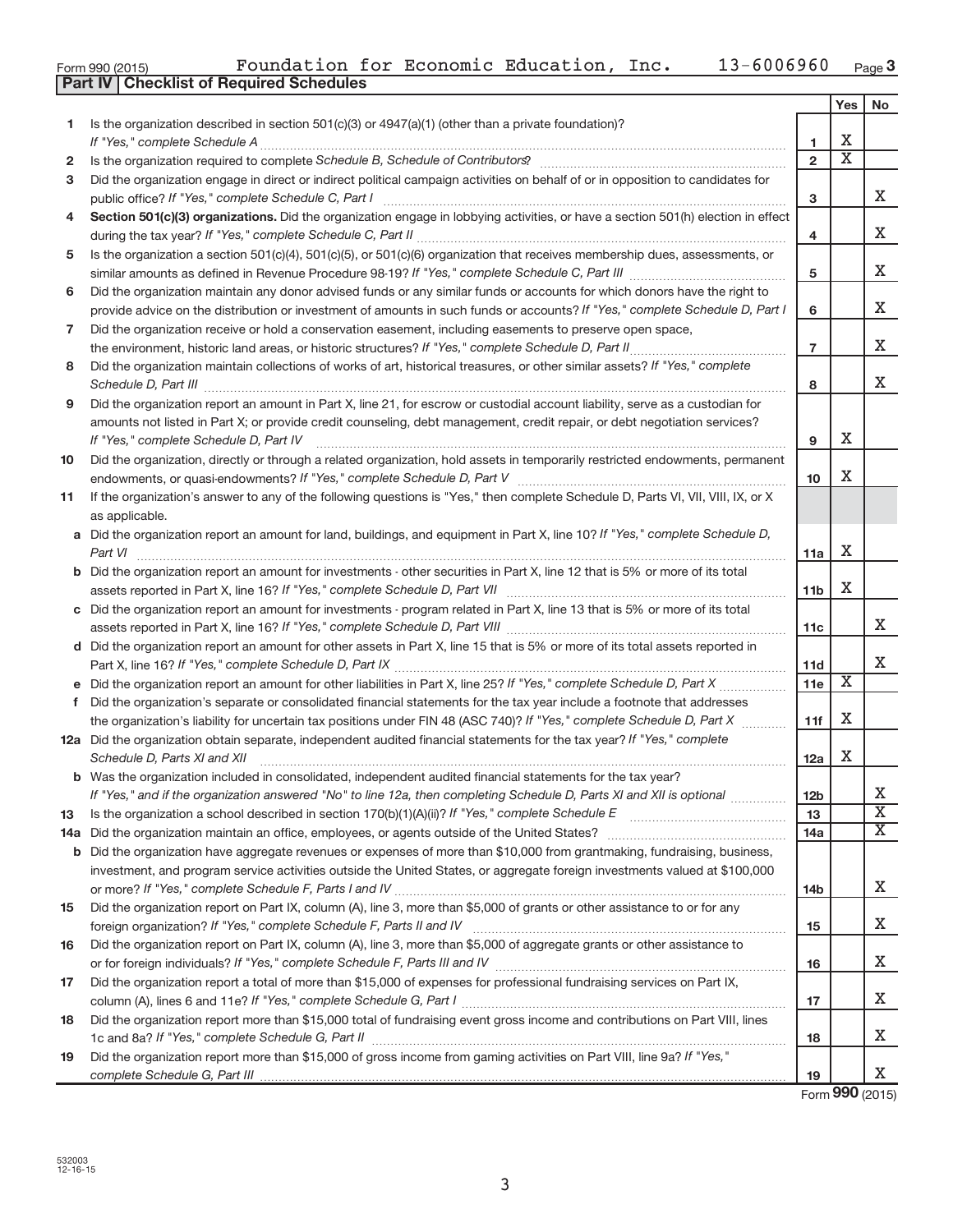| Form 990 (2015)                                            | Foundation for Economic Education, Inc. |  |  |  |  | $13 - 6006960$ Page 4 |  |  |
|------------------------------------------------------------|-----------------------------------------|--|--|--|--|-----------------------|--|--|
| <b>Dart IV Checklist of Required Schedules (continued)</b> |                                         |  |  |  |  |                       |  |  |

|    | Parl IV I<br>Criecklist of Required Scriedules (continued)                                                                          |                 |     |                         |
|----|-------------------------------------------------------------------------------------------------------------------------------------|-----------------|-----|-------------------------|
|    |                                                                                                                                     |                 | Yes | No                      |
|    | 20a Did the organization operate one or more hospital facilities? If "Yes," complete Schedule H                                     | 20a             |     | X                       |
|    |                                                                                                                                     | 20 <sub>b</sub> |     |                         |
| 21 | Did the organization report more than \$5,000 of grants or other assistance to any domestic organization or                         |                 |     | x                       |
|    |                                                                                                                                     | 21              |     |                         |
| 22 | Did the organization report more than \$5,000 of grants or other assistance to or for domestic individuals on                       |                 |     | x                       |
|    | Part IX, column (A), line 2? If "Yes," complete Schedule I, Parts I and III                                                         | 22              |     |                         |
| 23 | Did the organization answer "Yes" to Part VII, Section A, line 3, 4, or 5 about compensation of the organization's current          |                 |     |                         |
|    | and former officers, directors, trustees, key employees, and highest compensated employees? If "Yes," complete<br>Schedule J        | 23              | Χ   |                         |
|    | 24a Did the organization have a tax-exempt bond issue with an outstanding principal amount of more than \$100,000 as of the         |                 |     |                         |
|    | last day of the year, that was issued after December 31, 2002? If "Yes," answer lines 24b through 24d and complete                  |                 |     |                         |
|    | Schedule K. If "No", go to line 25a                                                                                                 | 24a             |     | X                       |
|    |                                                                                                                                     | 24 <sub>b</sub> |     |                         |
|    | c Did the organization maintain an escrow account other than a refunding escrow at any time during the year to defease              |                 |     |                         |
|    | any tax-exempt bonds?                                                                                                               | 24 <sub>c</sub> |     |                         |
|    |                                                                                                                                     | 24d             |     |                         |
|    | 25a Section 501(c)(3), 501(c)(4), and 501(c)(29) organizations. Did the organization engage in an excess benefit                    |                 |     |                         |
|    |                                                                                                                                     | 25a             |     | X                       |
|    | <b>b</b> Is the organization aware that it engaged in an excess benefit transaction with a disqualified person in a prior year, and |                 |     |                         |
|    | that the transaction has not been reported on any of the organization's prior Forms 990 or 990-EZ? If "Yes," complete               |                 |     |                         |
|    | Schedule L, Part I                                                                                                                  | 25 <sub>b</sub> |     | х                       |
| 26 | Did the organization report any amount on Part X, line 5, 6, or 22 for receivables from or payables to any current or               |                 |     |                         |
|    | former officers, directors, trustees, key employees, highest compensated employees, or disqualified persons? If "Yes,"              |                 |     |                         |
|    | complete Schedule L, Part II                                                                                                        | 26              |     | x                       |
| 27 | Did the organization provide a grant or other assistance to an officer, director, trustee, key employee, substantial                |                 |     |                         |
|    | contributor or employee thereof, a grant selection committee member, or to a 35% controlled entity or family member                 |                 |     |                         |
|    |                                                                                                                                     | 27              |     | x                       |
| 28 | Was the organization a party to a business transaction with one of the following parties (see Schedule L, Part IV                   |                 |     |                         |
|    | instructions for applicable filing thresholds, conditions, and exceptions):                                                         |                 |     |                         |
|    | a A current or former officer, director, trustee, or key employee? If "Yes," complete Schedule L, Part IV                           | 28a             |     | x                       |
|    | <b>b</b> A family member of a current or former officer, director, trustee, or key employee? If "Yes," complete Schedule L, Part IV | 28 <sub>b</sub> |     | $\overline{\mathbf{x}}$ |
|    | c An entity of which a current or former officer, director, trustee, or key employee (or a family member thereof) was an officer,   |                 |     |                         |
|    | director, trustee, or direct or indirect owner? If "Yes," complete Schedule L, Part IV.                                             | 28c             |     | X                       |
| 29 |                                                                                                                                     | 29              | x   |                         |
| 30 | Did the organization receive contributions of art, historical treasures, or other similar assets, or qualified conservation         |                 |     |                         |
|    | contributions? If "Yes," complete Schedule M                                                                                        | 30              |     | X                       |
| 31 | Did the organization liquidate, terminate, or dissolve and cease operations?                                                        |                 |     |                         |
|    |                                                                                                                                     | 31              |     | x                       |
| 32 | Did the organization sell, exchange, dispose of, or transfer more than 25% of its net assets? If "Yes," complete                    |                 |     |                         |
|    | Schedule N, Part II                                                                                                                 | 32              |     | x                       |
| 33 | Did the organization own 100% of an entity disregarded as separate from the organization under Regulations                          |                 |     |                         |
|    |                                                                                                                                     | 33              |     | X.                      |
| 34 | Was the organization related to any tax-exempt or taxable entity? If "Yes," complete Schedule R, Part II, III, or IV, and           |                 |     |                         |
|    | Part V, line 1                                                                                                                      | 34              | Χ   |                         |
|    |                                                                                                                                     | <b>35a</b>      |     | X                       |
|    | b If "Yes" to line 35a, did the organization receive any payment from or engage in any transaction with a controlled entity         |                 |     |                         |
|    |                                                                                                                                     | 35 <sub>b</sub> |     |                         |
| 36 | Section 501(c)(3) organizations. Did the organization make any transfers to an exempt non-charitable related organization?          |                 |     | x                       |
|    |                                                                                                                                     | 36              |     |                         |
| 37 | Did the organization conduct more than 5% of its activities through an entity that is not a related organization                    |                 |     | X.                      |
|    |                                                                                                                                     | 37              |     |                         |
| 38 | Did the organization complete Schedule O and provide explanations in Schedule O for Part VI, lines 11b and 19?                      | 38              | х   |                         |
|    |                                                                                                                                     |                 |     |                         |

Form **990** (2015)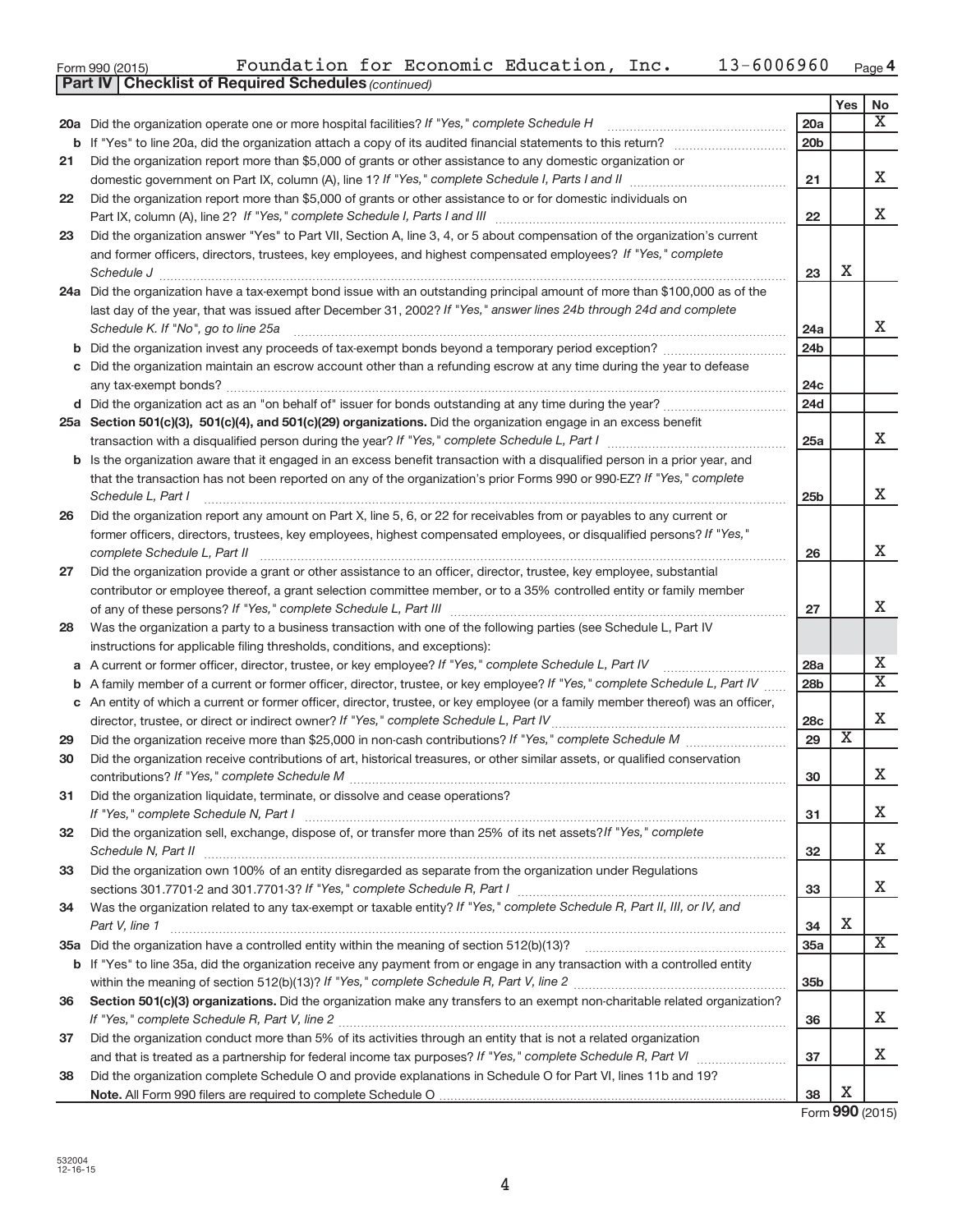|               | 13-6006960<br>Foundation for Economic Education, Inc.<br>Form 990 (2015)                                                                        |                |                             | Page 5                  |
|---------------|-------------------------------------------------------------------------------------------------------------------------------------------------|----------------|-----------------------------|-------------------------|
| <b>Part V</b> | <b>Statements Regarding Other IRS Filings and Tax Compliance</b>                                                                                |                |                             |                         |
|               | Check if Schedule O contains a response or note to any line in this Part V                                                                      |                |                             |                         |
|               |                                                                                                                                                 |                | Yes                         | No                      |
|               | 85<br>1a                                                                                                                                        |                |                             |                         |
|               | 1 <sub>b</sub><br>Enter the number of Forms W-2G included in line 1a. Enter -0- if not applicable                                               |                |                             |                         |
|               | Did the organization comply with backup withholding rules for reportable payments to vendors and reportable gaming                              |                |                             |                         |
|               |                                                                                                                                                 | 1c             | х                           |                         |
|               | 2a Enter the number of employees reported on Form W-3, Transmittal of Wage and Tax Statements,                                                  |                |                             |                         |
|               | 22<br>filed for the calendar year ending with or within the year covered by this return<br>2a                                                   |                |                             |                         |
|               |                                                                                                                                                 | 2 <sub>b</sub> | x                           |                         |
|               |                                                                                                                                                 |                |                             |                         |
|               | 3a Did the organization have unrelated business gross income of \$1,000 or more during the year?                                                | 3a             | х                           |                         |
|               |                                                                                                                                                 | 3 <sub>b</sub> | $\overline{\textnormal{x}}$ |                         |
|               | 4a At any time during the calendar year, did the organization have an interest in, or a signature or other authority over, a                    |                |                             |                         |
|               | financial account in a foreign country (such as a bank account, securities account, or other financial account)?                                | 4a             |                             | X.                      |
|               | <b>b</b> If "Yes," enter the name of the foreign country: $\blacktriangleright$                                                                 |                |                             |                         |
|               | See instructions for filing requirements for FinCEN Form 114, Report of Foreign Bank and Financial Accounts (FBAR).                             |                |                             |                         |
|               |                                                                                                                                                 | 5a             |                             | Х                       |
|               |                                                                                                                                                 | 5 <sub>b</sub> |                             | $\overline{\mathtt{x}}$ |
|               |                                                                                                                                                 | 5c             |                             |                         |
|               | 6a Does the organization have annual gross receipts that are normally greater than \$100,000, and did the organization solicit                  |                |                             |                         |
|               | any contributions that were not tax deductible as charitable contributions?                                                                     | 6a             |                             | x                       |
|               | <b>b</b> If "Yes," did the organization include with every solicitation an express statement that such contributions or gifts                   |                |                             |                         |
|               | were not tax deductible?                                                                                                                        | 6b             |                             |                         |
| 7             | Organizations that may receive deductible contributions under section 170(c).                                                                   |                |                             |                         |
|               | Did the organization receive a payment in excess of \$75 made partly as a contribution and partly for goods and services provided to the payor? | 7a             |                             | x                       |
|               |                                                                                                                                                 |                |                             |                         |
|               | c Did the organization sell, exchange, or otherwise dispose of tangible personal property for which it was required                             |                |                             |                         |
|               | to file Form 8282?                                                                                                                              | 7c             |                             | X.                      |
|               | 7d                                                                                                                                              |                |                             |                         |
|               |                                                                                                                                                 | 7e             |                             | x                       |
| τ.            | Did the organization, during the year, pay premiums, directly or indirectly, on a personal benefit contract?                                    | 7f             |                             | $\overline{\mathtt{x}}$ |
|               | If the organization received a contribution of qualified intellectual property, did the organization file Form 8899 as required?                | 7g             |                             |                         |
|               | h If the organization received a contribution of cars, boats, airplanes, or other vehicles, did the organization file a Form 1098-C?            | 7h             |                             |                         |
| 8             | Sponsoring organizations maintaining donor advised funds. Did a donor advised fund maintained by the                                            |                |                             |                         |
|               | sponsoring organization have excess business holdings at any time during the year?                                                              | 8              |                             |                         |
| 9             | Sponsoring organizations maintaining donor advised funds.                                                                                       |                |                             |                         |
| а             | Did the sponsoring organization make any taxable distributions under section 4966?                                                              | <b>9a</b>      |                             |                         |
| b             | Did the sponsoring organization make a distribution to a donor, donor advisor, or related person? [[[[[[[[[[[                                   | 9b             |                             |                         |
| 10            | Section 501(c)(7) organizations. Enter:                                                                                                         |                |                             |                         |
| а             | 10a                                                                                                                                             |                |                             |                         |
| b             | Gross receipts, included on Form 990, Part VIII, line 12, for public use of club facilities<br>10 <sub>b</sub>                                  |                |                             |                         |
| 11            | Section 501(c)(12) organizations. Enter:                                                                                                        |                |                             |                         |
| а             | 11a                                                                                                                                             |                |                             |                         |
|               | b Gross income from other sources (Do not net amounts due or paid to other sources against                                                      |                |                             |                         |
|               | amounts due or received from them.)<br>11b                                                                                                      |                |                             |                         |
|               | 12a Section 4947(a)(1) non-exempt charitable trusts. Is the organization filing Form 990 in lieu of Form 1041?                                  | 12a            |                             |                         |
|               | <b>b</b> If "Yes," enter the amount of tax-exempt interest received or accrued during the year<br>12b                                           |                |                             |                         |
| 13            | Section 501(c)(29) qualified nonprofit health insurance issuers.                                                                                |                |                             |                         |
|               | a Is the organization licensed to issue qualified health plans in more than one state?                                                          | 13а            |                             |                         |
|               | Note. See the instructions for additional information the organization must report on Schedule O.                                               |                |                             |                         |
|               | <b>b</b> Enter the amount of reserves the organization is required to maintain by the states in which the                                       |                |                             |                         |
|               | 13 <sub>b</sub>                                                                                                                                 |                |                             |                         |
|               | 13 <sub>c</sub>                                                                                                                                 |                |                             |                         |
|               | 14a Did the organization receive any payments for indoor tanning services during the tax year?                                                  | 14a            |                             | Χ                       |
|               |                                                                                                                                                 | 14b            |                             |                         |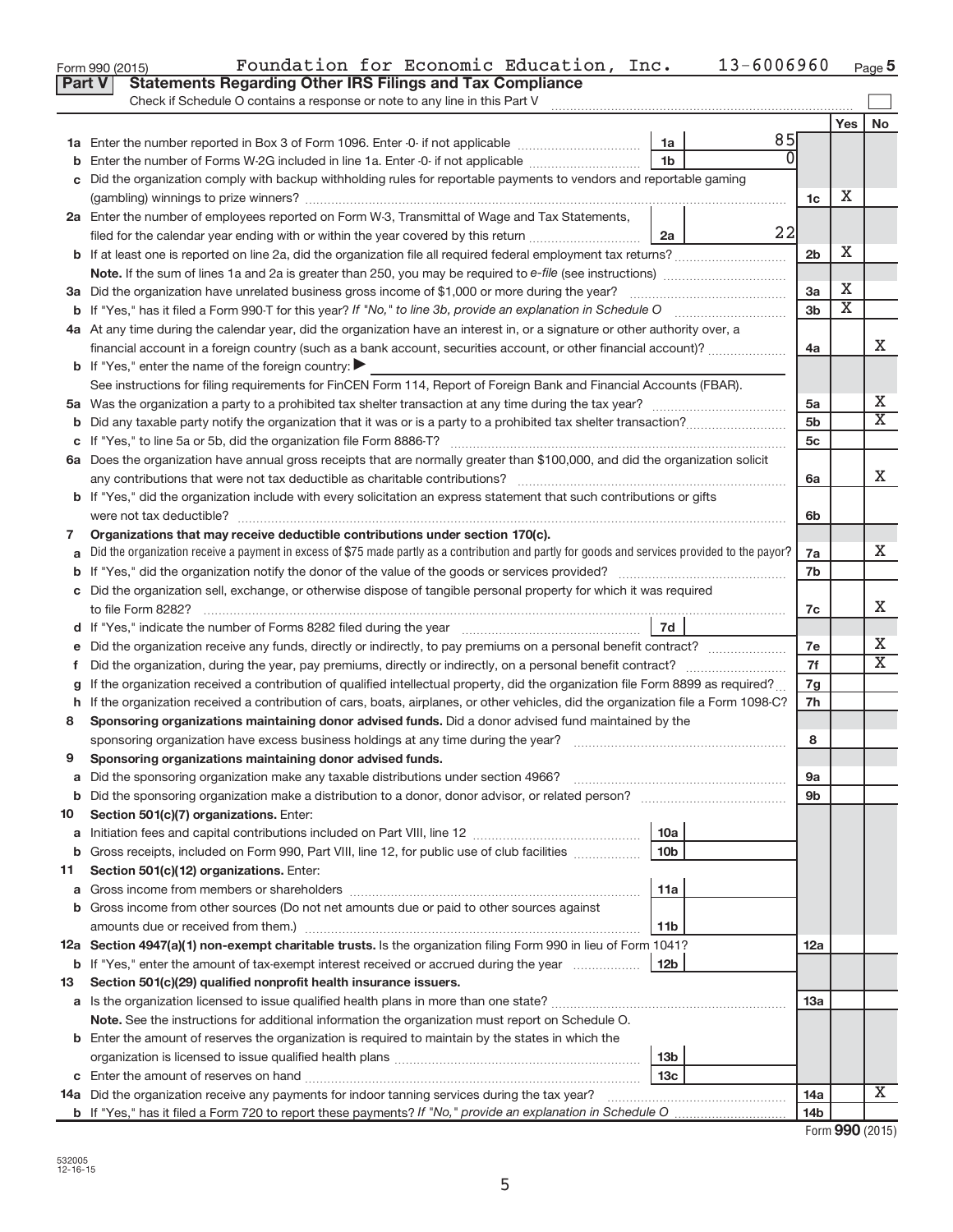| Form 990 (2015) |  |
|-----------------|--|
|-----------------|--|

# Form 990 (2015)  $\qquad \qquad$  Foundation for Economic Education, Inc.  $\qquad \qquad 13-6006960$   $\qquad$   $_{\text{Page}}$

**6**

| Part VI   Governance, Management, and Disclosure For each "Yes" response to lines 2 through 7b below, and for a "No" response |  |
|-------------------------------------------------------------------------------------------------------------------------------|--|
| to line 8a, 8b, or 10b below, describe the circumstances, processes, or changes in Schedule O. See instructions.              |  |

|     | Check if Schedule O contains a response or note to any line in this Part VI [11] [12] Check if Schedule O contains a response or note to any line in this Part VI                                                       |    |    |                              |                         | $\mathbf{X}$                                       |
|-----|-------------------------------------------------------------------------------------------------------------------------------------------------------------------------------------------------------------------------|----|----|------------------------------|-------------------------|----------------------------------------------------|
|     | <b>Section A. Governing Body and Management</b>                                                                                                                                                                         |    |    |                              |                         |                                                    |
|     |                                                                                                                                                                                                                         |    |    |                              | Yes                     | No                                                 |
|     | <b>1a</b> Enter the number of voting members of the governing body at the end of the tax year                                                                                                                           | 1a | 12 |                              |                         |                                                    |
|     | If there are material differences in voting rights among members of the governing body, or if the governing                                                                                                             |    |    |                              |                         |                                                    |
|     | body delegated broad authority to an executive committee or similar committee, explain in Schedule O.                                                                                                                   |    |    |                              |                         |                                                    |
| b   | Enter the number of voting members included in line 1a, above, who are independent <i>manumum</i>                                                                                                                       | 1b | 12 |                              |                         |                                                    |
| 2   | Did any officer, director, trustee, or key employee have a family relationship or a business relationship with any other                                                                                                |    |    |                              |                         |                                                    |
|     | officer, director, trustee, or key employee?                                                                                                                                                                            |    |    | 2                            |                         | х                                                  |
| 3   | Did the organization delegate control over management duties customarily performed by or under the direct supervision                                                                                                   |    |    |                              |                         |                                                    |
|     |                                                                                                                                                                                                                         |    |    | 3                            |                         | х                                                  |
|     | Did the organization make any significant changes to its governing documents since the prior Form 990 was filed?<br>4                                                                                                   |    |    |                              |                         |                                                    |
| 5   |                                                                                                                                                                                                                         |    |    | $\overline{\mathbf{4}}$<br>5 |                         | $\overline{\mathbf{x}}$<br>$\overline{\mathbf{X}}$ |
| 6   |                                                                                                                                                                                                                         |    |    | 6                            |                         | $\overline{\mathbf{X}}$                            |
| 7a  | Did the organization have members, stockholders, or other persons who had the power to elect or appoint one or                                                                                                          |    |    |                              |                         |                                                    |
|     |                                                                                                                                                                                                                         |    |    | 7a                           |                         | х                                                  |
|     | b Are any governance decisions of the organization reserved to (or subject to approval by) members, stockholders, or                                                                                                    |    |    |                              |                         |                                                    |
|     |                                                                                                                                                                                                                         |    |    | 7b                           |                         | x                                                  |
| 8   | Did the organization contemporaneously document the meetings held or written actions undertaken during the year by the following:                                                                                       |    |    |                              |                         |                                                    |
| a   |                                                                                                                                                                                                                         |    |    | 8a                           | х                       |                                                    |
| b   |                                                                                                                                                                                                                         |    |    | 8b                           | $\overline{\textbf{X}}$ |                                                    |
| 9   | Is there any officer, director, trustee, or key employee listed in Part VII, Section A, who cannot be reached at the                                                                                                    |    |    |                              |                         |                                                    |
|     |                                                                                                                                                                                                                         |    |    | 9                            |                         | x                                                  |
|     | Section B. Policies (This Section B requests information about policies not required by the Internal Revenue Code.)                                                                                                     |    |    |                              |                         |                                                    |
|     |                                                                                                                                                                                                                         |    |    |                              | Yes                     | No                                                 |
|     |                                                                                                                                                                                                                         |    |    | 10a                          |                         | x                                                  |
|     | <b>b</b> If "Yes," did the organization have written policies and procedures governing the activities of such chapters, affiliates,                                                                                     |    |    |                              |                         |                                                    |
|     |                                                                                                                                                                                                                         |    |    | 10b                          |                         |                                                    |
|     | 11a Has the organization provided a complete copy of this Form 990 to all members of its governing body before filing the form?                                                                                         |    |    | 11a                          | Χ                       |                                                    |
|     | <b>b</b> Describe in Schedule O the process, if any, used by the organization to review this Form 990.                                                                                                                  |    |    |                              |                         |                                                    |
| 12a | Did the organization have a written conflict of interest policy? If "No," go to line 13                                                                                                                                 |    |    | 12a                          | х                       |                                                    |
| b   | Were officers, directors, or trustees, and key employees required to disclose annually interests that could give rise to conflicts?                                                                                     |    |    | 12 <sub>b</sub>              | $\overline{\textbf{x}}$ |                                                    |
| С   | Did the organization regularly and consistently monitor and enforce compliance with the policy? If "Yes," describe                                                                                                      |    |    |                              |                         |                                                    |
|     | in Schedule O how this was done                                                                                                                                                                                         |    |    | 12c                          |                         | x                                                  |
| 13  |                                                                                                                                                                                                                         |    |    | 13                           | $\overline{\textbf{x}}$ |                                                    |
| 14  |                                                                                                                                                                                                                         |    |    | 14                           |                         | X                                                  |
| 15  |                                                                                                                                                                                                                         |    |    |                              |                         |                                                    |
|     | Did the process for determining compensation of the following persons include a review and approval by independent<br>persons, comparability data, and contemporaneous substantiation of the deliberation and decision? |    |    |                              |                         |                                                    |
|     |                                                                                                                                                                                                                         |    |    | 15a                          | х                       |                                                    |
| a   |                                                                                                                                                                                                                         |    |    | 15 <sub>b</sub>              | х                       |                                                    |
|     | If "Yes" to line 15a or 15b, describe the process in Schedule O (see instructions).                                                                                                                                     |    |    |                              |                         |                                                    |
|     | 16a Did the organization invest in, contribute assets to, or participate in a joint venture or similar arrangement with a                                                                                               |    |    |                              |                         |                                                    |
|     | taxable entity during the year?                                                                                                                                                                                         |    |    | 16a                          |                         | x                                                  |
|     | b If "Yes," did the organization follow a written policy or procedure requiring the organization to evaluate its participation                                                                                          |    |    |                              |                         |                                                    |
|     | in joint venture arrangements under applicable federal tax law, and take steps to safeguard the organization's                                                                                                          |    |    |                              |                         |                                                    |
|     | exempt status with respect to such arrangements?                                                                                                                                                                        |    |    | 16b                          |                         |                                                    |
|     | <b>Section C. Disclosure</b>                                                                                                                                                                                            |    |    |                              |                         |                                                    |
| 17  | List the states with which a copy of this Form 990 is required to be filed $\blacktriangleright$ NY, NJ, GA, NC, WI                                                                                                     |    |    |                              |                         |                                                    |
| 18  | Section 6104 requires an organization to make its Forms 1023 (or 1024 if applicable), 990, and 990-T (Section 501(c)(3)s only) available                                                                                |    |    |                              |                         |                                                    |
|     | for public inspection. Indicate how you made these available. Check all that apply.                                                                                                                                     |    |    |                              |                         |                                                    |
|     | $\lfloor \underline{X} \rfloor$ Upon request<br>Another's website<br>Own website<br>Other (explain in Schedule O)                                                                                                       |    |    |                              |                         |                                                    |
|     | Describe in Schedule O whether (and if so, how) the organization made its governing documents, conflict of interest policy, and financial                                                                               |    |    |                              |                         |                                                    |
| 19  | statements available to the public during the tax year.                                                                                                                                                                 |    |    |                              |                         |                                                    |
|     | State the name, address, and telephone number of the person who possesses the organization's books and records:                                                                                                         |    |    |                              |                         |                                                    |
| 20  | Wayne Olson, Executive Director - (404) 554-9980                                                                                                                                                                        |    |    |                              |                         |                                                    |
|     | 1819 Peachtree Road NE, No. 300, Atlanta, GA<br>30309                                                                                                                                                                   |    |    |                              |                         |                                                    |
|     |                                                                                                                                                                                                                         |    |    |                              |                         |                                                    |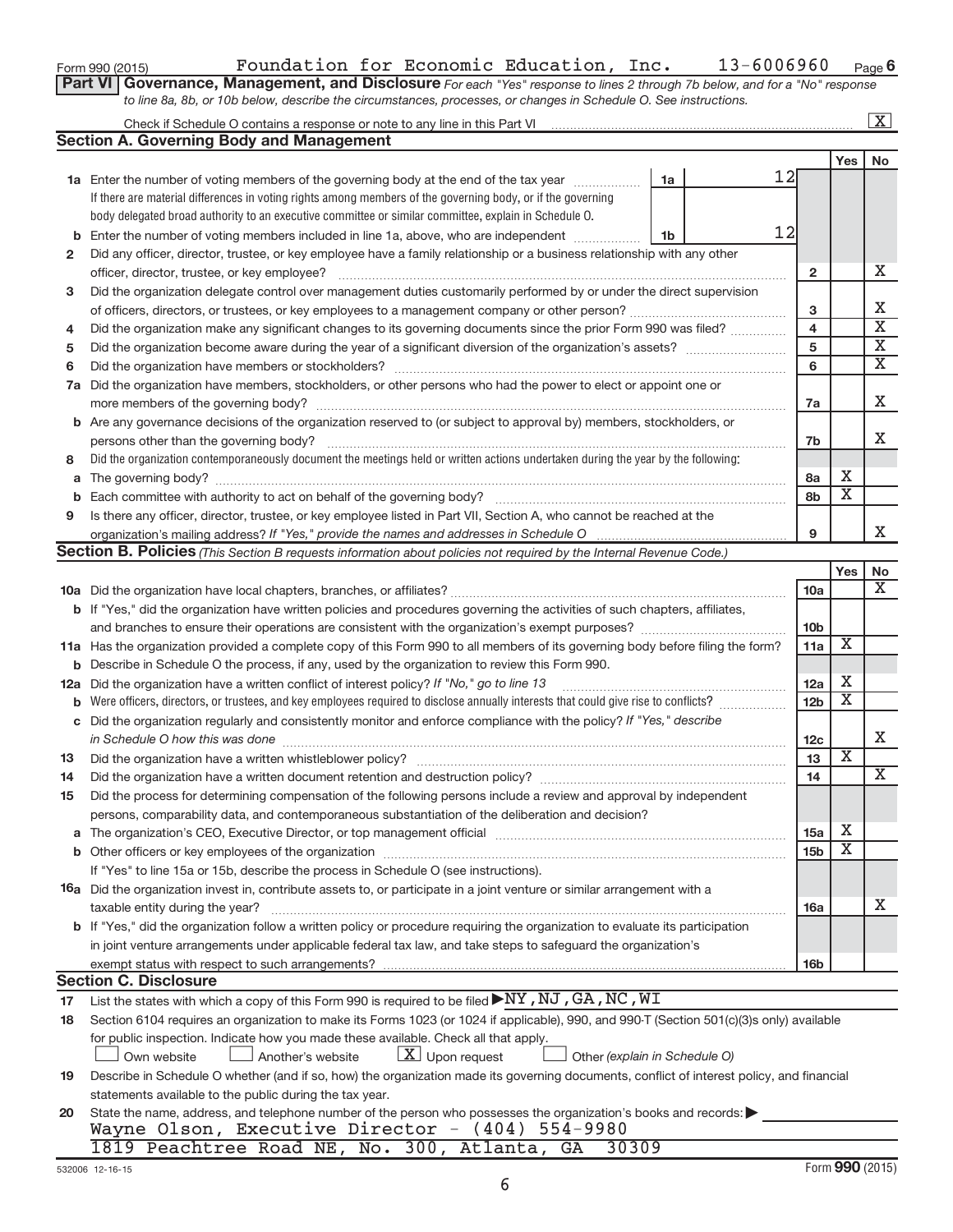Form 990 (2015)  $\qquad \qquad$  Foundation for Economic Education, Inc.  $\qquad \qquad 13-6006960$   $\qquad$   $_{\text{Page}}$ 

 $\begin{array}{c} \hline \end{array}$ 

| Part VII Compensation of Officers, Directors, Trustees, Key Employees, Highest Compensated |
|--------------------------------------------------------------------------------------------|
| <b>Employees, and Independent Contractors</b>                                              |

Check if Schedule O contains a response or note to any line in this Part VII

**Section A. Officers, Directors, Trustees, Key Employees, and Highest Compensated Employees**

**1a**  Complete this table for all persons required to be listed. Report compensation for the calendar year ending with or within the organization's tax year.

 $\bullet$  List all of the organization's current officers, directors, trustees (whether individuals or organizations), regardless of amount of compensation. Enter -0- in columns  $(D)$ ,  $(E)$ , and  $(F)$  if no compensation was paid.

**•** List all of the organization's **current** key employees, if any. See instructions for definition of "key employee."

**Examber 1** List the organization's five current highest compensated employees (other than an officer, director, trustee, or key employee) who received reportable compensation (Box 5 of Form W-2 and/or Box 7 of Form 1099-MISC) of more than \$100,000 from the organization and any related organizations.

 $\bullet$  List all of the organization's former officers, key employees, and highest compensated employees who received more than \$100,000 of reportable compensation from the organization and any related organizations.

**•** List all of the organization's former directors or trustees that received, in the capacity as a former director or trustee of the organization, more than \$10,000 of reportable compensation from the organization and any related organizations.

List persons in the following order: individual trustees or directors; institutional trustees; officers; key employees; highest compensated employees; and former such persons.

Check this box if neither the organization nor any related organization compensated any current officer, director, or trustee.  $\overline{\phantom{a}}$ 

| (A)                            | (B)                    |                                |                                                                  |                         | (C)          |                                 |        | (D)             | (E)             | (F)                          |
|--------------------------------|------------------------|--------------------------------|------------------------------------------------------------------|-------------------------|--------------|---------------------------------|--------|-----------------|-----------------|------------------------------|
| Name and Title                 | Average                |                                | (do not check more than one                                      | Position                |              |                                 |        | Reportable      | Reportable      | Estimated                    |
|                                | hours per              |                                | box, unless person is both an<br>officer and a director/trustee) |                         |              |                                 |        | compensation    | compensation    | amount of                    |
|                                | week                   |                                |                                                                  |                         |              |                                 |        | from            | from related    | other                        |
|                                | (list any              |                                |                                                                  |                         |              |                                 |        | the             | organizations   | compensation                 |
|                                | hours for              |                                |                                                                  |                         |              |                                 |        | organization    | (W-2/1099-MISC) | from the                     |
|                                | related                |                                |                                                                  |                         |              |                                 |        | (W-2/1099-MISC) |                 | organization                 |
|                                | organizations<br>below |                                |                                                                  |                         |              |                                 |        |                 |                 | and related<br>organizations |
|                                | line)                  | Individual trustee or director | nstitutional trustee                                             | Officer                 | Key employee | Highest compensated<br>employee | Former |                 |                 |                              |
| Roger R. Ream<br>(1)           | 1.00                   |                                |                                                                  |                         |              |                                 |        |                 |                 |                              |
| Chair, Trustee                 |                        | $\mathbf X$                    |                                                                  | $\mathbf X$             |              |                                 |        | 0.              | $\mathbf 0$     | 0.                           |
| (2)<br>Harry H. Langenberg     | 1.00                   |                                |                                                                  |                         |              |                                 |        |                 |                 |                              |
| Vice-Chair, Trustee            |                        | $\mathbf X$                    |                                                                  | $\mathbf X$             |              |                                 |        | 0.              | 0.              | $0$ .                        |
| (3)<br>Ingrid A. Gregg         | 1.00                   |                                |                                                                  |                         |              |                                 |        |                 |                 |                              |
| Secretary, Trustee             |                        | X                              |                                                                  | $\mathbf X$             |              |                                 |        | 0.              | $\mathbf 0$ .   | $\mathbf 0$ .                |
| Michael S. Yashko<br>(4)       | 1.00                   |                                |                                                                  |                         |              |                                 |        |                 |                 |                              |
| Treasurer, Trustee             |                        | X                              |                                                                  | $\mathbf X$             |              |                                 |        | 0.              | 0.              | $0$ .                        |
| Sarah Atkins<br>(5)            | 1.00                   |                                |                                                                  |                         |              |                                 |        |                 |                 |                              |
| Trustee                        |                        | $\mathbf X$                    |                                                                  |                         |              |                                 |        | 0.              | 0.              | $\mathbf 0$ .                |
| (6) Kris Alan Mauren           | 1.00                   |                                |                                                                  |                         |              |                                 |        |                 |                 |                              |
| Trustee                        |                        | $\mathbf X$                    |                                                                  |                         |              |                                 |        | 0.              | 0.              | $0$ .                        |
| (7)<br>Thomas Armstrong, Jr.   | 1.00                   |                                |                                                                  |                         |              |                                 |        |                 |                 |                              |
| Trustee                        |                        | X                              |                                                                  |                         |              |                                 |        | 0.              | 0.              | $\mathbf 0$ .                |
| Harold (Jay) Bowen, III<br>(8) | 1.00                   |                                |                                                                  |                         |              |                                 |        |                 |                 |                              |
| Trustee                        |                        | X                              |                                                                  |                         |              |                                 |        | 0.              | 0.              | $\mathbf 0$ .                |
| (9) Frederic J. Fransen        | 1.00                   |                                |                                                                  |                         |              |                                 |        |                 |                 |                              |
| Trustee                        |                        | $\mathbf X$                    |                                                                  |                         |              |                                 |        | 0.              | 0.              | $\mathbf 0$ .                |
| (10) Dan Grossman              | 1.00                   |                                |                                                                  |                         |              |                                 |        |                 |                 |                              |
| Trustee                        |                        | X                              |                                                                  |                         |              |                                 |        | 0.              | 0.              | $0$ .                        |
| (11) Chris Talley              | 1.00                   |                                |                                                                  |                         |              |                                 |        |                 |                 |                              |
| Trustee                        |                        | $\mathbf X$                    |                                                                  |                         |              |                                 |        | 0.              | 0.              | $0$ .                        |
| (12) John Westerfield          | 1.00                   |                                |                                                                  |                         |              |                                 |        |                 |                 |                              |
| Trustee                        |                        | X                              |                                                                  |                         |              |                                 |        | 0.              | 0.              | 0.                           |
| (13) Lawrence W. Reed          | 40.00                  |                                |                                                                  |                         |              |                                 |        |                 |                 |                              |
| President                      |                        |                                |                                                                  | $\mathbf X$             |              |                                 |        | 145,667.        | 0.              | 8,997.                       |
| (14) Richard Lorenc            | 40.00                  |                                |                                                                  |                         |              |                                 |        |                 |                 |                              |
| Chief Operating Officer        |                        |                                |                                                                  | $\rm X$                 |              |                                 |        | 98,517.         | 0.              | 8,511.                       |
| (15) Wayne Olson               | 40.00                  |                                |                                                                  |                         |              |                                 |        |                 |                 |                              |
| Executive Director             |                        |                                |                                                                  | $\overline{\mathbf{X}}$ |              |                                 |        | 123, 333.       | 0.              | 3,354.                       |
|                                |                        |                                |                                                                  |                         |              |                                 |        |                 |                 |                              |
|                                |                        |                                |                                                                  |                         |              |                                 |        |                 |                 |                              |
|                                |                        |                                |                                                                  |                         |              |                                 |        |                 |                 |                              |
|                                |                        |                                |                                                                  |                         |              |                                 |        |                 |                 |                              |

Form **990** (2015)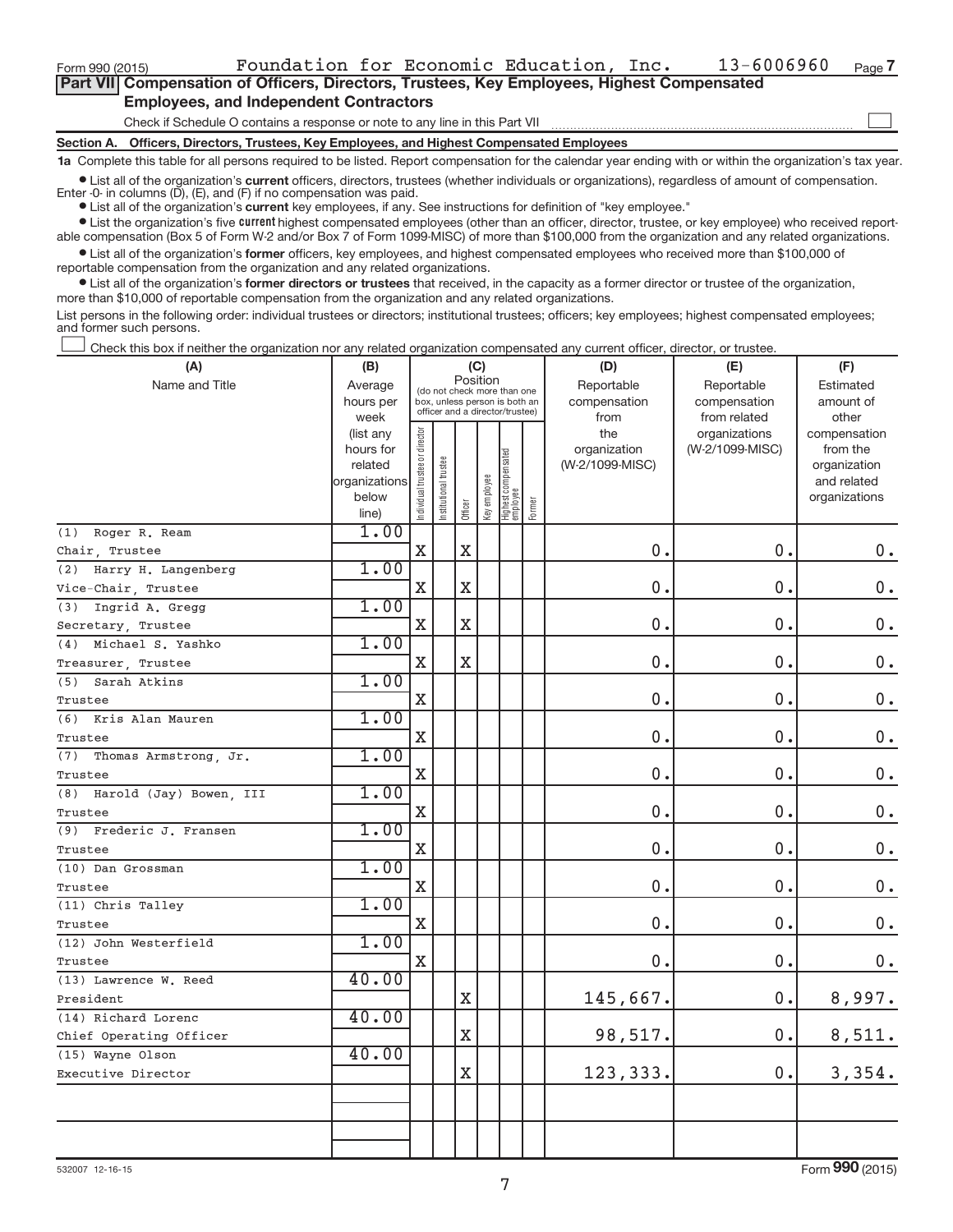| Form 990 (2015)                                                                                                                                                                                                                                              |                                                                      |                                |                       |                 |              |                                                                                                 |        | Foundation for Economic Education, Inc.   | 13-6006960                                        |                           |                               | Page 8                                  |                  |
|--------------------------------------------------------------------------------------------------------------------------------------------------------------------------------------------------------------------------------------------------------------|----------------------------------------------------------------------|--------------------------------|-----------------------|-----------------|--------------|-------------------------------------------------------------------------------------------------|--------|-------------------------------------------|---------------------------------------------------|---------------------------|-------------------------------|-----------------------------------------|------------------|
| <b>Part VII</b><br>Section A. Officers, Directors, Trustees, Key Employees, and Highest Compensated Employees (continued)                                                                                                                                    |                                                                      |                                |                       |                 |              |                                                                                                 |        |                                           |                                                   |                           |                               |                                         |                  |
| (A)<br>Name and title                                                                                                                                                                                                                                        | (B)<br>Average<br>hours per<br>week                                  |                                |                       | (C)<br>Position |              | (do not check more than one<br>box, unless person is both an<br>officer and a director/trustee) |        | (D)<br>Reportable<br>compensation<br>from | (E)<br>Reportable<br>compensation<br>from related |                           |                               | (F)<br>Estimated<br>amount of<br>other  |                  |
|                                                                                                                                                                                                                                                              | (list any<br>hours for<br>related<br>organizations<br>below<br>line) | Individual trustee or director | Institutional trustee | Officer         | Key employee | Highest compensated<br>  employee                                                               | Former | the<br>organization<br>(W-2/1099-MISC)    | organizations<br>(W-2/1099-MISC)                  |                           | compensation<br>organizations | from the<br>organization<br>and related |                  |
|                                                                                                                                                                                                                                                              |                                                                      |                                |                       |                 |              |                                                                                                 |        |                                           |                                                   |                           |                               |                                         |                  |
|                                                                                                                                                                                                                                                              |                                                                      |                                |                       |                 |              |                                                                                                 |        |                                           |                                                   |                           |                               |                                         |                  |
|                                                                                                                                                                                                                                                              |                                                                      |                                |                       |                 |              |                                                                                                 |        |                                           |                                                   |                           |                               |                                         |                  |
|                                                                                                                                                                                                                                                              |                                                                      |                                |                       |                 |              |                                                                                                 |        |                                           |                                                   |                           |                               |                                         |                  |
|                                                                                                                                                                                                                                                              |                                                                      |                                |                       |                 |              |                                                                                                 |        |                                           |                                                   |                           |                               |                                         |                  |
|                                                                                                                                                                                                                                                              |                                                                      |                                |                       |                 |              |                                                                                                 |        |                                           |                                                   |                           |                               |                                         |                  |
|                                                                                                                                                                                                                                                              |                                                                      |                                |                       |                 |              |                                                                                                 |        |                                           |                                                   |                           |                               |                                         |                  |
|                                                                                                                                                                                                                                                              |                                                                      |                                |                       |                 |              |                                                                                                 |        |                                           |                                                   |                           |                               |                                         |                  |
| 1b Sub-total                                                                                                                                                                                                                                                 |                                                                      |                                |                       |                 |              |                                                                                                 |        | 367,517.                                  |                                                   | $\overline{0}$ .          |                               | 20,862.                                 |                  |
|                                                                                                                                                                                                                                                              |                                                                      |                                |                       |                 |              |                                                                                                 |        | $\overline{0}$ .<br>367,517.              |                                                   | $\overline{0}$ .<br>$0$ . |                               | 20,862.                                 | $\overline{0}$ . |
| Total number of individuals (including but not limited to those listed above) who received more than \$100,000 of reportable<br>2<br>compensation from the organization $\blacktriangleright$                                                                |                                                                      |                                |                       |                 |              |                                                                                                 |        |                                           |                                                   |                           |                               |                                         | $\overline{2}$   |
|                                                                                                                                                                                                                                                              |                                                                      |                                |                       |                 |              |                                                                                                 |        |                                           |                                                   |                           |                               | Yes                                     | No               |
| Did the organization list any former officer, director, or trustee, key employee, or highest compensated employee on<br>3                                                                                                                                    |                                                                      |                                |                       |                 |              |                                                                                                 |        |                                           |                                                   |                           | 3                             |                                         | X                |
| For any individual listed on line 1a, is the sum of reportable compensation and other compensation from the organization<br>and related organizations greater than \$150,000? If "Yes," complete Schedule J for such individual                              |                                                                      |                                |                       |                 |              |                                                                                                 |        |                                           |                                                   |                           | 4                             | х                                       |                  |
| Did any person listed on line 1a receive or accrue compensation from any unrelated organization or individual for services<br>5                                                                                                                              |                                                                      |                                |                       |                 |              |                                                                                                 |        |                                           |                                                   |                           | 5                             |                                         | X                |
| <b>Section B. Independent Contractors</b>                                                                                                                                                                                                                    |                                                                      |                                |                       |                 |              |                                                                                                 |        |                                           |                                                   |                           |                               |                                         |                  |
| Complete this table for your five highest compensated independent contractors that received more than \$100,000 of compensation from<br>1.<br>the organization. Report compensation for the calendar year ending with or within the organization's tax year. |                                                                      |                                |                       |                 |              |                                                                                                 |        |                                           |                                                   |                           |                               |                                         |                  |
| (A)<br>Name and business address<br>Crocker & Company, 15 Walnut Road, Suite                                                                                                                                                                                 |                                                                      |                                |                       |                 |              |                                                                                                 |        | (B)<br>Description of services            |                                                   |                           | (C)<br>Compensation           |                                         |                  |
| 2A, Hamilton, MA 01982                                                                                                                                                                                                                                       |                                                                      |                                |                       |                 |              |                                                                                                 |        | Printing                                  |                                                   |                           | 136,946.                      |                                         |                  |
|                                                                                                                                                                                                                                                              |                                                                      |                                |                       |                 |              |                                                                                                 |        |                                           |                                                   |                           |                               |                                         |                  |
|                                                                                                                                                                                                                                                              |                                                                      |                                |                       |                 |              |                                                                                                 |        |                                           |                                                   |                           |                               |                                         |                  |
|                                                                                                                                                                                                                                                              |                                                                      |                                |                       |                 |              |                                                                                                 |        |                                           |                                                   |                           |                               |                                         |                  |
| Total number of independent contractors (including but not limited to those listed above) who received more than<br>2<br>\$100,000 of compensation from the organization                                                                                     |                                                                      |                                |                       |                 |              | ı                                                                                               |        |                                           |                                                   |                           |                               |                                         |                  |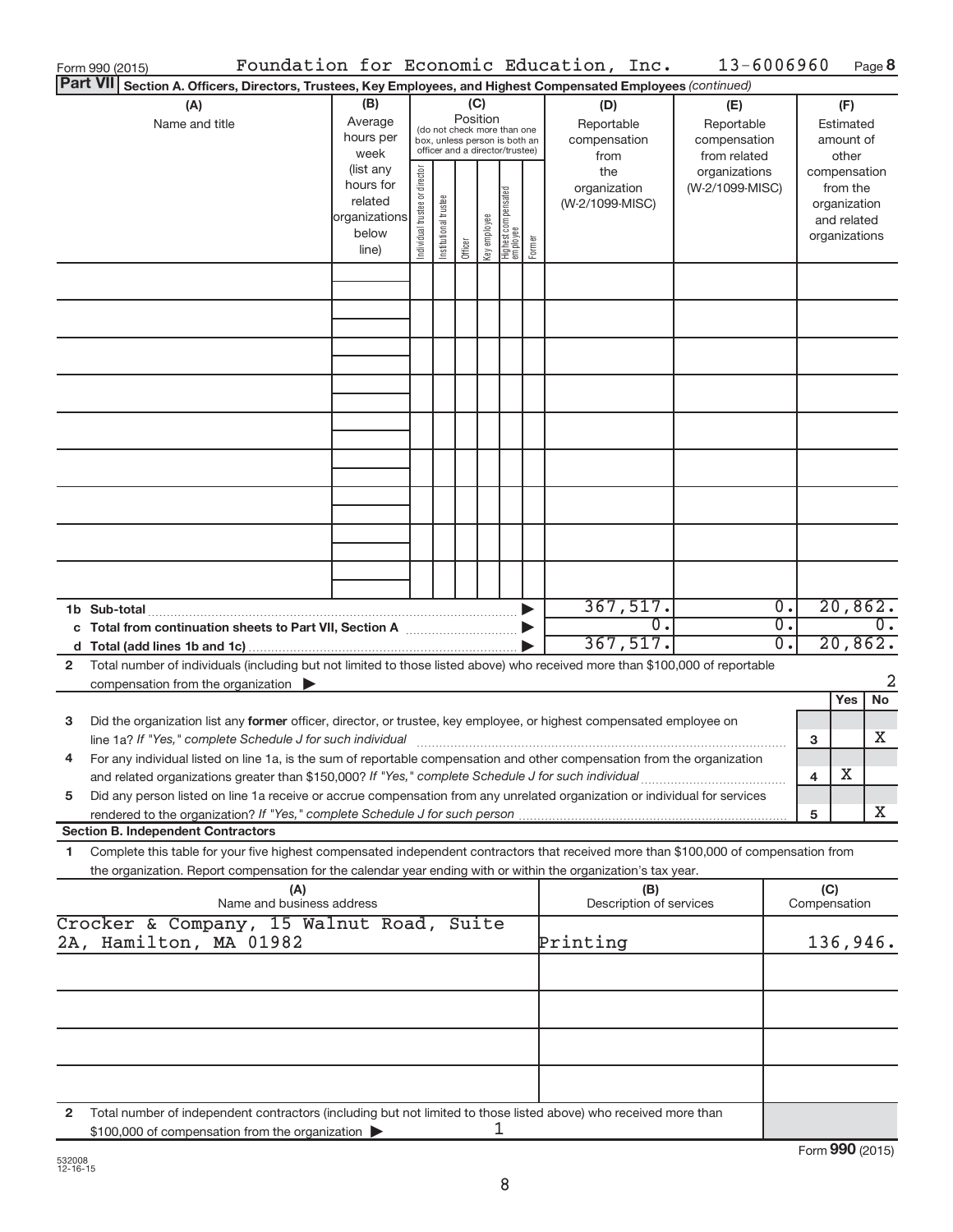|                                                           |                  |   | Form 990 (2015)                                                                                                                                                                                                                                                                                |                |                         | Foundation for Economic Education, Inc.       |                                                 | 13-6006960                              | Page 9                                                             |
|-----------------------------------------------------------|------------------|---|------------------------------------------------------------------------------------------------------------------------------------------------------------------------------------------------------------------------------------------------------------------------------------------------|----------------|-------------------------|-----------------------------------------------|-------------------------------------------------|-----------------------------------------|--------------------------------------------------------------------|
|                                                           | <b>Part VIII</b> |   | <b>Statement of Revenue</b>                                                                                                                                                                                                                                                                    |                |                         |                                               |                                                 |                                         |                                                                    |
|                                                           |                  |   |                                                                                                                                                                                                                                                                                                |                |                         |                                               |                                                 |                                         |                                                                    |
|                                                           |                  |   |                                                                                                                                                                                                                                                                                                |                |                         | (A)<br>Total revenue                          | (B)<br>Related or<br>exempt function<br>revenue | (C)<br>Unrelated<br>business<br>revenue | (D)<br>Revenue excluded<br>from tax under<br>sections<br>512 - 514 |
|                                                           |                  |   | 1 a Federated campaigns                                                                                                                                                                                                                                                                        | 1a             |                         |                                               |                                                 |                                         |                                                                    |
| Contributions, Gifts, Grants<br>and Other Similar Amounts |                  |   |                                                                                                                                                                                                                                                                                                | 1 <sub>b</sub> |                         |                                               |                                                 |                                         |                                                                    |
|                                                           |                  |   |                                                                                                                                                                                                                                                                                                | 1c             |                         |                                               |                                                 |                                         |                                                                    |
|                                                           |                  |   | d Related organizations                                                                                                                                                                                                                                                                        | 1 <sub>d</sub> |                         |                                               |                                                 |                                         |                                                                    |
|                                                           |                  |   | e Government grants (contributions)                                                                                                                                                                                                                                                            | 1e             |                         |                                               |                                                 |                                         |                                                                    |
|                                                           |                  |   | f All other contributions, gifts, grants, and                                                                                                                                                                                                                                                  |                |                         |                                               |                                                 |                                         |                                                                    |
|                                                           |                  |   | similar amounts not included above $\frac{11}{15}$ , 222, 381.<br><b>g</b> Noncash contributions included in lines 1a-1f: \$ 89, 556.                                                                                                                                                          |                |                         |                                               |                                                 |                                         |                                                                    |
|                                                           |                  |   |                                                                                                                                                                                                                                                                                                |                |                         |                                               |                                                 |                                         |                                                                    |
|                                                           |                  |   |                                                                                                                                                                                                                                                                                                |                |                         | $\triangleright$ 3,222,381.                   |                                                 |                                         |                                                                    |
|                                                           |                  |   |                                                                                                                                                                                                                                                                                                |                | <b>Business Code</b>    |                                               |                                                 |                                         |                                                                    |
| Program Service<br>Revenue                                | 2a               |   | the control of the control of the control of the control of the control of                                                                                                                                                                                                                     |                |                         |                                               |                                                 |                                         |                                                                    |
|                                                           |                  | b | <u> 1980 - Johann Barn, mars ann an t-Amhain ann an t-Amhain an t-Amhain an t-Amhain an t-Amhain an t-Amhain an t-</u>                                                                                                                                                                         |                |                         |                                               |                                                 |                                         |                                                                    |
|                                                           |                  | С | <u> 1989 - Johann John Stein, mars an deus Amerikaansk kommunister (</u>                                                                                                                                                                                                                       |                |                         |                                               |                                                 |                                         |                                                                    |
|                                                           |                  | d | <u> 1989 - Johann John Stein, mars an de Frankryk († 1958)</u>                                                                                                                                                                                                                                 |                |                         |                                               |                                                 |                                         |                                                                    |
|                                                           |                  |   |                                                                                                                                                                                                                                                                                                |                |                         |                                               |                                                 |                                         |                                                                    |
|                                                           |                  |   |                                                                                                                                                                                                                                                                                                |                |                         |                                               |                                                 |                                         |                                                                    |
|                                                           | 3                |   | Investment income (including dividends, interest, and                                                                                                                                                                                                                                          |                |                         |                                               |                                                 |                                         |                                                                    |
|                                                           |                  |   |                                                                                                                                                                                                                                                                                                |                | ▶                       | 58,900.                                       |                                                 |                                         | 58,900.                                                            |
|                                                           | 4                |   | Income from investment of tax-exempt bond proceeds                                                                                                                                                                                                                                             |                |                         |                                               |                                                 |                                         |                                                                    |
|                                                           | 5                |   |                                                                                                                                                                                                                                                                                                |                |                         | 11,705.                                       |                                                 |                                         | 11,705.                                                            |
|                                                           |                  |   |                                                                                                                                                                                                                                                                                                | (i) Real       | (ii) Personal           |                                               |                                                 |                                         |                                                                    |
|                                                           |                  |   | <b>6 a</b> Gross rents                                                                                                                                                                                                                                                                         |                |                         |                                               |                                                 |                                         |                                                                    |
|                                                           |                  |   | <b>b</b> Less: rental expenses                                                                                                                                                                                                                                                                 |                |                         |                                               |                                                 |                                         |                                                                    |
|                                                           |                  |   | c Rental income or (loss)                                                                                                                                                                                                                                                                      |                |                         |                                               |                                                 |                                         |                                                                    |
|                                                           |                  |   |                                                                                                                                                                                                                                                                                                |                |                         |                                               |                                                 |                                         |                                                                    |
|                                                           |                  |   | <b>7 a</b> Gross amount from sales of                                                                                                                                                                                                                                                          | (i) Securities | (ii) Other              |                                               |                                                 |                                         |                                                                    |
|                                                           |                  |   | assets other than inventory                                                                                                                                                                                                                                                                    | 683,480.       | 1,450.                  |                                               |                                                 |                                         |                                                                    |
|                                                           |                  |   | <b>b</b> Less: cost or other basis                                                                                                                                                                                                                                                             |                |                         |                                               |                                                 |                                         |                                                                    |
|                                                           |                  |   | and sales expenses  670, 197.                                                                                                                                                                                                                                                                  |                | $\frac{1,801.}{-351.}$  |                                               |                                                 |                                         |                                                                    |
|                                                           |                  |   |                                                                                                                                                                                                                                                                                                |                |                         |                                               |                                                 |                                         |                                                                    |
|                                                           |                  |   |                                                                                                                                                                                                                                                                                                |                |                         | 12,932.                                       |                                                 |                                         | 12,932.                                                            |
|                                                           |                  |   | 8 a Gross income from fundraising events (not                                                                                                                                                                                                                                                  |                |                         |                                               |                                                 |                                         |                                                                    |
| <b>Other Revenue</b>                                      |                  |   | including \$<br><u>of</u> the contract of the contract of the contract of the contract of the contract of the contract of the contract of the contract of the contract of the contract of the contract of the contract of the contract of the contr<br>contributions reported on line 1c). See |                |                         |                                               |                                                 |                                         |                                                                    |
|                                                           |                  |   |                                                                                                                                                                                                                                                                                                |                |                         |                                               |                                                 |                                         |                                                                    |
|                                                           |                  |   |                                                                                                                                                                                                                                                                                                |                |                         |                                               |                                                 |                                         |                                                                    |
|                                                           |                  |   | c Net income or (loss) from fundraising events                                                                                                                                                                                                                                                 |                |                         |                                               |                                                 |                                         |                                                                    |
|                                                           |                  |   | 9 a Gross income from gaming activities. See                                                                                                                                                                                                                                                   |                |                         |                                               |                                                 |                                         |                                                                    |
|                                                           |                  |   |                                                                                                                                                                                                                                                                                                |                |                         |                                               |                                                 |                                         |                                                                    |
|                                                           |                  |   |                                                                                                                                                                                                                                                                                                |                |                         |                                               |                                                 |                                         |                                                                    |
|                                                           |                  |   | c Net income or (loss) from gaming activities                                                                                                                                                                                                                                                  |                | $\blacktriangleright$   |                                               |                                                 |                                         |                                                                    |
|                                                           |                  |   | 10 a Gross sales of inventory, less returns                                                                                                                                                                                                                                                    |                |                         |                                               |                                                 |                                         |                                                                    |
|                                                           |                  |   |                                                                                                                                                                                                                                                                                                |                |                         |                                               |                                                 |                                         |                                                                    |
|                                                           |                  |   |                                                                                                                                                                                                                                                                                                |                | $b \overline{55,996}$ . |                                               |                                                 |                                         |                                                                    |
|                                                           |                  |   | c Net income or (loss) from sales of inventory                                                                                                                                                                                                                                                 |                | $\blacktriangleright$   | $-2, 194.$                                    | $-2,194.$                                       |                                         |                                                                    |
|                                                           |                  |   | Miscellaneous Revenue                                                                                                                                                                                                                                                                          |                | <b>Business Code</b>    |                                               |                                                 |                                         |                                                                    |
|                                                           |                  |   | 11 a S-Corporation net K-1                                                                                                                                                                                                                                                                     |                | 310000                  | 259,275.                                      |                                                 | 259,275.                                |                                                                    |
|                                                           |                  | b |                                                                                                                                                                                                                                                                                                |                |                         |                                               |                                                 |                                         |                                                                    |
|                                                           |                  | с |                                                                                                                                                                                                                                                                                                |                |                         |                                               |                                                 |                                         |                                                                    |
|                                                           |                  |   |                                                                                                                                                                                                                                                                                                |                |                         |                                               |                                                 |                                         |                                                                    |
|                                                           |                  |   |                                                                                                                                                                                                                                                                                                |                | $\blacktriangleright$   | 259, 275.<br>$\blacktriangleright$ 3,562,999. |                                                 | $-2, 194.   259, 275.  $                | 83,537.                                                            |
|                                                           | 12               |   |                                                                                                                                                                                                                                                                                                |                |                         |                                               |                                                 |                                         |                                                                    |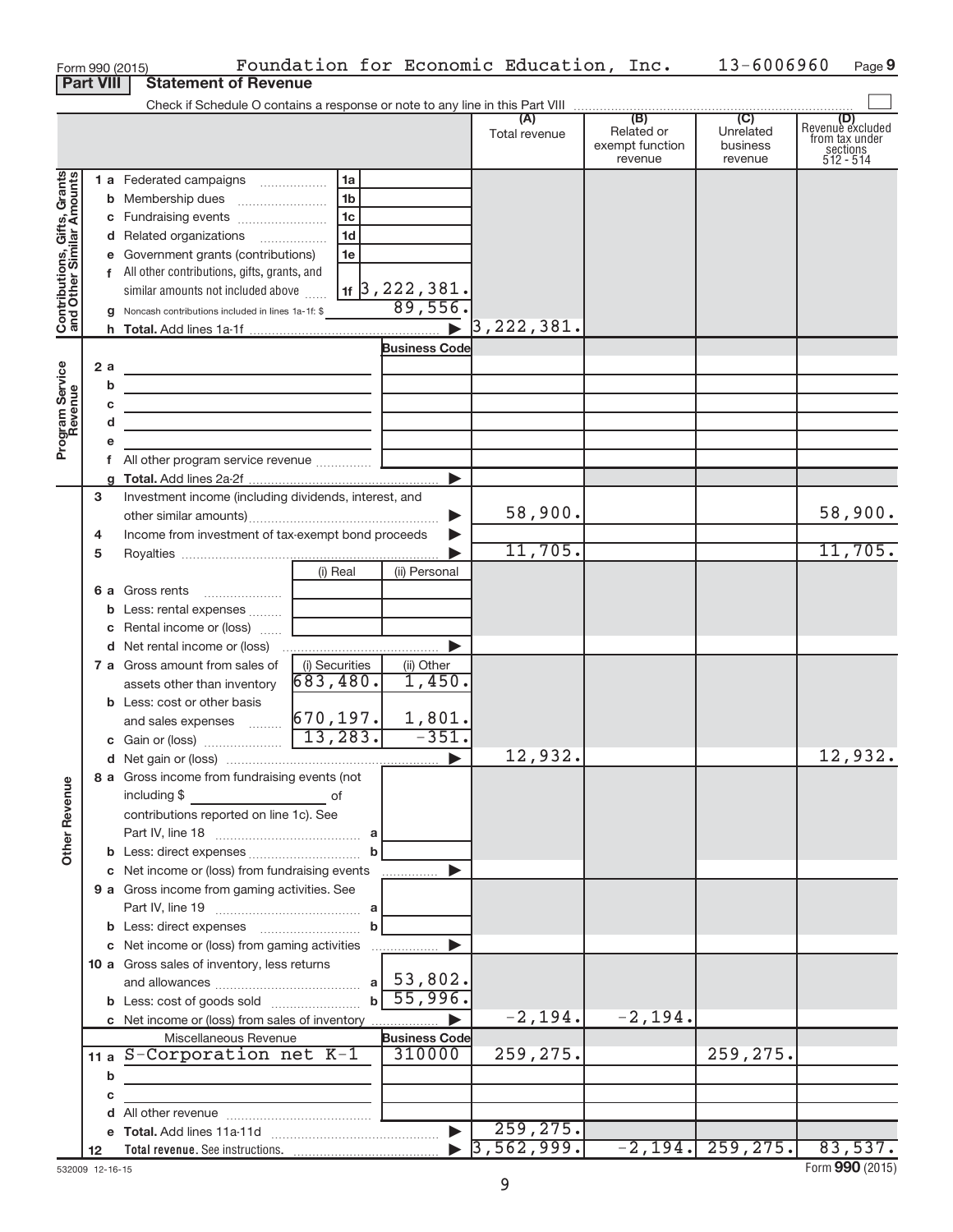|              | Do not include amounts reported on lines 6b,<br>7b, 8b, 9b, and 10b of Part VIII.               | (A)<br>Total expenses | (B)<br>Program service | (C)<br>Management and | (D)<br>Fundraising       |
|--------------|-------------------------------------------------------------------------------------------------|-----------------------|------------------------|-----------------------|--------------------------|
| 1            | Grants and other assistance to domestic organizations                                           |                       | expenses               | general expenses      | expenses                 |
|              | and domestic governments. See Part IV, line 21                                                  |                       |                        |                       |                          |
| $\mathbf{2}$ | Grants and other assistance to domestic                                                         |                       |                        |                       |                          |
|              |                                                                                                 |                       |                        |                       |                          |
|              | individuals. See Part IV, line 22                                                               |                       |                        |                       |                          |
| 3            | Grants and other assistance to foreign                                                          |                       |                        |                       |                          |
|              | organizations, foreign governments, and foreign                                                 |                       |                        |                       |                          |
|              | individuals. See Part IV, lines 15 and 16                                                       |                       |                        |                       |                          |
| 4            | Benefits paid to or for members                                                                 |                       |                        |                       |                          |
| 5            | Compensation of current officers, directors,                                                    |                       |                        |                       |                          |
|              | trustees, and key employees                                                                     | 405,641.              | 297,407.               | 23,831.               | 84,403.                  |
| 6            | Compensation not included above, to disqualified                                                |                       |                        |                       |                          |
|              | persons (as defined under section 4958(f)(1)) and                                               |                       |                        |                       |                          |
|              | persons described in section 4958(c)(3)(B)                                                      |                       |                        |                       |                          |
| 7            |                                                                                                 | 764,308.              | 571,922.               | 42,789.               | 149,597.                 |
| 8            | Pension plan accruals and contributions (include                                                |                       |                        |                       |                          |
|              | section 401(k) and 403(b) employer contributions)                                               | 12,659.               | 11,313.                | 30.                   | $\frac{1,316}{17,803}$ . |
| 9            |                                                                                                 | 83,770.               | 61,005.                | 4,962.                |                          |
| 10           |                                                                                                 | 84,032.               | 63,940.                | 2,797.                | 17,295.                  |
| 11           | Fees for services (non-employees):                                                              |                       |                        |                       |                          |
| a            |                                                                                                 |                       |                        |                       |                          |
| b            |                                                                                                 | 5,989.                | 4,538.                 | 395.                  | 1,056.                   |
| C            |                                                                                                 | 133, 250.             | 100,990.               | 8,766.                | 23,494.                  |
| d            |                                                                                                 |                       |                        |                       |                          |
| е            | Professional fundraising services. See Part IV, line 17                                         |                       |                        |                       |                          |
| f            | Investment management fees                                                                      |                       |                        |                       |                          |
| $\mathbf{q}$ | Other. (If line 11g amount exceeds 10% of line 25,                                              |                       |                        |                       |                          |
|              | column (A) amount, list line 11g expenses on Sch O.)                                            | 742,788.              | 542,571.               | 13,298.               | 186,919.                 |
| 12           |                                                                                                 | 56,059.               | 51,954.                |                       | 4,105.                   |
| 13           |                                                                                                 | 469,623.              | 368,402.               | 10, 277.              | 90,944.                  |
| 14           |                                                                                                 | 44,891.               | 43,108.                | 65.                   | 1,718.                   |
| 15           |                                                                                                 |                       |                        |                       |                          |
| 16           |                                                                                                 | 88,072.               | 66,749.                | 5,794.                | 15,529.                  |
| 17           |                                                                                                 | 273, 184.             | 189,558.               | 9,109.                | 74,517.                  |
| 18           | Payments of travel or entertainment expenses                                                    |                       |                        |                       |                          |
|              | for any federal, state, or local public officials                                               |                       |                        |                       |                          |
| 19           | Conferences, conventions, and meetings                                                          | 378,396.              | 378,389.               | $\overline{2}$        | $\overline{5}$           |
| 20           | Interest                                                                                        |                       |                        |                       |                          |
| 21           |                                                                                                 |                       |                        |                       |                          |
| 22           | Depreciation, depletion, and amortization                                                       | 93,840.               | 71,656.                | 5,514.                | 16,670.                  |
| 23           | Insurance                                                                                       | 19,886.               | 9,501.                 | 8,175.                | 2,210.                   |
| 24           | Other expenses. Itemize expenses not covered                                                    |                       |                        |                       |                          |
|              | above. (List miscellaneous expenses in line 24e. If line                                        |                       |                        |                       |                          |
|              | 24e amount exceeds 10% of line 25, column (A)<br>amount, list line 24e expenses on Schedule O.) |                       |                        |                       |                          |
| $\mathbf{a}$ | <b>UBI Taxes</b>                                                                                | 79,514.               | 60, 263.               | 5,231.                | 14,020.                  |
| $\mathbf b$  | Dues and subscriptions                                                                          | 13,919.               | 9,217.                 | 885.                  | 3,817.                   |
| C            | Licenses and permits                                                                            | 12,448.               | 9,552.                 | 787.                  | 2,109.                   |
|              |                                                                                                 |                       |                        |                       |                          |
| d            |                                                                                                 |                       |                        |                       |                          |
|              | e All other expenses                                                                            | 3,762,269.            | 2,912,035.             | 142,707.              | 707,527.                 |
| 25           | Total functional expenses. Add lines 1 through 24e                                              |                       |                        |                       |                          |
| 26           | Joint costs. Complete this line only if the organization                                        |                       |                        |                       |                          |
|              | reported in column (B) joint costs from a combined                                              |                       |                        |                       |                          |
|              | educational campaign and fundraising solicitation.                                              |                       |                        |                       |                          |
|              | Check here $\blacktriangleright$<br>if following SOP 98-2 (ASC 958-720)                         |                       |                        |                       |                          |

Form 990 (2015) Toundation for Economic Education, Inc.  $13-6006960$  Page **Part IX Statement of Functional Expenses**

*Section 501(c)(3) and 501(c)(4) organizations must complete all columns. All other organizations must complete column (A).*

Check if Schedule O contains a response or note to any line in this Part IX

**10**

 $\boxed{\text{X}}$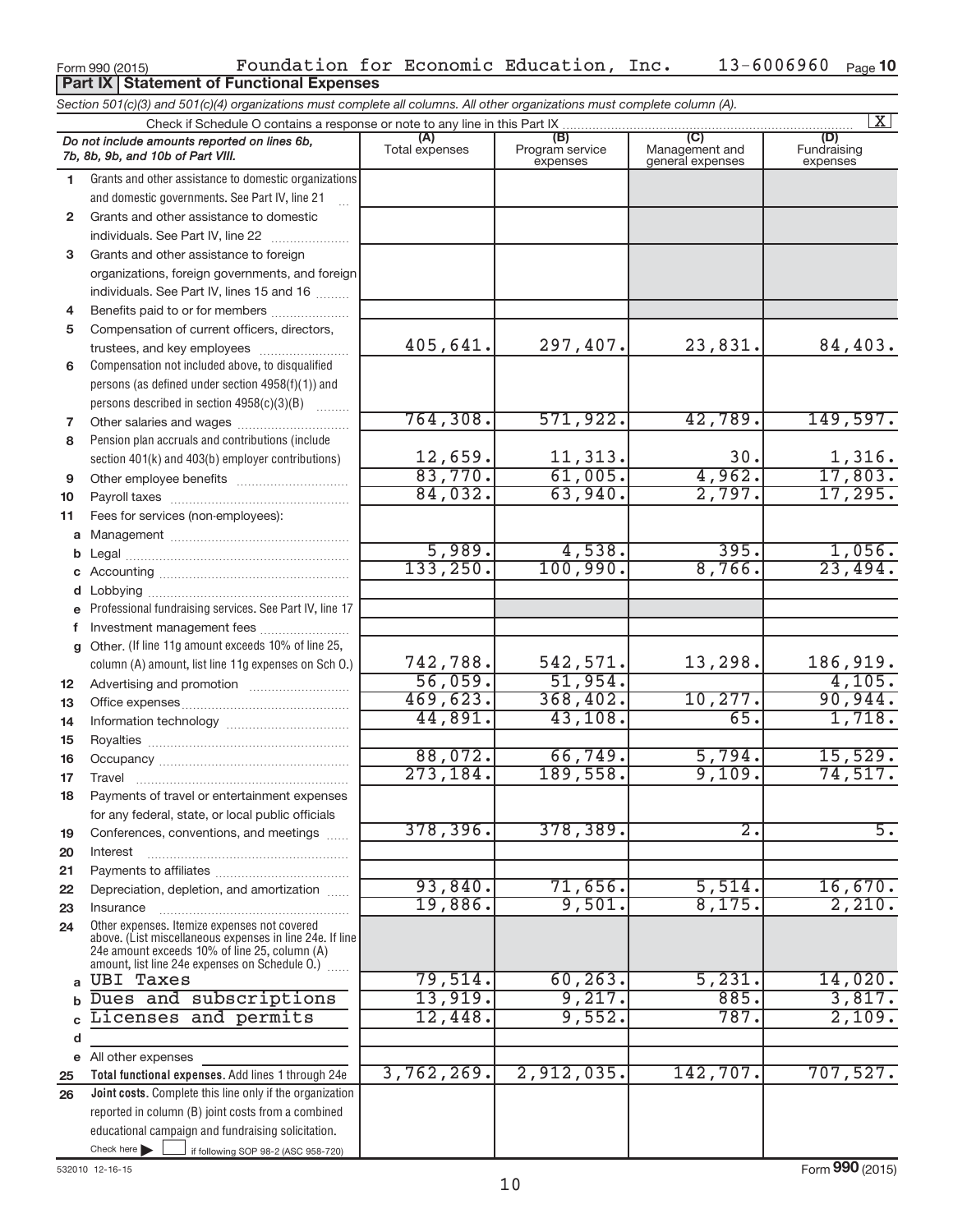**Net Assets or Fund Balances**

Net Assets or Fund Balances

**and complete lines 30 through 34.**

Total liabilities and net assets/fund balances

Capital stock or trust principal, or current funds ~~~~~~~~~~~~~~~ Paid-in or capital surplus, or land, building, or equipment fund ...................... Retained earnings, endowment, accumulated income, or other funds ............ Total net assets or fund balances ~~~~~~~~~~~~~~~~~~~~~~

| 5  | Loans and other receivables from current and former officers, directors,                  |                 |          |            |                 |            |
|----|-------------------------------------------------------------------------------------------|-----------------|----------|------------|-----------------|------------|
|    | trustees, key employees, and highest compensated employees. Complete                      |                 |          |            |                 |            |
|    | Part II of Schedule L                                                                     |                 |          |            | 5               |            |
| 6  | Loans and other receivables from other disqualified persons (as defined under             |                 |          |            |                 |            |
|    | section 4958(f)(1)), persons described in section 4958(c)(3)(B), and contributing         |                 |          |            |                 |            |
|    | employers and sponsoring organizations of section 501(c)(9) voluntary                     |                 |          |            |                 |            |
|    | employees' beneficiary organizations (see instr). Complete Part II of Sch L               |                 |          |            | 6               |            |
| 7  |                                                                                           |                 |          |            | $\overline{7}$  |            |
| 8  |                                                                                           |                 |          | 86,428.    | 8               | 156,029.   |
| 9  | Prepaid expenses and deferred charges                                                     |                 |          | 31,673.    | 9               | 44,816.    |
|    | <b>10a</b> Land, buildings, and equipment: cost or other                                  |                 |          |            |                 |            |
|    | basis. Complete Part VI of Schedule D  10a                                                |                 | 607,001. |            |                 |            |
|    |                                                                                           | 10 <sub>b</sub> | 380,636. | 168,424.   | 10 <sub>c</sub> | 226,365.   |
| 11 |                                                                                           |                 |          | 5,642,742. | 11              | 4,997,867. |
| 12 |                                                                                           |                 |          | 1,780,000. | 12              | 1,655,000. |
| 13 |                                                                                           |                 |          |            | 13              |            |
| 14 |                                                                                           |                 |          |            | 14              |            |
| 15 |                                                                                           |                 |          | 61,887.    | 15              | 382,188.   |
| 16 |                                                                                           |                 |          | 8,427,235. | 16              | 7,927,895. |
| 17 |                                                                                           |                 |          | 254,544.   | 17              | 239,304.   |
| 18 |                                                                                           |                 |          |            | 18              |            |
| 19 |                                                                                           |                 |          | 7,999.     | 19              | 38, 192.   |
| 20 |                                                                                           |                 |          |            | 20              |            |
| 21 | Escrow or custodial account liability. Complete Part IV of Schedule D                     |                 |          | 120,681.   | 21              | 128,832.   |
| 22 | Loans and other payables to current and former officers, directors, trustees,             |                 |          |            |                 |            |
|    | key employees, highest compensated employees, and disqualified persons.                   |                 |          |            |                 |            |
|    |                                                                                           |                 |          |            | 22              |            |
| 23 | Secured mortgages and notes payable to unrelated third parties                            |                 |          |            | 23              |            |
| 24 | Unsecured notes and loans payable to unrelated third parties                              |                 |          |            | 24              |            |
| 25 | Other liabilities (including federal income tax, payables to related third                |                 |          |            |                 |            |
|    | parties, and other liabilities not included on lines 17-24). Complete Part X of           |                 |          |            |                 |            |
|    | Schedule D                                                                                |                 |          | 124,001.   | 25              | 24,493.    |
| 26 |                                                                                           |                 |          | 507, 225.  | 26              | 430,821.   |
|    | Organizations that follow SFAS 117 (ASC 958), check here $\blacktriangleright \;  X $ and |                 |          |            |                 |            |
|    | complete lines 27 through 29, and lines 33 and 34.                                        |                 |          |            |                 |            |
| 27 |                                                                                           |                 |          | 5,884,853. | 27              | 5,720,003. |
| 28 |                                                                                           |                 |          | 496,674.   | 28              | 229, 251.  |
| 29 | Permanently restricted net assets                                                         |                 |          | 1,538,483. | 29              | 1,547,820. |
|    | Organizations that do not follow SFAS 117 (ASC 958), check here >                         |                 |          |            |                 |            |

Check if Schedule O contains a response or note to any line in this Part X

Cash - non-interest-bearing ~~~~~~~~~~~~~~~~~~~~~~~~~ Savings and temporary cash investments ~~~~~~~~~~~~~~~~~~ Pledges and grants receivable, net ~~~~~~~~~~~~~~~~~~~~~ Accounts receivable, net ~~~~~~~~~~~~~~~~~~~~~~~~~~

 $\Box$ 

120,000.

Form **990** (2015)

7,920,010. 7,497,074.  $8,427,235.$   $34$  | 7,927,895.

**(A) (B)**

Beginning of year  $\parallel$  | End of year

 $15,766.$  154,273. 303,474. 2 191,357.<br>336,841. 3 120,000.

**Assets**

**Liabilities**

| Form 990 (2015)               |  |  |
|-------------------------------|--|--|
| <b>Part X   Balance Sheet</b> |  |  |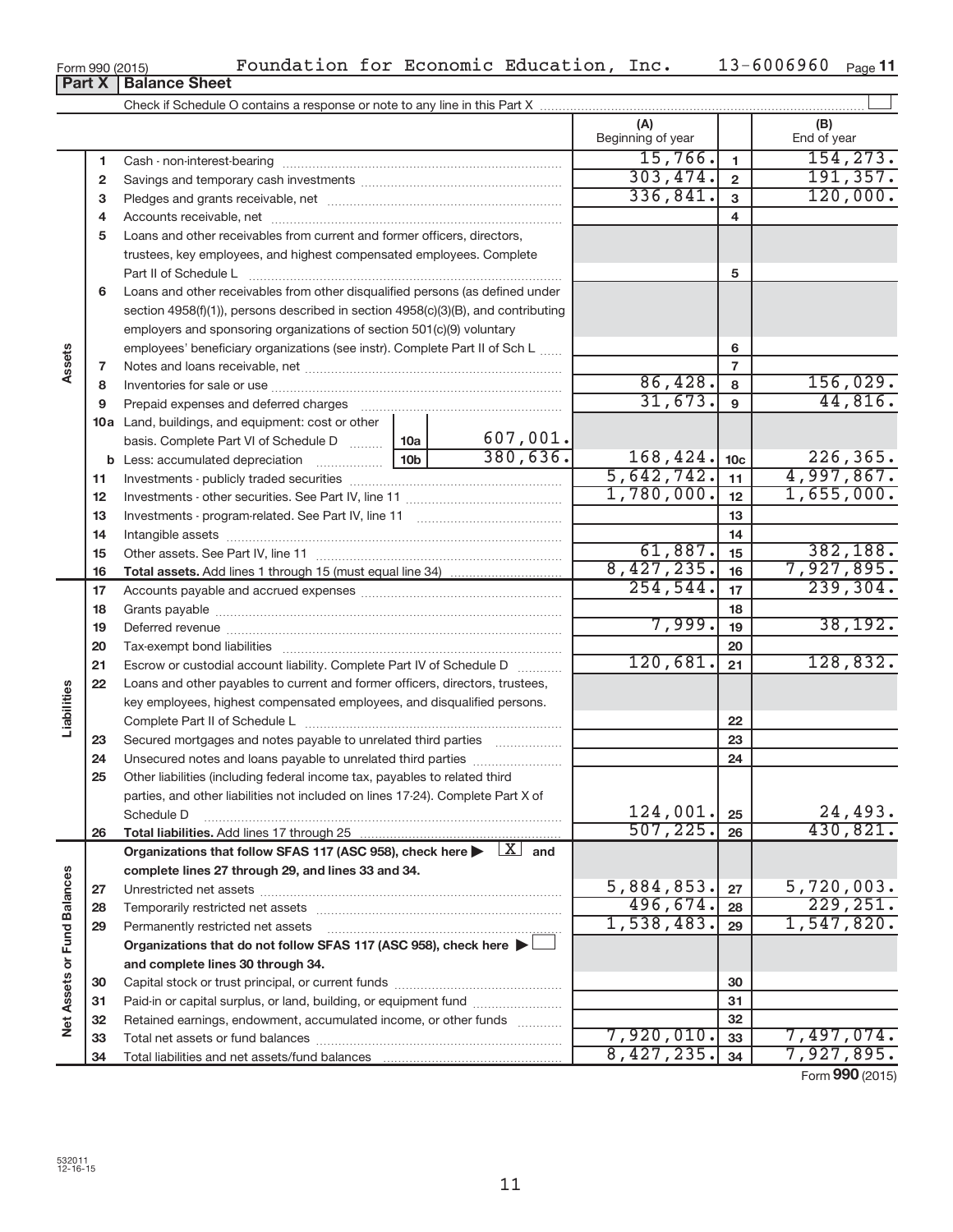|    | Foundation for Economic Education, Inc.<br>Form 990 (2015)                                                                                                                                                                                                                                                                                                                                                                                                               |                         | 13-6006960     |        | Page 12                 |
|----|--------------------------------------------------------------------------------------------------------------------------------------------------------------------------------------------------------------------------------------------------------------------------------------------------------------------------------------------------------------------------------------------------------------------------------------------------------------------------|-------------------------|----------------|--------|-------------------------|
|    | <b>Part XI</b><br><b>Reconciliation of Net Assets</b>                                                                                                                                                                                                                                                                                                                                                                                                                    |                         |                |        |                         |
|    | Check if Schedule O contains a response or note to any line in this Part XI                                                                                                                                                                                                                                                                                                                                                                                              |                         |                |        |                         |
|    |                                                                                                                                                                                                                                                                                                                                                                                                                                                                          |                         |                |        |                         |
| 1  |                                                                                                                                                                                                                                                                                                                                                                                                                                                                          | 1.                      | 3,562,999.     |        |                         |
| 2  |                                                                                                                                                                                                                                                                                                                                                                                                                                                                          | $\overline{2}$          | 3,762,269.     |        |                         |
| з  | Revenue less expenses. Subtract line 2 from line 1                                                                                                                                                                                                                                                                                                                                                                                                                       | 3                       | $-199,270$ .   |        |                         |
| 4  |                                                                                                                                                                                                                                                                                                                                                                                                                                                                          | $\overline{\mathbf{4}}$ | 7,920,010.     |        |                         |
| 5  | Net unrealized gains (losses) on investments [11] matter contracts and the state of the state of the state of the state of the state of the state of the state of the state of the state of the state of the state of the stat                                                                                                                                                                                                                                           | 5                       | $-223,666.$    |        |                         |
| 6  | Donated services and use of facilities                                                                                                                                                                                                                                                                                                                                                                                                                                   | 6                       |                |        |                         |
| 7  | Investment expenses                                                                                                                                                                                                                                                                                                                                                                                                                                                      | $\overline{7}$          |                |        |                         |
| 8  | Prior period adjustments<br>$\begin{minipage}{0.5\textwidth} \begin{tabular}{ l l l } \hline \multicolumn{1}{ l l l } \hline \multicolumn{1}{ l l } \hline \multicolumn{1}{ l } \multicolumn{1}{ l } \hline \multicolumn{1}{ l } \multicolumn{1}{ l } \multicolumn{1}{ l } \multicolumn{1}{ l } \hline \multicolumn{1}{ l } \multicolumn{1}{ l } \multicolumn{1}{ l } \multicolumn{1}{ l } \hline \multicolumn{1}{ l } \multicolumn{1}{ l } \multicolumn{1}{ l } \hline$ | 8                       |                |        |                         |
| 9  |                                                                                                                                                                                                                                                                                                                                                                                                                                                                          | 9                       |                |        | $\overline{0}$ .        |
| 10 | Net assets or fund balances at end of year. Combine lines 3 through 9 (must equal Part X, line 33,                                                                                                                                                                                                                                                                                                                                                                       |                         |                |        |                         |
|    | column (B))                                                                                                                                                                                                                                                                                                                                                                                                                                                              | 10 <sup>10</sup>        | 7,497,074.     |        |                         |
|    | Part XII Financial Statements and Reporting                                                                                                                                                                                                                                                                                                                                                                                                                              |                         |                |        |                         |
|    |                                                                                                                                                                                                                                                                                                                                                                                                                                                                          |                         |                |        | $\overline{\mathbf{X}}$ |
|    |                                                                                                                                                                                                                                                                                                                                                                                                                                                                          |                         |                | Yes    | <b>No</b>               |
| 1  | $\mathbf{X}$ Accrual<br>Accounting method used to prepare the Form 990: [130] Cash<br>$\Box$ Other                                                                                                                                                                                                                                                                                                                                                                       |                         |                |        |                         |
|    | If the organization changed its method of accounting from a prior year or checked "Other," explain in Schedule O.                                                                                                                                                                                                                                                                                                                                                        |                         |                |        |                         |
|    | 2a Were the organization's financial statements compiled or reviewed by an independent accountant?                                                                                                                                                                                                                                                                                                                                                                       |                         | 2a             |        | x                       |
|    | If "Yes," check a box below to indicate whether the financial statements for the year were compiled or reviewed on a                                                                                                                                                                                                                                                                                                                                                     |                         |                |        |                         |
|    | separate basis, consolidated basis, or both:                                                                                                                                                                                                                                                                                                                                                                                                                             |                         |                |        |                         |
|    | <b>Consolidated basis</b><br>Both consolidated and separate basis<br>Separate basis                                                                                                                                                                                                                                                                                                                                                                                      |                         |                |        |                         |
|    |                                                                                                                                                                                                                                                                                                                                                                                                                                                                          |                         | 2 <sub>b</sub> | X      |                         |
|    | If "Yes," check a box below to indicate whether the financial statements for the year were audited on a separate basis,                                                                                                                                                                                                                                                                                                                                                  |                         |                |        |                         |
|    | consolidated basis, or both:                                                                                                                                                                                                                                                                                                                                                                                                                                             |                         |                |        |                         |
|    | $ \mathbf{X} $ Separate basis<br>Consolidated basis<br>Both consolidated and separate basis                                                                                                                                                                                                                                                                                                                                                                              |                         |                |        |                         |
|    | c If "Yes" to line 2a or 2b, does the organization have a committee that assumes responsibility for oversight of the audit,                                                                                                                                                                                                                                                                                                                                              |                         |                |        |                         |
|    |                                                                                                                                                                                                                                                                                                                                                                                                                                                                          |                         | 2c             | X      |                         |
|    | If the organization changed either its oversight process or selection process during the tax year, explain in Schedule O.                                                                                                                                                                                                                                                                                                                                                |                         |                |        |                         |
|    | 3a As a result of a federal award, was the organization required to undergo an audit or audits as set forth in the Single Audit                                                                                                                                                                                                                                                                                                                                          |                         |                |        |                         |
|    |                                                                                                                                                                                                                                                                                                                                                                                                                                                                          |                         | 3a             |        | x                       |
|    | b If "Yes," did the organization undergo the required audit or audits? If the organization did not undergo the required audit                                                                                                                                                                                                                                                                                                                                            |                         |                |        |                         |
|    |                                                                                                                                                                                                                                                                                                                                                                                                                                                                          |                         | 3 <sub>b</sub> | $\sim$ |                         |

Form **990** (2015)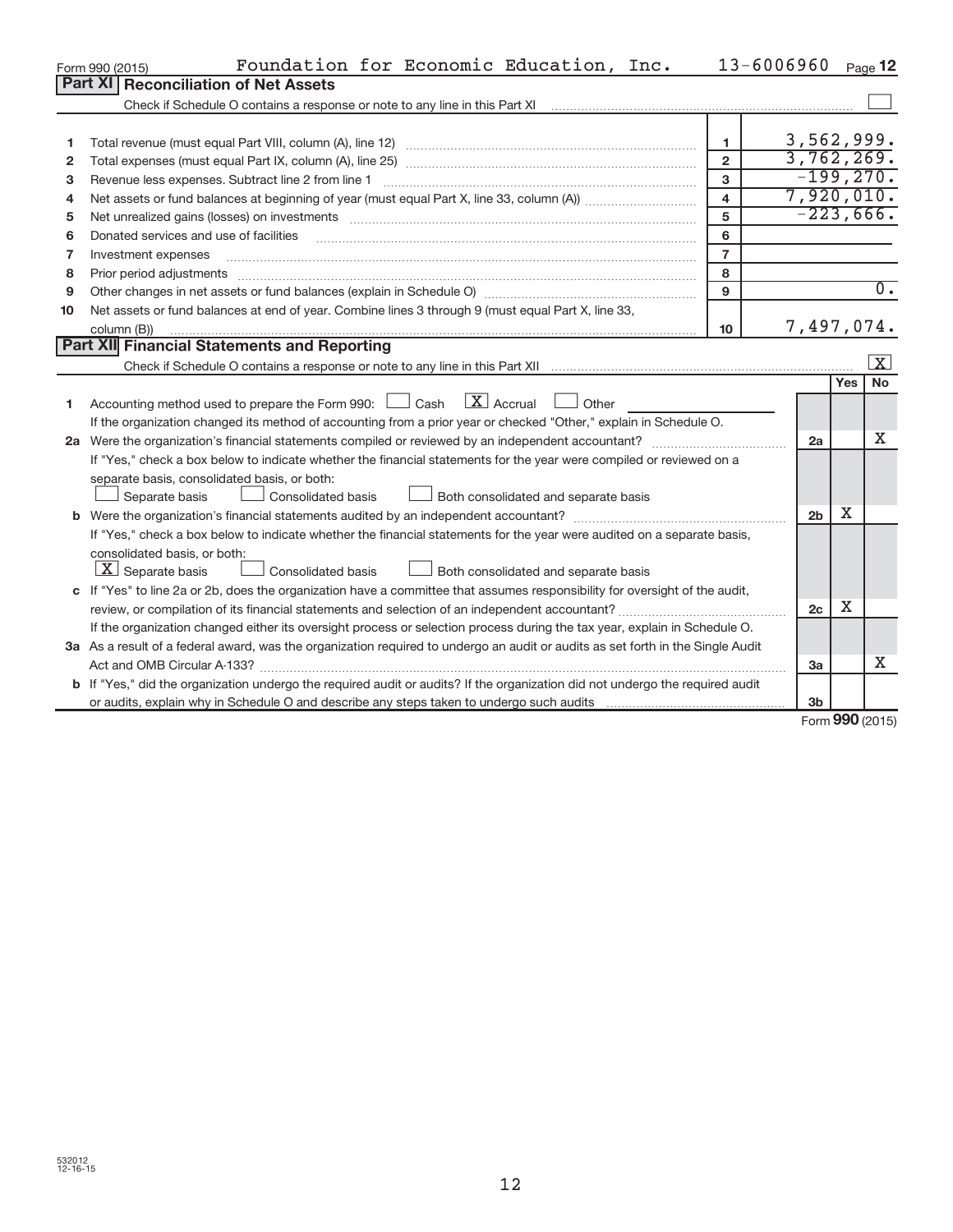| <b>SCHEDULE A</b> |
|-------------------|
|-------------------|

Department of the Treasury

| (Form 990 or 990-EZ |  |  |  |  |
|---------------------|--|--|--|--|
|---------------------|--|--|--|--|

# Form 990 or 990-EZ) **Public Charity Status and Public Support**<br>
Complete if the organization is a section 501(c)(3) organization or a section<br> **2015**

**4947(a)(1) nonexempt charitable trust. | Attach to Form 990 or Form 990-EZ.** 

| <b>Open to Public</b><br>Inspection |  |
|-------------------------------------|--|

OMB No. 1545-0047

| Internal Revenue Service | Information about Schedule A (Form 990 or 990-EZ) and its instructions is at WWW.irs.gov/form990. |     |
|--------------------------|---------------------------------------------------------------------------------------------------|-----|
| Name of the organization |                                                                                                   | Emn |

|    |                 | Name of the organization                                                                                                           |            |                                         |                                       |    |                        | <b>Employer identification number</b>                                                                                                         |
|----|-----------------|------------------------------------------------------------------------------------------------------------------------------------|------------|-----------------------------------------|---------------------------------------|----|------------------------|-----------------------------------------------------------------------------------------------------------------------------------------------|
|    |                 |                                                                                                                                    |            | Foundation for Economic Education, Inc. |                                       |    |                        | 13-6006960                                                                                                                                    |
|    | Part I          | Reason for Public Charity Status (All organizations must complete this part.) See instructions.                                    |            |                                         |                                       |    |                        |                                                                                                                                               |
|    |                 | The organization is not a private foundation because it is: (For lines 1 through 11, check only one box.)                          |            |                                         |                                       |    |                        |                                                                                                                                               |
| 1. |                 | A church, convention of churches, or association of churches described in section 170(b)(1)(A)(i).                                 |            |                                         |                                       |    |                        |                                                                                                                                               |
| 2  |                 | A school described in section 170(b)(1)(A)(ii). (Attach Schedule E (Form 990 or 990-EZ).)                                          |            |                                         |                                       |    |                        |                                                                                                                                               |
|    |                 |                                                                                                                                    |            |                                         |                                       |    |                        |                                                                                                                                               |
| З  |                 | A hospital or a cooperative hospital service organization described in section 170(b)(1)(A)(iii).                                  |            |                                         |                                       |    |                        |                                                                                                                                               |
| 4  |                 |                                                                                                                                    |            |                                         |                                       |    |                        | A medical research organization operated in conjunction with a hospital described in section 170(b)(1)(A)(iii). Enter the hospital's name,    |
|    |                 | city, and state:                                                                                                                   |            |                                         |                                       |    |                        |                                                                                                                                               |
| 5  |                 | An organization operated for the benefit of a college or university owned or operated by a governmental unit described in          |            |                                         |                                       |    |                        |                                                                                                                                               |
|    |                 | section 170(b)(1)(A)(iv). (Complete Part II.)                                                                                      |            |                                         |                                       |    |                        |                                                                                                                                               |
| 6. |                 | A federal, state, or local government or governmental unit described in section 170(b)(1)(A)(v).                                   |            |                                         |                                       |    |                        |                                                                                                                                               |
|    | $7 \mid X \mid$ |                                                                                                                                    |            |                                         |                                       |    |                        | An organization that normally receives a substantial part of its support from a governmental unit or from the general public described in     |
|    |                 | section 170(b)(1)(A)(vi). (Complete Part II.)                                                                                      |            |                                         |                                       |    |                        |                                                                                                                                               |
| 8  |                 | A community trust described in section 170(b)(1)(A)(vi). (Complete Part II.)                                                       |            |                                         |                                       |    |                        |                                                                                                                                               |
| 9  |                 |                                                                                                                                    |            |                                         |                                       |    |                        | An organization that normally receives: (1) more than 33 1/3% of its support from contributions, membership fees, and gross receipts from     |
|    |                 |                                                                                                                                    |            |                                         |                                       |    |                        | activities related to its exempt functions - subject to certain exceptions, and (2) no more than 33 1/3% of its support from gross investment |
|    |                 |                                                                                                                                    |            |                                         |                                       |    |                        | income and unrelated business taxable income (less section 511 tax) from businesses acquired by the organization after June 30, 1975.         |
|    |                 | See section 509(a)(2). (Complete Part III.)                                                                                        |            |                                         |                                       |    |                        |                                                                                                                                               |
| 10 |                 | An organization organized and operated exclusively to test for public safety. See section 509(a)(4).                               |            |                                         |                                       |    |                        |                                                                                                                                               |
| 11 |                 |                                                                                                                                    |            |                                         |                                       |    |                        | An organization organized and operated exclusively for the benefit of, to perform the functions of, or to carry out the purposes of one or    |
|    |                 | more publicly supported organizations described in section 509(a)(1) or section 509(a)(2). See section 509(a)(3). Check the box in |            |                                         |                                       |    |                        |                                                                                                                                               |
|    |                 | lines 11a through 11d that describes the type of supporting organization and complete lines 11e, 11f, and 11g.                     |            |                                         |                                       |    |                        |                                                                                                                                               |
| а  |                 | Type I. A supporting organization operated, supervised, or controlled by its supported organization(s), typically by giving        |            |                                         |                                       |    |                        |                                                                                                                                               |
|    |                 | the supported organization(s) the power to regularly appoint or elect a majority of the directors or trustees of the supporting    |            |                                         |                                       |    |                        |                                                                                                                                               |
|    |                 | organization. You must complete Part IV, Sections A and B.                                                                         |            |                                         |                                       |    |                        |                                                                                                                                               |
| b  |                 | Type II. A supporting organization supervised or controlled in connection with its supported organization(s), by having            |            |                                         |                                       |    |                        |                                                                                                                                               |
|    |                 | control or management of the supporting organization vested in the same persons that control or manage the supported               |            |                                         |                                       |    |                        |                                                                                                                                               |
|    |                 | organization(s). You must complete Part IV, Sections A and C.                                                                      |            |                                         |                                       |    |                        |                                                                                                                                               |
| с  |                 | Type III functionally integrated. A supporting organization operated in connection with, and functionally integrated with,         |            |                                         |                                       |    |                        |                                                                                                                                               |
|    |                 | its supported organization(s) (see instructions). You must complete Part IV, Sections A, D, and E.                                 |            |                                         |                                       |    |                        |                                                                                                                                               |
| d  |                 | Type III non-functionally integrated. A supporting organization operated in connection with its supported organization(s)          |            |                                         |                                       |    |                        |                                                                                                                                               |
|    |                 | that is not functionally integrated. The organization generally must satisfy a distribution requirement and an attentiveness       |            |                                         |                                       |    |                        |                                                                                                                                               |
|    |                 | requirement (see instructions). You must complete Part IV, Sections A and D, and Part V.                                           |            |                                         |                                       |    |                        |                                                                                                                                               |
| е  |                 | Check this box if the organization received a written determination from the IRS that it is a Type I, Type II, Type III            |            |                                         |                                       |    |                        |                                                                                                                                               |
|    |                 | functionally integrated, or Type III non-functionally integrated supporting organization.                                          |            |                                         |                                       |    |                        |                                                                                                                                               |
|    |                 |                                                                                                                                    |            |                                         |                                       |    |                        |                                                                                                                                               |
|    |                 | g Provide the following information about the supported organization(s).                                                           |            |                                         |                                       |    |                        |                                                                                                                                               |
|    |                 | (i) Name of supported                                                                                                              | $(ii)$ EIN | (iii) Type of organization              | (iv) Is the organization              |    | (v) Amount of monetary | (vi) Amount of                                                                                                                                |
|    |                 | organization                                                                                                                       |            | (described on lines 1-9                 | listed in your<br>governing document? |    | support (see           | other support (see                                                                                                                            |
|    |                 |                                                                                                                                    |            | above (see instructions))               | Yes                                   | No | instructions)          | instructions)                                                                                                                                 |
|    |                 |                                                                                                                                    |            |                                         |                                       |    |                        |                                                                                                                                               |
|    |                 |                                                                                                                                    |            |                                         |                                       |    |                        |                                                                                                                                               |
|    |                 |                                                                                                                                    |            |                                         |                                       |    |                        |                                                                                                                                               |
|    |                 |                                                                                                                                    |            |                                         |                                       |    |                        |                                                                                                                                               |
|    |                 |                                                                                                                                    |            |                                         |                                       |    |                        |                                                                                                                                               |
|    |                 |                                                                                                                                    |            |                                         |                                       |    |                        |                                                                                                                                               |

**Total**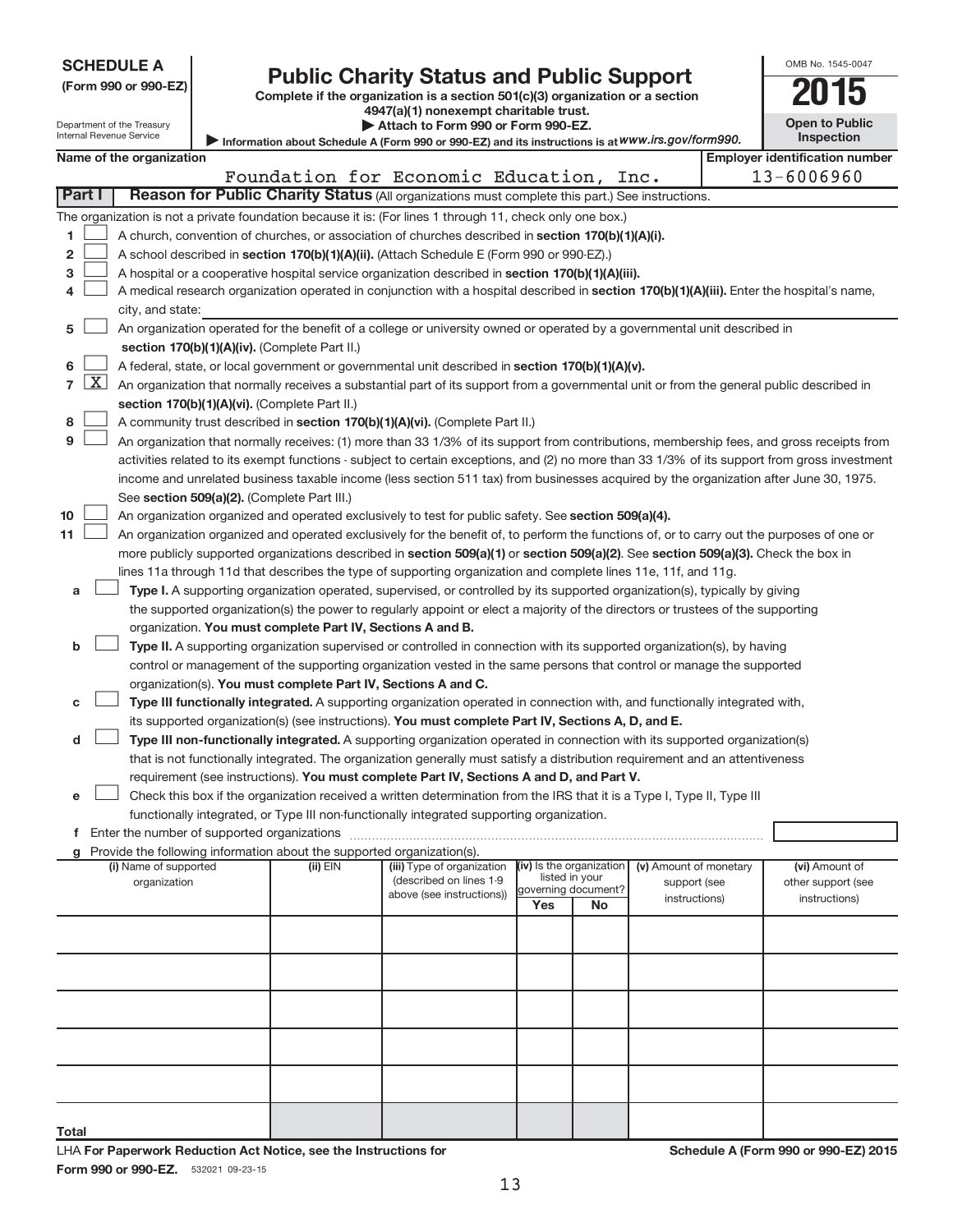# Schedule A (Form 990 or 990-EZ) 2015  $\verb|Foundation for Economic Education, Inc. 13-6006960$  <sub>Page 2</sub> **Part II** | Support Schedule for Organizations Described in Sections 170(b)(1)(A)(iv) and 170(b)(1)(A)(vi)

(Complete only if you checked the box on line 5, 7, or 8 of Part I or if the organization failed to qualify under Part III. If the organization fails to qualify under the tests listed below, please complete Part III.)

| <b>Section A. Public Support</b>                                                                                                                                                                                               |            |              |            |              |              |                                    |
|--------------------------------------------------------------------------------------------------------------------------------------------------------------------------------------------------------------------------------|------------|--------------|------------|--------------|--------------|------------------------------------|
| Calendar year (or fiscal year beginning in)                                                                                                                                                                                    | (a) 2011   | (b) 2012     | $(c)$ 2013 | $(d)$ 2014   | (e) 2015     | (f) Total                          |
| 1 Gifts, grants, contributions, and                                                                                                                                                                                            |            |              |            |              |              |                                    |
| membership fees received. (Do not                                                                                                                                                                                              |            |              |            |              |              |                                    |
| include any "unusual grants.")                                                                                                                                                                                                 | 2,321,879. | 2, 352, 336. | 4,170,925. | 2, 129, 414. | 3, 222, 381. | 14, 196, 935.                      |
| 2 Tax revenues levied for the organ-                                                                                                                                                                                           |            |              |            |              |              |                                    |
| ization's benefit and either paid to                                                                                                                                                                                           |            |              |            |              |              |                                    |
| or expended on its behalf                                                                                                                                                                                                      |            |              |            |              |              |                                    |
| 3 The value of services or facilities                                                                                                                                                                                          |            |              |            |              |              |                                    |
| furnished by a governmental unit to                                                                                                                                                                                            |            |              |            |              |              |                                    |
| the organization without charge                                                                                                                                                                                                |            |              |            |              |              |                                    |
| 4 Total. Add lines 1 through 3                                                                                                                                                                                                 | 2,321,879. | 2,352,336.   | 4,170,925. | 2,129,414    | 3, 222, 381  | 14, 196, 935.                      |
| 5 The portion of total contributions                                                                                                                                                                                           |            |              |            |              |              |                                    |
| by each person (other than a                                                                                                                                                                                                   |            |              |            |              |              |                                    |
| governmental unit or publicly                                                                                                                                                                                                  |            |              |            |              |              |                                    |
| supported organization) included                                                                                                                                                                                               |            |              |            |              |              |                                    |
| on line 1 that exceeds 2% of the                                                                                                                                                                                               |            |              |            |              |              |                                    |
| amount shown on line 11,                                                                                                                                                                                                       |            |              |            |              |              |                                    |
| column (f)                                                                                                                                                                                                                     |            |              |            |              |              | 2,278,182.                         |
| 6 Public support. Subtract line 5 from line 4.                                                                                                                                                                                 |            |              |            |              |              | 11,918,753.                        |
| <b>Section B. Total Support</b>                                                                                                                                                                                                |            |              |            |              |              |                                    |
| Calendar year (or fiscal year beginning in)                                                                                                                                                                                    | (a) 2011   | (b) 2012     | $(c)$ 2013 | $(d)$ 2014   | (e) 2015     | (f) Total                          |
| <b>7</b> Amounts from line 4                                                                                                                                                                                                   | 2,321,879. | 2, 352, 336. | 4,170,925  | 2, 129, 414  | 3, 222, 381  | 14, 196, 935.                      |
| 8 Gross income from interest,                                                                                                                                                                                                  |            |              |            |              |              |                                    |
| dividends, payments received on                                                                                                                                                                                                |            |              |            |              |              |                                    |
| securities loans, rents, royalties                                                                                                                                                                                             |            |              |            |              |              |                                    |
| and income from similar sources                                                                                                                                                                                                | 88,675.    | 97,564.      | 223, 276.  | 95,531.      | 70,605.      | 575,651.                           |
| 9 Net income from unrelated business                                                                                                                                                                                           |            |              |            |              |              |                                    |
| activities, whether or not the                                                                                                                                                                                                 |            |              |            |              |              |                                    |
| business is regularly carried on                                                                                                                                                                                               | 95,827.    | 244,872.     | 220, 492.  | 303,667.     | 257, 175.    | 1,122,033.                         |
| 10 Other income. Do not include gain                                                                                                                                                                                           |            |              |            |              |              |                                    |
| or loss from the sale of capital                                                                                                                                                                                               |            |              |            |              |              |                                    |
| assets (Explain in Part VI.)                                                                                                                                                                                                   |            |              |            |              |              |                                    |
| 11 Total support. Add lines 7 through 10                                                                                                                                                                                       |            |              |            |              |              | 15,894,619.                        |
| 12 Gross receipts from related activities, etc. (see instructions)                                                                                                                                                             |            |              |            |              | 12           | 181,088.                           |
| 13 First five years. If the Form 990 is for the organization's first, second, third, fourth, or fifth tax year as a section 501(c)(3)                                                                                          |            |              |            |              |              |                                    |
| organization, check this box and stop here                                                                                                                                                                                     |            |              |            |              |              |                                    |
| Section C. Computation of Public Support Percentage                                                                                                                                                                            |            |              |            |              |              |                                    |
|                                                                                                                                                                                                                                |            |              |            |              | 14           | 74.99<br>%                         |
|                                                                                                                                                                                                                                |            |              |            |              | 15           | 73.93<br>$\%$                      |
| 16a 33 1/3% support test - 2015. If the organization did not check the box on line 13, and line 14 is 33 1/3% or more, check this box and                                                                                      |            |              |            |              |              |                                    |
| stop here. The organization qualifies as a publicly supported organization manufactured content and the content of the state of the state of the state of the state of the state of the state of the state of the state of the |            |              |            |              |              | $\blacktriangleright$ $\mathbf{X}$ |
| b 33 1/3% support test - 2014. If the organization did not check a box on line 13 or 16a, and line 15 is 33 1/3% or more, check this box                                                                                       |            |              |            |              |              |                                    |
| and stop here. The organization qualifies as a publicly supported organization manufaction and stop here. The organization                                                                                                     |            |              |            |              |              |                                    |
| 17a 10% -facts-and-circumstances test - 2015. If the organization did not check a box on line 13, 16a, or 16b, and line 14 is 10% or more,                                                                                     |            |              |            |              |              |                                    |
| and if the organization meets the "facts-and-circumstances" test, check this box and stop here. Explain in Part VI how the organization                                                                                        |            |              |            |              |              |                                    |
|                                                                                                                                                                                                                                |            |              |            |              |              |                                    |
| b 10% -facts-and-circumstances test - 2014. If the organization did not check a box on line 13, 16a, 16b, or 17a, and line 15 is 10% or                                                                                        |            |              |            |              |              |                                    |
|                                                                                                                                                                                                                                |            |              |            |              |              |                                    |
| more, and if the organization meets the "facts-and-circumstances" test, check this box and stop here. Explain in Part VI how the                                                                                               |            |              |            |              |              |                                    |
| organization meets the "facts-and-circumstances" test. The organization qualifies as a publicly supported organization                                                                                                         |            |              |            |              |              |                                    |
| 18 Private foundation. If the organization did not check a box on line 13, 16a, 16b, 17a, or 17b, check this box and see instructions                                                                                          |            |              |            |              |              |                                    |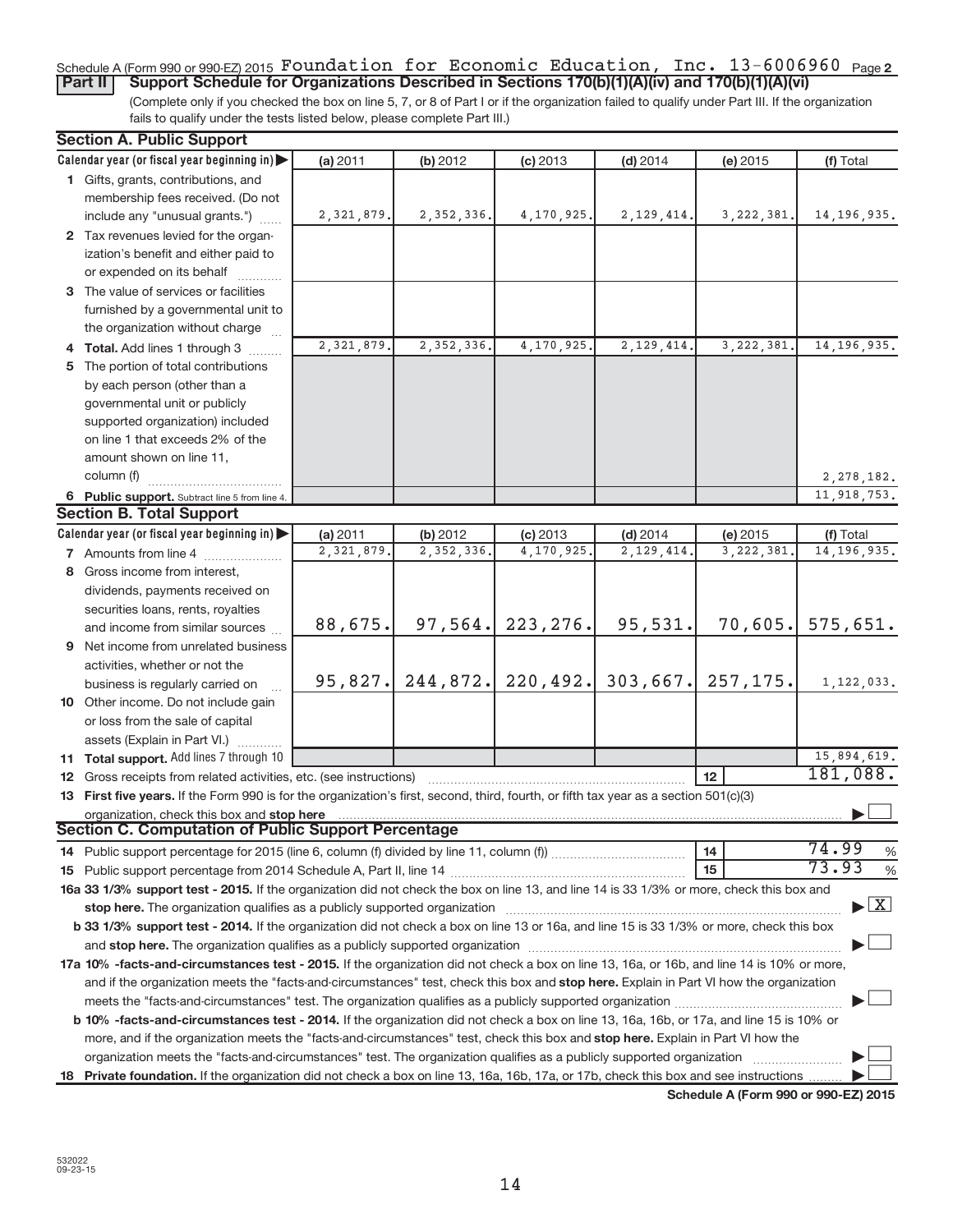# **Part III | Support Schedule for Organizations Described in Section 509(a)(2)**

(Complete only if you checked the box on line 9 of Part I or if the organization failed to qualify under Part II. If the organization fails to qualify under the tests listed below, please complete Part II.)

| <b>Section A. Public Support</b>                                                                                                                                                                                               |          |          |            |            |          |           |
|--------------------------------------------------------------------------------------------------------------------------------------------------------------------------------------------------------------------------------|----------|----------|------------|------------|----------|-----------|
| Calendar year (or fiscal year beginning in)                                                                                                                                                                                    | (a) 2011 | (b) 2012 | $(c)$ 2013 | $(d)$ 2014 | (e) 2015 | (f) Total |
| 1 Gifts, grants, contributions, and                                                                                                                                                                                            |          |          |            |            |          |           |
| membership fees received. (Do not                                                                                                                                                                                              |          |          |            |            |          |           |
| include any "unusual grants.")                                                                                                                                                                                                 |          |          |            |            |          |           |
| 2 Gross receipts from admissions,                                                                                                                                                                                              |          |          |            |            |          |           |
| merchandise sold or services per-                                                                                                                                                                                              |          |          |            |            |          |           |
| formed, or facilities furnished in                                                                                                                                                                                             |          |          |            |            |          |           |
| any activity that is related to the<br>organization's tax-exempt purpose                                                                                                                                                       |          |          |            |            |          |           |
| 3 Gross receipts from activities that                                                                                                                                                                                          |          |          |            |            |          |           |
| are not an unrelated trade or bus-                                                                                                                                                                                             |          |          |            |            |          |           |
| iness under section 513                                                                                                                                                                                                        |          |          |            |            |          |           |
| 4 Tax revenues levied for the organ-                                                                                                                                                                                           |          |          |            |            |          |           |
| ization's benefit and either paid to                                                                                                                                                                                           |          |          |            |            |          |           |
| or expended on its behalf                                                                                                                                                                                                      |          |          |            |            |          |           |
| 5 The value of services or facilities                                                                                                                                                                                          |          |          |            |            |          |           |
| furnished by a governmental unit to                                                                                                                                                                                            |          |          |            |            |          |           |
| the organization without charge                                                                                                                                                                                                |          |          |            |            |          |           |
| 6 Total. Add lines 1 through 5                                                                                                                                                                                                 |          |          |            |            |          |           |
| 7a Amounts included on lines 1, 2, and                                                                                                                                                                                         |          |          |            |            |          |           |
| 3 received from disqualified persons                                                                                                                                                                                           |          |          |            |            |          |           |
| <b>b</b> Amounts included on lines 2 and 3 received                                                                                                                                                                            |          |          |            |            |          |           |
| from other than disqualified persons that                                                                                                                                                                                      |          |          |            |            |          |           |
| exceed the greater of \$5,000 or 1% of the<br>amount on line 13 for the year                                                                                                                                                   |          |          |            |            |          |           |
| c Add lines 7a and 7b                                                                                                                                                                                                          |          |          |            |            |          |           |
| 8 Public support. (Subtract line 7c from line 6.)                                                                                                                                                                              |          |          |            |            |          |           |
| <b>Section B. Total Support</b>                                                                                                                                                                                                |          |          |            |            |          |           |
| Calendar year (or fiscal year beginning in)                                                                                                                                                                                    | (a) 2011 | (b) 2012 | $(c)$ 2013 | $(d)$ 2014 | (e) 2015 | (f) Total |
| 9 Amounts from line 6                                                                                                                                                                                                          |          |          |            |            |          |           |
| <b>10a</b> Gross income from interest,                                                                                                                                                                                         |          |          |            |            |          |           |
| dividends, payments received on                                                                                                                                                                                                |          |          |            |            |          |           |
| securities loans, rents, royalties<br>and income from similar sources                                                                                                                                                          |          |          |            |            |          |           |
| <b>b</b> Unrelated business taxable income                                                                                                                                                                                     |          |          |            |            |          |           |
| (less section 511 taxes) from businesses                                                                                                                                                                                       |          |          |            |            |          |           |
| acquired after June 30, 1975                                                                                                                                                                                                   |          |          |            |            |          |           |
| c Add lines 10a and 10b                                                                                                                                                                                                        |          |          |            |            |          |           |
| <b>11</b> Net income from unrelated business                                                                                                                                                                                   |          |          |            |            |          |           |
| activities not included in line 10b.                                                                                                                                                                                           |          |          |            |            |          |           |
| whether or not the business is<br>regularly carried on                                                                                                                                                                         |          |          |            |            |          |           |
| 12 Other income. Do not include gain                                                                                                                                                                                           |          |          |            |            |          |           |
| or loss from the sale of capital<br>assets (Explain in Part VI.)                                                                                                                                                               |          |          |            |            |          |           |
| <b>13</b> Total support. (Add lines 9, 10c, 11, and 12.)                                                                                                                                                                       |          |          |            |            |          |           |
| 14 First five years. If the Form 990 is for the organization's first, second, third, fourth, or fifth tax year as a section 501(c)(3) organization,                                                                            |          |          |            |            |          |           |
| check this box and stop here measurements and stop here and stop here are constructed and stop here and stop here and stop here and stop here and stop here and stop here and stop here and stop here and stop here and stop h |          |          |            |            |          |           |
| <b>Section C. Computation of Public Support Percentage</b>                                                                                                                                                                     |          |          |            |            |          |           |
|                                                                                                                                                                                                                                |          |          |            |            | 15       | %         |
|                                                                                                                                                                                                                                |          |          |            |            | 16       | %         |
| <b>Section D. Computation of Investment Income Percentage</b>                                                                                                                                                                  |          |          |            |            |          |           |
|                                                                                                                                                                                                                                |          |          |            |            | 17       | %         |
|                                                                                                                                                                                                                                |          |          |            |            | 18       | %         |
| 19a 33 1/3% support tests - 2015. If the organization did not check the box on line 14, and line 15 is more than 33 1/3%, and line 17 is not                                                                                   |          |          |            |            |          |           |
| more than 33 1/3%, check this box and stop here. The organization qualifies as a publicly supported organization                                                                                                               |          |          |            |            |          |           |
| b 33 1/3% support tests - 2014. If the organization did not check a box on line 14 or line 19a, and line 16 is more than 33 1/3%, and                                                                                          |          |          |            |            |          |           |
| line 18 is not more than 33 1/3%, check this box and stop here. The organization qualifies as a publicly supported organization                                                                                                |          |          |            |            |          |           |
|                                                                                                                                                                                                                                |          |          |            |            |          |           |
|                                                                                                                                                                                                                                |          |          |            |            |          |           |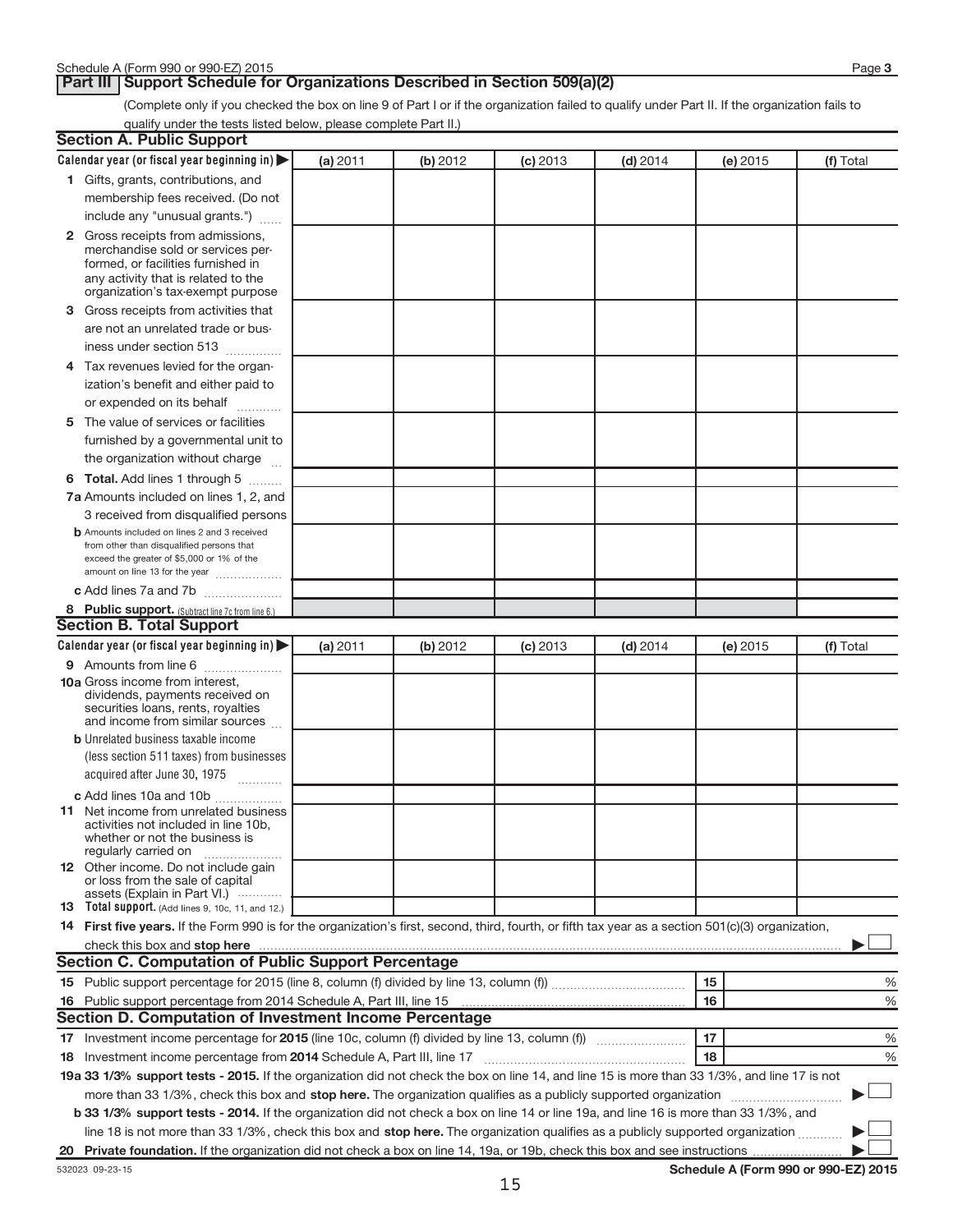# Schedule A (Form 990 or 990-EZ) 2015  $\verb|Foundation for Economic Education, Inc. 13-6006960$  <sub>Page 4</sub>

# **Part IV Supporting Organizations**

(Complete only if you checked a box in line 11 on Part I. If you checked 11a of Part I, complete Sections A and B. If you checked 11b of Part I, complete Sections A and C. If you checked 11c of Part I, complete Sections A, D, and E. If you checked 11d of Part I, complete Sections A and D, and complete Part V.)

# **Section A. All Supporting Organizations**

- **1** Are all of the organization's supported organizations listed by name in the organization's governing documents? If "No" describe in Part VI how the supported organizations are designated. If designated by *class or purpose, describe the designation. If historic and continuing relationship, explain.*
- **2** Did the organization have any supported organization that does not have an IRS determination of status under section 509(a)(1) or (2)? If "Yes," explain in Part VI how the organization determined that the supported *organization was described in section 509(a)(1) or (2).*
- **3a** Did the organization have a supported organization described in section 501(c)(4), (5), or (6)? If "Yes," answer *(b) and (c) below.*
- **b** Did the organization confirm that each supported organization qualified under section 501(c)(4), (5), or (6) and satisfied the public support tests under section 509(a)(2)? If "Yes," describe in Part VI when and how the *organization made the determination.*
- **c** Did the organization ensure that all support to such organizations was used exclusively for section 170(c)(2)(B) purposes? If "Yes," explain in Part VI what controls the organization put in place to ensure such use.
- **4 a** *If* Was any supported organization not organized in the United States ("foreign supported organization")? *"Yes," and if you checked 11a or 11b in Part I, answer (b) and (c) below.*
- **b** Did the organization have ultimate control and discretion in deciding whether to make grants to the foreign supported organization? If "Yes," describe in Part VI how the organization had such control and discretion *despite being controlled or supervised by or in connection with its supported organizations.*
- **c** Did the organization support any foreign supported organization that does not have an IRS determination under sections 501(c)(3) and 509(a)(1) or (2)? If "Yes," explain in Part VI what controls the organization used *to ensure that all support to the foreign supported organization was used exclusively for section 170(c)(2)(B) purposes.*
- **5a** Did the organization add, substitute, or remove any supported organizations during the tax year? If "Yes," answer (b) and (c) below (if applicable). Also, provide detail in Part VI, including (i) the names and EIN *numbers of the supported organizations added, substituted, or removed; (ii) the reasons for each such action; (iii) the authority under the organization's organizing document authorizing such action; and (iv) how the action was accomplished (such as by amendment to the organizing document).*
- **b** Type I or Type II only. Was any added or substituted supported organization part of a class already designated in the organization's organizing document?
- **c Substitutions only.**  Was the substitution the result of an event beyond the organization's control?
- **6** Did the organization provide support (whether in the form of grants or the provision of services or facilities) to support or benefit one or more of the filing organization's supported organizations? If "Yes," provide detail in anyone other than (i) its supported organizations, (ii) individuals that are part of the charitable class benefited by one or more of its supported organizations, or (iii) other supporting organizations that also *Part VI.*
- **7** Did the organization provide a grant, loan, compensation, or other similar payment to a substantial contributor regard to a substantial contributor? If "Yes," complete Part I of Schedule L (Form 990 or 990-EZ). (defined in section 4958(c)(3)(C)), a family member of a substantial contributor, or a 35% controlled entity with
- **8** Did the organization make a loan to a disqualified person (as defined in section 4958) not described in line 7? *If "Yes," complete Part I of Schedule L (Form 990 or 990-EZ).*
- **9 a** Was the organization controlled directly or indirectly at any time during the tax year by one or more in section 509(a)(1) or (2))? If "Yes," provide detail in Part VI. disqualified persons as defined in section 4946 (other than foundation managers and organizations described
- **b** Did one or more disqualified persons (as defined in line 9a) hold a controlling interest in any entity in which the supporting organization had an interest? If "Yes," provide detail in Part VI.
- **c** Did a disqualified person (as defined in line 9a) have an ownership interest in, or derive any personal benefit from, assets in which the supporting organization also had an interest? If "Yes," provide detail in Part VI.
- **10 a** Was the organization subject to the excess business holdings rules of section 4943 because of section supporting organizations)? If "Yes," answer 10b below. 4943(f) (regarding certain Type II supporting organizations, and all Type III non-functionally integrated
- **b** Did the organization have any excess business holdings in the tax year? (Use Schedule C, Form 4720, to *determine whether the organization had excess business holdings.)*

**1 2 3a 3b 3c 4a 4b 4c 5a 5b 5c 6 7 8 9a 9b 9c 10a**

**Yes No**

**10b**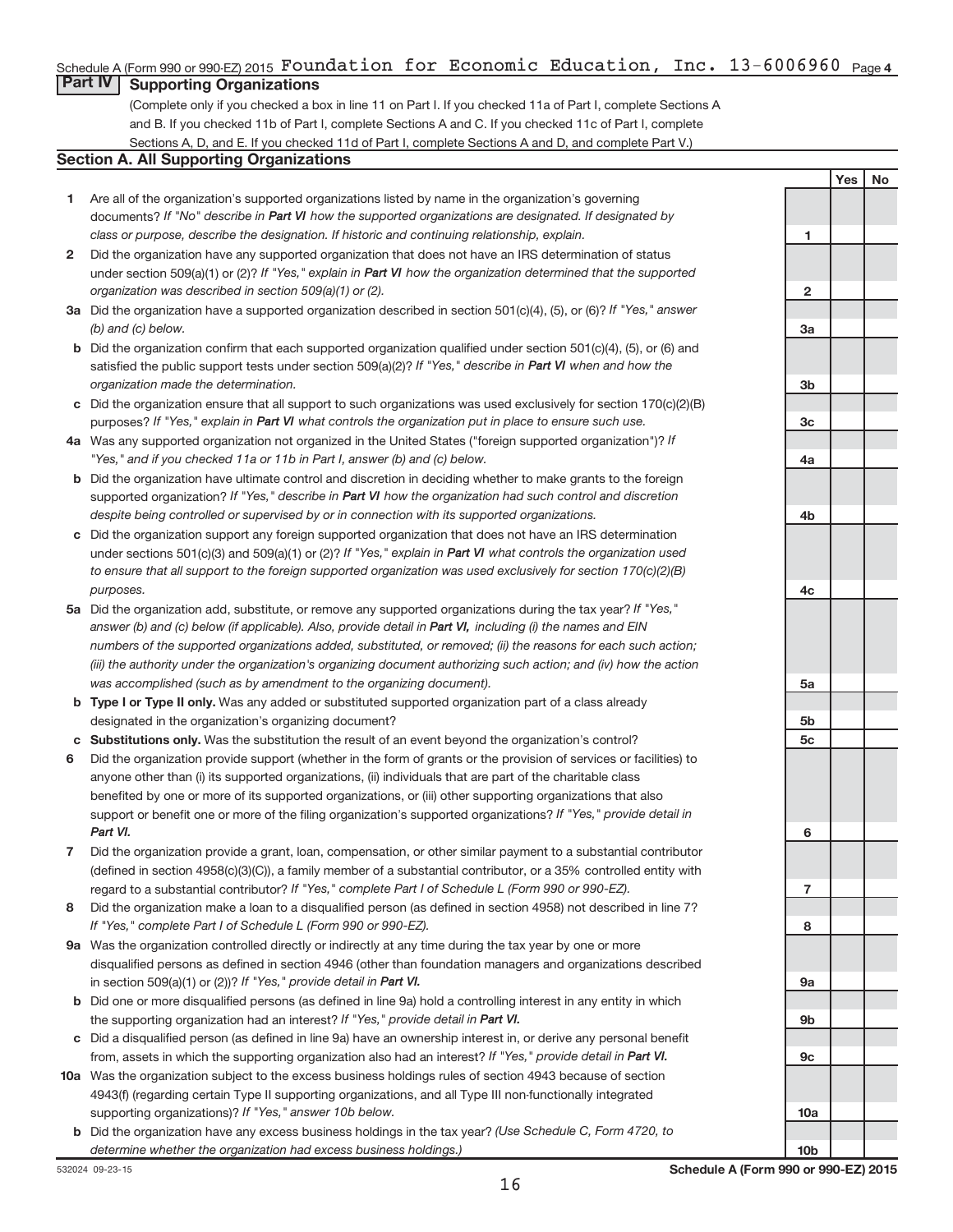#### **5** Schedule A (Form 990 or 990-EZ) 2015 FOUNdation for Economic Equcation, Inc. 13-6006960  $_{\rm Page}$ **Part IV Supporting Organizations** *(continued)* Foundation for Economic Education, Inc. 13-6006960

|    |                                                                                                                                 |                 | Yes | <b>No</b> |
|----|---------------------------------------------------------------------------------------------------------------------------------|-----------------|-----|-----------|
| 11 | Has the organization accepted a gift or contribution from any of the following persons?                                         |                 |     |           |
|    | a A person who directly or indirectly controls, either alone or together with persons described in (b) and (c)                  |                 |     |           |
|    | below, the governing body of a supported organization?                                                                          | 11a             |     |           |
|    | <b>b</b> A family member of a person described in (a) above?                                                                    | 11 <sub>b</sub> |     |           |
|    | c A 35% controlled entity of a person described in (a) or (b) above? If "Yes" to a, b, or c, provide detail in Part VI.         | 11c             |     |           |
|    | <b>Section B. Type I Supporting Organizations</b>                                                                               |                 |     |           |
|    |                                                                                                                                 |                 | Yes | No        |
| 1  | Did the directors, trustees, or membership of one or more supported organizations have the power to                             |                 |     |           |
|    | regularly appoint or elect at least a majority of the organization's directors or trustees at all times during the              |                 |     |           |
|    | tax year? If "No," describe in Part VI how the supported organization(s) effectively operated, supervised, or                   |                 |     |           |
|    | controlled the organization's activities. If the organization had more than one supported organization,                         |                 |     |           |
|    | describe how the powers to appoint and/or remove directors or trustees were allocated among the supported                       |                 |     |           |
|    | organizations and what conditions or restrictions, if any, applied to such powers during the tax year.                          | 1               |     |           |
| 2  | Did the organization operate for the benefit of any supported organization other than the supported                             |                 |     |           |
|    | organization(s) that operated, supervised, or controlled the supporting organization? If "Yes," explain in                      |                 |     |           |
|    | Part VI how providing such benefit carried out the purposes of the supported organization(s) that operated,                     |                 |     |           |
|    | supervised, or controlled the supporting organization.                                                                          | $\mathbf{2}$    |     |           |
|    | <b>Section C. Type II Supporting Organizations</b>                                                                              |                 |     |           |
|    |                                                                                                                                 |                 | Yes | No        |
| 1  | Were a majority of the organization's directors or trustees during the tax year also a majority of the directors                |                 |     |           |
|    | or trustees of each of the organization's supported organization(s)? If "No," describe in Part VI how control                   |                 |     |           |
|    | or management of the supporting organization was vested in the same persons that controlled or managed                          |                 |     |           |
|    | the supported organization(s).                                                                                                  | 1               |     |           |
|    | <b>Section D. All Type III Supporting Organizations</b>                                                                         |                 |     |           |
|    |                                                                                                                                 |                 | Yes | No        |
| 1  | Did the organization provide to each of its supported organizations, by the last day of the fifth month of the                  |                 |     |           |
|    | organization's tax year, (i) a written notice describing the type and amount of support provided during the prior tax           |                 |     |           |
|    | year, (ii) a copy of the Form 990 that was most recently filed as of the date of notification, and (iii) copies of the          |                 |     |           |
|    | organization's governing documents in effect on the date of notification, to the extent not previously provided?                | 1               |     |           |
| 2  | Were any of the organization's officers, directors, or trustees either (i) appointed or elected by the supported                |                 |     |           |
|    | organization(s) or (ii) serving on the governing body of a supported organization? If "No," explain in Part VI how              |                 |     |           |
|    | the organization maintained a close and continuous working relationship with the supported organization(s).                     | $\mathbf{2}$    |     |           |
| 3  | By reason of the relationship described in (2), did the organization's supported organizations have a                           |                 |     |           |
|    | significant voice in the organization's investment policies and in directing the use of the organization's                      |                 |     |           |
|    | income or assets at all times during the tax year? If "Yes," describe in Part VI the role the organization's                    |                 |     |           |
|    | supported organizations played in this regard.                                                                                  | 3               |     |           |
|    | Section E. Type III Functionally-Integrated Supporting Organizations                                                            |                 |     |           |
| 1  | Check the box next to the method that the organization used to satisfy the Integral Part Test during the yealsee instructions): |                 |     |           |
| a  | The organization satisfied the Activities Test. Complete line 2 below.                                                          |                 |     |           |
| b  | The organization is the parent of each of its supported organizations. Complete line 3 below.                                   |                 |     |           |
| с  | The organization supported a governmental entity. Describe in Part VI how you supported a government entity (see instructions). |                 |     |           |
| 2  | Activities Test. Answer (a) and (b) below.                                                                                      |                 | Yes | No        |
| а  | Did substantially all of the organization's activities during the tax year directly further the exempt purposes of              |                 |     |           |
|    | the supported organization(s) to which the organization was responsive? If "Yes," then in Part VI identify                      |                 |     |           |
|    | those supported organizations and explain<br>how these activities directly furthered their exempt purposes,                     |                 |     |           |
|    | how the organization was responsive to those supported organizations, and how the organization determined                       |                 |     |           |
|    | that these activities constituted substantially all of its activities.                                                          | 2a              |     |           |
|    | <b>b</b> Did the activities described in (a) constitute activities that, but for the organization's involvement, one or more    |                 |     |           |
|    | of the organization's supported organization(s) would have been engaged in? If "Yes," explain in Part VI the                    |                 |     |           |
|    | reasons for the organization's position that its supported organization(s) would have engaged in these                          |                 |     |           |
|    | activities but for the organization's involvement.                                                                              | 2b              |     |           |
| з  | Parent of Supported Organizations. Answer (a) and (b) below.                                                                    |                 |     |           |
| а  | Did the organization have the power to regularly appoint or elect a majority of the officers, directors, or                     |                 |     |           |
|    | trustees of each of the supported organizations? Provide details in Part VI.                                                    | За              |     |           |
|    | b Did the organization exercise a substantial degree of direction over the policies, programs, and activities of each           |                 |     |           |
|    | of its supported organizations? If "Yes," describe in Part VI the role played by the organization in this regard.               | 3b              |     |           |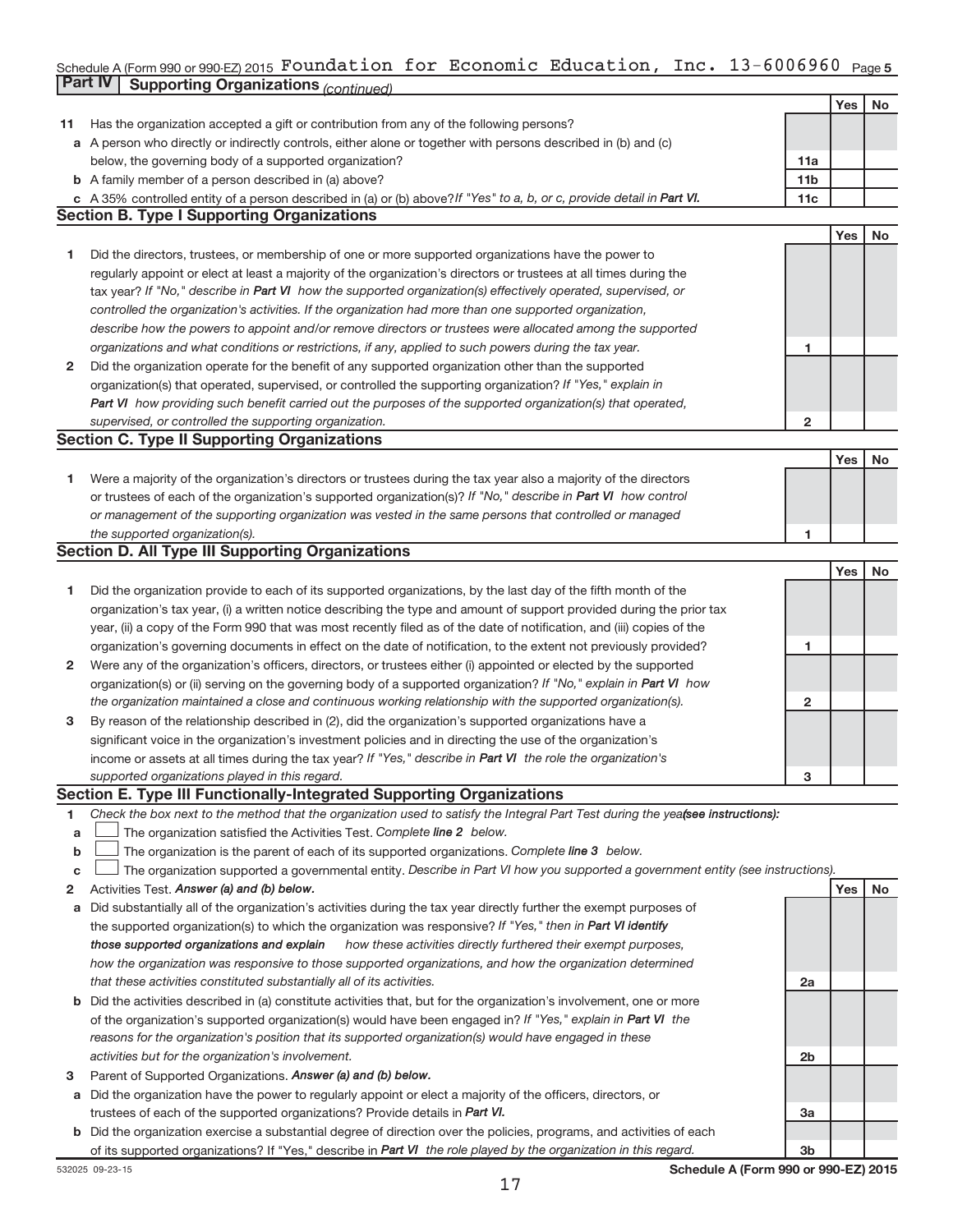| 1            | Check here if the organization satisfied the Integral Part Test as a qualifying trust on Nov. 20, 1970. See instructions. All |                |                |                                |
|--------------|-------------------------------------------------------------------------------------------------------------------------------|----------------|----------------|--------------------------------|
|              | other Type III non-functionally integrated supporting organizations must complete Sections A through E.                       |                |                |                                |
|              | Section A - Adjusted Net Income                                                                                               |                | (A) Prior Year | (B) Current Year<br>(optional) |
| $\mathbf{1}$ | Net short-term capital gain                                                                                                   | 1              |                |                                |
| $\mathbf{2}$ | Recoveries of prior-year distributions                                                                                        | $\overline{2}$ |                |                                |
| 3            | Other gross income (see instructions)                                                                                         | 3              |                |                                |
| 4            | Add lines 1 through 3                                                                                                         | 4              |                |                                |
| 5            | Depreciation and depletion                                                                                                    | 5              |                |                                |
| 6            | Portion of operating expenses paid or incurred for production or                                                              |                |                |                                |
|              | collection of gross income or for management, conservation, or                                                                |                |                |                                |
|              | maintenance of property held for production of income (see instructions)                                                      | 6              |                |                                |
| 7            | Other expenses (see instructions)                                                                                             | $\overline{7}$ |                |                                |
| 8            | Adjusted Net Income (subtract lines 5, 6 and 7 from line 4)                                                                   | 8              |                |                                |
|              | <b>Section B - Minimum Asset Amount</b>                                                                                       |                | (A) Prior Year | (B) Current Year<br>(optional) |
| 1            | Aggregate fair market value of all non-exempt-use assets (see                                                                 |                |                |                                |
|              | instructions for short tax year or assets held for part of year):                                                             |                |                |                                |
|              | a Average monthly value of securities                                                                                         | 1a             |                |                                |
|              | <b>b</b> Average monthly cash balances                                                                                        | 1b             |                |                                |
|              | c Fair market value of other non-exempt-use assets                                                                            | 1 <sub>c</sub> |                |                                |
|              | <b>d</b> Total (add lines 1a, 1b, and 1c)                                                                                     | 1d             |                |                                |
|              | e Discount claimed for blockage or other                                                                                      |                |                |                                |
|              | factors (explain in detail in <b>Part VI)</b> :                                                                               |                |                |                                |
| $\mathbf{2}$ | Acquisition indebtedness applicable to non-exempt-use assets                                                                  | $\overline{2}$ |                |                                |
| 3            | Subtract line 2 from line 1d                                                                                                  | 3              |                |                                |
| 4            | Cash deemed held for exempt use. Enter 1-1/2% of line 3 (for greater amount,                                                  |                |                |                                |
|              | see instructions).                                                                                                            | 4              |                |                                |
| 5            | Net value of non-exempt-use assets (subtract line 4 from line 3)                                                              | 5              |                |                                |
| 6            | Multiply line 5 by .035                                                                                                       | 6              |                |                                |
| $\mathbf{7}$ | Recoveries of prior-year distributions                                                                                        | $\overline{7}$ |                |                                |
| 8            | Minimum Asset Amount (add line 7 to line 6)                                                                                   | 8              |                |                                |
|              | <b>Section C - Distributable Amount</b>                                                                                       |                |                | <b>Current Year</b>            |
| 1            | Adjusted net income for prior year (from Section A, line 8, Column A)                                                         | 1              |                |                                |
| $\mathbf{2}$ | Enter 85% of line 1                                                                                                           | $\overline{2}$ |                |                                |
| 3            | Minimum asset amount for prior year (from Section B, line 8, Column A)                                                        | 3              |                |                                |
| 4            | Enter greater of line 2 or line 3                                                                                             | 4              |                |                                |
| 5            | Income tax imposed in prior year                                                                                              | 5              |                |                                |

Schedule A (Form 990 or 990-EZ) 2015  $\verb|Foundation for Economic Education, Inc. 13-6006960$  Page **6** 

**Part V Type III Non-Functionally Integrated 509(a)(3) Supporting Organizations** 

**6 6** Distributable Amount. Subtract line 5 from line 4, unless subject to emergency temporary reduction (see instructions)

**7** Check here if the current year is the organization's first as a non-functionally-integrated Type III supporting organization (see instructions).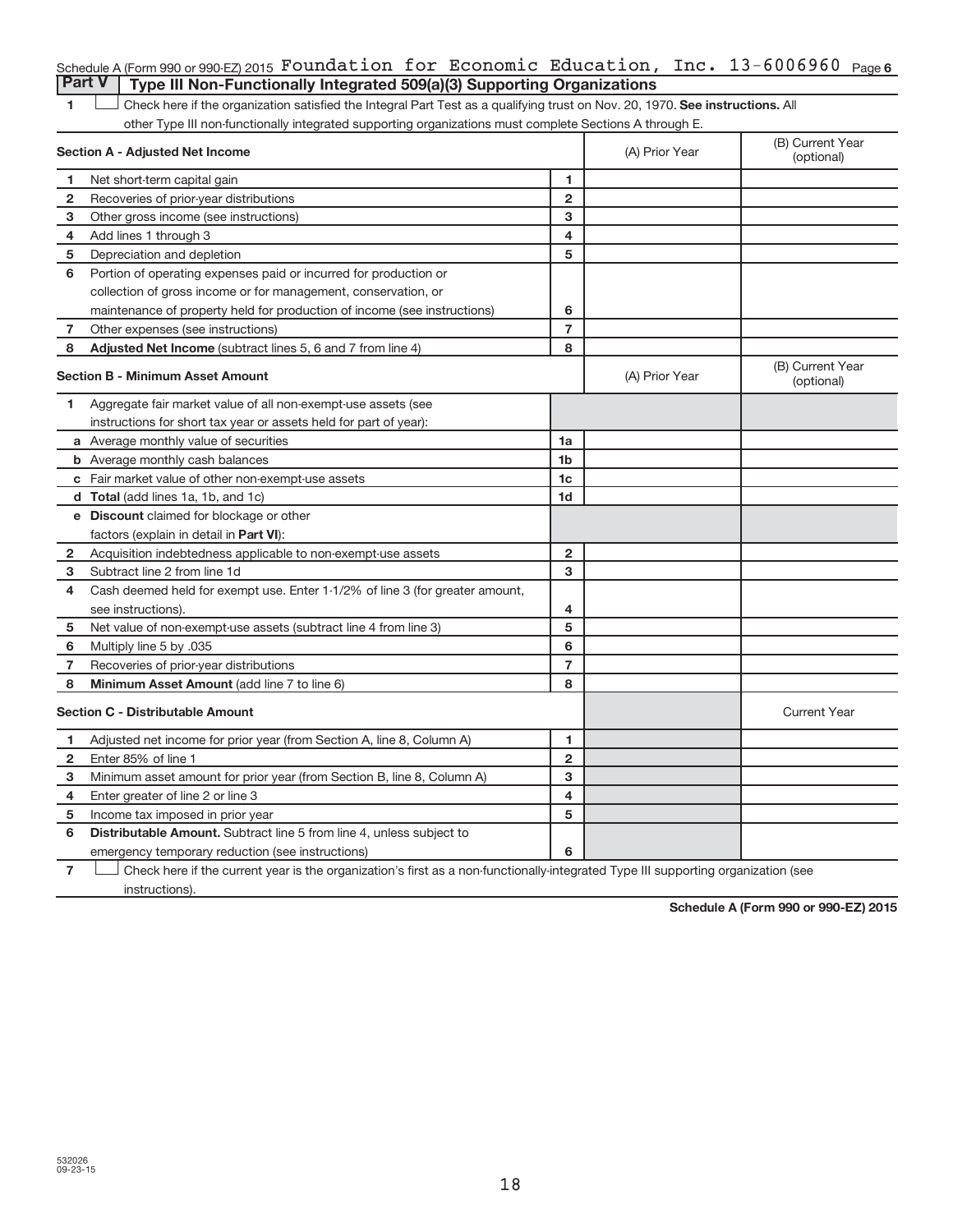#### Schedule A (Form 990 or 990-EZ) 2015 **FOUNdation for ECONOMiC Education, Inc. 1**3-6006960 <sub>Page 7</sub> Foundation for Economic Education, Inc. 13-6006960

| <b>Part V</b>  | Type III Non-Functionally Integrated 509(a)(3) Supporting Organizations (continued)        |                             |                                       |                                         |
|----------------|--------------------------------------------------------------------------------------------|-----------------------------|---------------------------------------|-----------------------------------------|
|                | <b>Section D - Distributions</b>                                                           |                             |                                       | <b>Current Year</b>                     |
| 1              | Amounts paid to supported organizations to accomplish exempt purposes                      |                             |                                       |                                         |
| 2              | Amounts paid to perform activity that directly furthers exempt purposes of supported       |                             |                                       |                                         |
|                | organizations, in excess of income from activity                                           |                             |                                       |                                         |
| 3              | Administrative expenses paid to accomplish exempt purposes of supported organizations      |                             |                                       |                                         |
| 4              | Amounts paid to acquire exempt-use assets                                                  |                             |                                       |                                         |
| 5              | Qualified set-aside amounts (prior IRS approval required)                                  |                             |                                       |                                         |
| 6              | Other distributions (describe in Part VI). See instructions.                               |                             |                                       |                                         |
| 7              | Total annual distributions. Add lines 1 through 6.                                         |                             |                                       |                                         |
| 8              | Distributions to attentive supported organizations to which the organization is responsive |                             |                                       |                                         |
|                | (provide details in Part VI). See instructions.                                            |                             |                                       |                                         |
| 9              | Distributable amount for 2015 from Section C, line 6                                       |                             |                                       |                                         |
| 10             | Line 8 amount divided by Line 9 amount                                                     |                             |                                       |                                         |
|                |                                                                                            | (i)                         | (ii)                                  | (iii)                                   |
|                |                                                                                            | <b>Excess Distributions</b> | <b>Underdistributions</b><br>Pre-2015 | <b>Distributable</b><br>Amount for 2015 |
|                | Section E - Distribution Allocations (see instructions)                                    |                             |                                       |                                         |
| 1              | Distributable amount for 2015 from Section C, line 6                                       |                             |                                       |                                         |
| $\mathbf{2}$   | Underdistributions, if any, for years prior to 2015                                        |                             |                                       |                                         |
|                | (reasonable cause required-see instructions)                                               |                             |                                       |                                         |
| 3              | Excess distributions carryover, if any, to 2015:                                           |                             |                                       |                                         |
| a              |                                                                                            |                             |                                       |                                         |
| b              |                                                                                            |                             |                                       |                                         |
| с              |                                                                                            |                             |                                       |                                         |
|                | d From 2013                                                                                |                             |                                       |                                         |
|                | e From 2014                                                                                |                             |                                       |                                         |
|                | <b>Total</b> of lines 3a through e                                                         |                             |                                       |                                         |
|                | g Applied to underdistributions of prior years                                             |                             |                                       |                                         |
|                | h Applied to 2015 distributable amount                                                     |                             |                                       |                                         |
| Ť.             | Carryover from 2010 not applied (see instructions)                                         |                             |                                       |                                         |
|                | Remainder. Subtract lines 3g, 3h, and 3i from 3f.                                          |                             |                                       |                                         |
| 4              | Distributions for 2015 from Section D,                                                     |                             |                                       |                                         |
|                | line $7:$                                                                                  |                             |                                       |                                         |
|                | a Applied to underdistributions of prior years                                             |                             |                                       |                                         |
|                | <b>b</b> Applied to 2015 distributable amount                                              |                             |                                       |                                         |
| с              | Remainder. Subtract lines 4a and 4b from 4.                                                |                             |                                       |                                         |
| 5              | Remaining underdistributions for years prior to 2015, if                                   |                             |                                       |                                         |
|                | any. Subtract lines 3g and 4a from line 2 (if amount                                       |                             |                                       |                                         |
|                | greater than zero, see instructions).                                                      |                             |                                       |                                         |
| 6              | Remaining underdistributions for 2015. Subtract lines 3h                                   |                             |                                       |                                         |
|                | and 4b from line 1 (if amount greater than zero, see                                       |                             |                                       |                                         |
|                | instructions).                                                                             |                             |                                       |                                         |
| $\overline{7}$ | Excess distributions carryover to 2016. Add lines 3j                                       |                             |                                       |                                         |
|                | and 4c.                                                                                    |                             |                                       |                                         |
| 8              | Breakdown of line 7:                                                                       |                             |                                       |                                         |
| a              |                                                                                            |                             |                                       |                                         |
| b              |                                                                                            |                             |                                       |                                         |
|                | c Excess from 2013                                                                         |                             |                                       |                                         |
|                | d Excess from 2014                                                                         |                             |                                       |                                         |
|                | e Excess from 2015                                                                         |                             |                                       |                                         |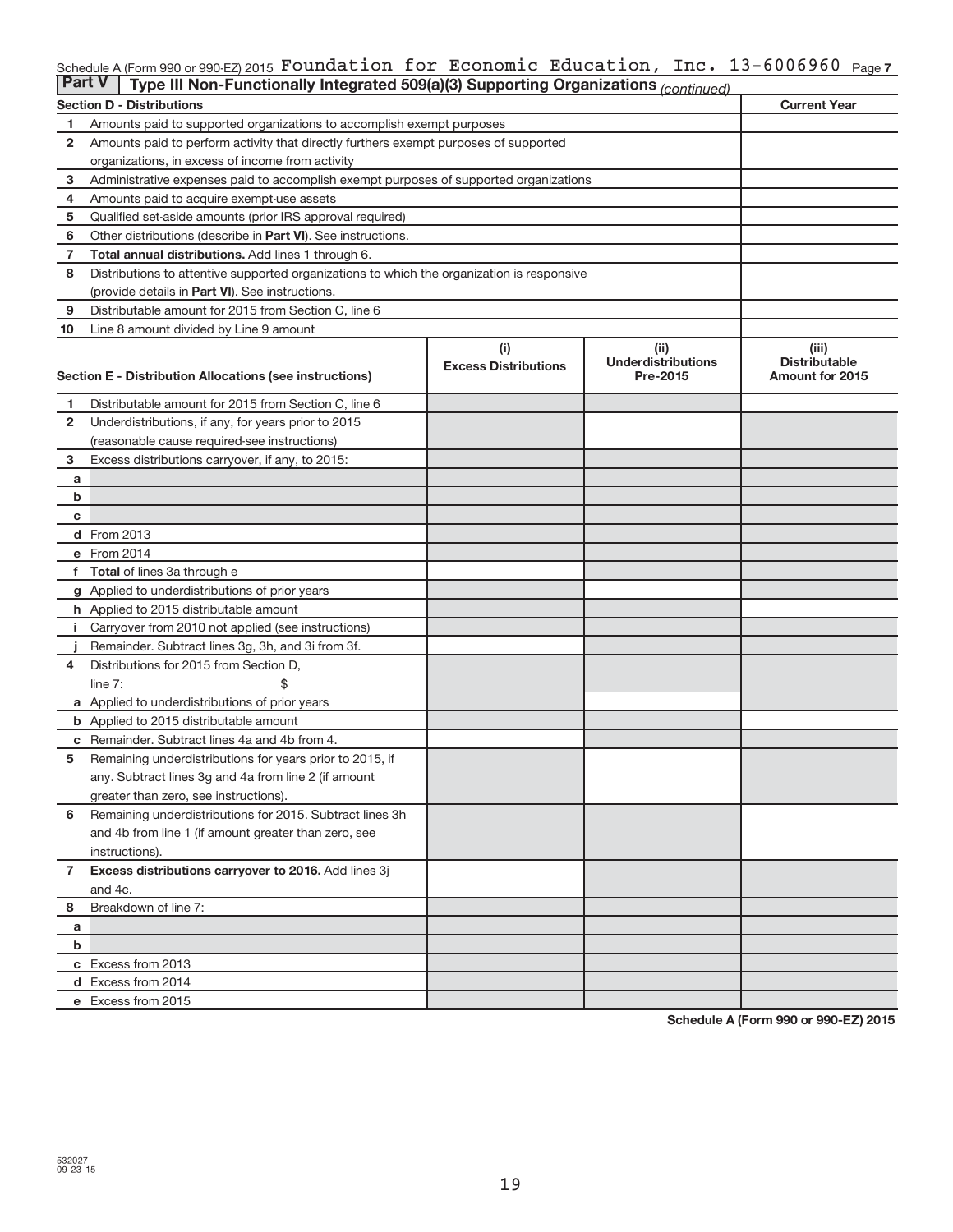|                | Schedule A (Form 990 or 990-EZ) 2015 Foundation for Economic Education, Inc. 13-6006960 Page 8                                                                                                                                                                                                  |
|----------------|-------------------------------------------------------------------------------------------------------------------------------------------------------------------------------------------------------------------------------------------------------------------------------------------------|
| <b>Part VI</b> | Supplemental Information. Provide the explanations required by Part II, line 10; Part II, line 17a or 17b; Part III, line 12;                                                                                                                                                                   |
|                | Part IV, Section A, lines 1, 2, 3b, 3c, 4b, 4c, 5a, 6, 9a, 9b, 9c, 11a, 11b, and 11c; Part IV, Section B, lines 1 and 2; Part IV, Section C,<br>line 1; Part IV, Section D, lines 2 and 3; Part IV, Section E, lines 1c, 2a, 2b, 3a and 3b; Part V, line 1; Part V, Section B, line 1e; Part V, |
|                | Section D, lines 5, 6, and 8; and Part V, Section E, lines 2, 5, and 6. Also complete this part for any additional information.                                                                                                                                                                 |
|                | (See instructions.)                                                                                                                                                                                                                                                                             |
|                |                                                                                                                                                                                                                                                                                                 |
|                |                                                                                                                                                                                                                                                                                                 |
|                |                                                                                                                                                                                                                                                                                                 |
|                |                                                                                                                                                                                                                                                                                                 |
|                |                                                                                                                                                                                                                                                                                                 |
|                |                                                                                                                                                                                                                                                                                                 |
|                |                                                                                                                                                                                                                                                                                                 |
|                |                                                                                                                                                                                                                                                                                                 |
|                |                                                                                                                                                                                                                                                                                                 |
|                |                                                                                                                                                                                                                                                                                                 |
|                |                                                                                                                                                                                                                                                                                                 |
|                |                                                                                                                                                                                                                                                                                                 |
|                |                                                                                                                                                                                                                                                                                                 |
|                |                                                                                                                                                                                                                                                                                                 |
|                |                                                                                                                                                                                                                                                                                                 |
|                |                                                                                                                                                                                                                                                                                                 |
|                |                                                                                                                                                                                                                                                                                                 |
|                |                                                                                                                                                                                                                                                                                                 |
|                |                                                                                                                                                                                                                                                                                                 |
|                |                                                                                                                                                                                                                                                                                                 |
|                |                                                                                                                                                                                                                                                                                                 |
|                |                                                                                                                                                                                                                                                                                                 |
|                |                                                                                                                                                                                                                                                                                                 |
|                |                                                                                                                                                                                                                                                                                                 |
|                |                                                                                                                                                                                                                                                                                                 |
|                |                                                                                                                                                                                                                                                                                                 |
|                |                                                                                                                                                                                                                                                                                                 |
|                |                                                                                                                                                                                                                                                                                                 |
|                |                                                                                                                                                                                                                                                                                                 |
|                |                                                                                                                                                                                                                                                                                                 |
|                |                                                                                                                                                                                                                                                                                                 |
|                |                                                                                                                                                                                                                                                                                                 |
|                |                                                                                                                                                                                                                                                                                                 |
|                |                                                                                                                                                                                                                                                                                                 |
|                |                                                                                                                                                                                                                                                                                                 |
|                |                                                                                                                                                                                                                                                                                                 |
|                |                                                                                                                                                                                                                                                                                                 |
|                |                                                                                                                                                                                                                                                                                                 |
|                |                                                                                                                                                                                                                                                                                                 |
|                |                                                                                                                                                                                                                                                                                                 |
|                |                                                                                                                                                                                                                                                                                                 |
|                |                                                                                                                                                                                                                                                                                                 |
|                |                                                                                                                                                                                                                                                                                                 |
|                |                                                                                                                                                                                                                                                                                                 |
|                |                                                                                                                                                                                                                                                                                                 |
|                |                                                                                                                                                                                                                                                                                                 |
|                |                                                                                                                                                                                                                                                                                                 |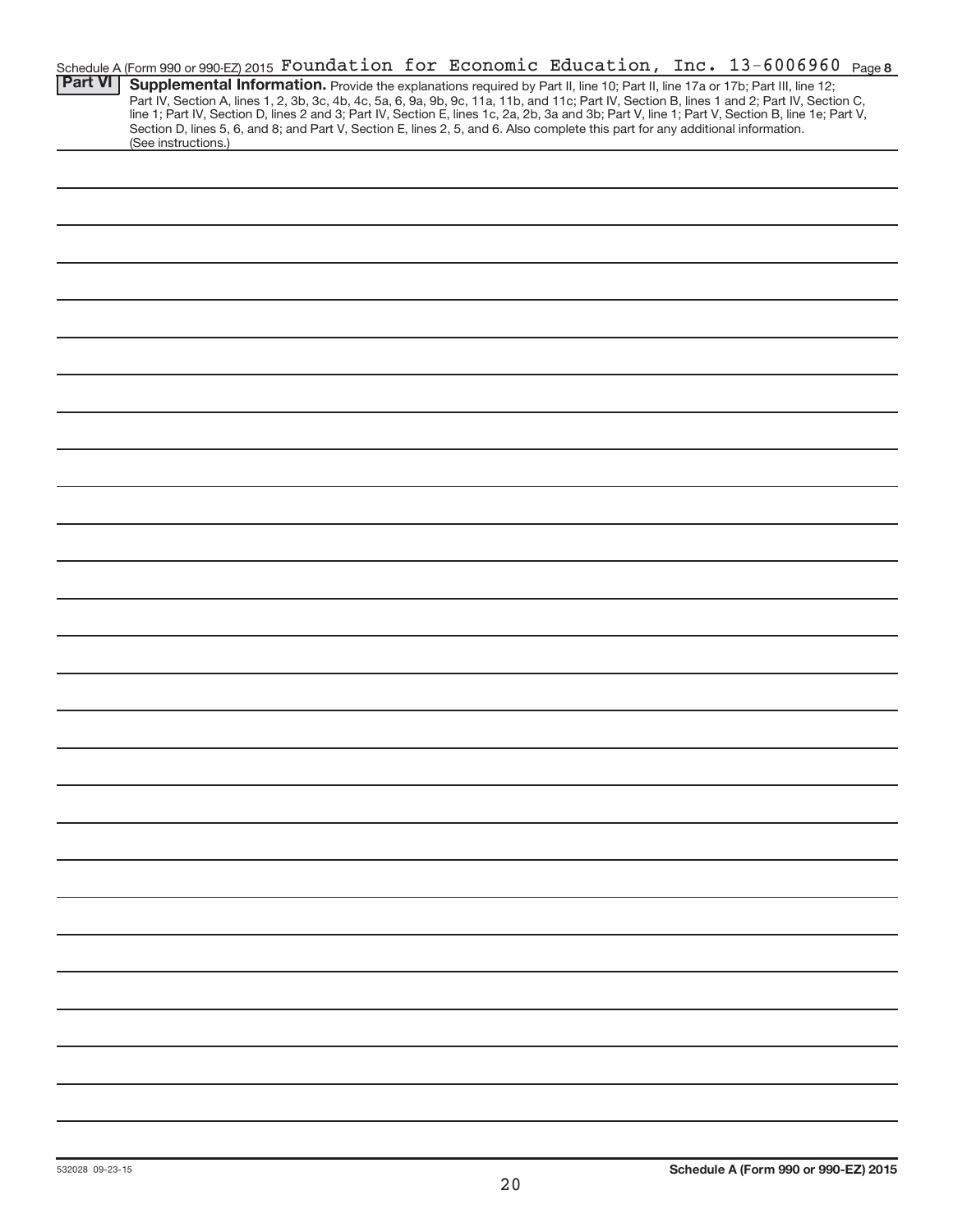|        | <b>SCHEDULE D</b>                         |                                                                                                 | <b>Supplemental Financial Statements</b>                                                                                                                                                                                       |                     | OMB No. 1545-0047                                   |
|--------|-------------------------------------------|-------------------------------------------------------------------------------------------------|--------------------------------------------------------------------------------------------------------------------------------------------------------------------------------------------------------------------------------|---------------------|-----------------------------------------------------|
|        | (Form 990)                                |                                                                                                 | Complete if the organization answered "Yes" on Form 990,                                                                                                                                                                       |                     |                                                     |
|        | Department of the Treasury                |                                                                                                 | Part IV, line 6, 7, 8, 9, 10, 11a, 11b, 11c, 11d, 11e, 11f, 12a, or 12b.<br>Attach to Form 990.                                                                                                                                |                     | <b>Open to Public</b>                               |
|        | Internal Revenue Service                  |                                                                                                 | Information about Schedule D (Form 990) and its instructions is at www.irs.gov/form990.                                                                                                                                        |                     | Inspection                                          |
|        | Name of the organization                  |                                                                                                 | Foundation for Economic Education, Inc.                                                                                                                                                                                        |                     | <b>Employer identification number</b><br>13-6006960 |
| Part I |                                           |                                                                                                 | Organizations Maintaining Donor Advised Funds or Other Similar Funds or Accounts. Complete if the                                                                                                                              |                     |                                                     |
|        |                                           | organization answered "Yes" on Form 990, Part IV, line 6.                                       |                                                                                                                                                                                                                                |                     |                                                     |
|        |                                           |                                                                                                 | (a) Donor advised funds                                                                                                                                                                                                        |                     | (b) Funds and other accounts                        |
| 1      |                                           |                                                                                                 |                                                                                                                                                                                                                                |                     |                                                     |
| 2      |                                           | Aggregate value of contributions to (during year)                                               |                                                                                                                                                                                                                                |                     |                                                     |
| з      |                                           |                                                                                                 |                                                                                                                                                                                                                                |                     |                                                     |
| 4      |                                           |                                                                                                 |                                                                                                                                                                                                                                |                     |                                                     |
| 5      |                                           |                                                                                                 | Did the organization inform all donors and donor advisors in writing that the assets held in donor advised funds                                                                                                               |                     |                                                     |
|        |                                           |                                                                                                 |                                                                                                                                                                                                                                |                     | Yes<br><b>No</b>                                    |
| 6      |                                           |                                                                                                 | Did the organization inform all grantees, donors, and donor advisors in writing that grant funds can be used only                                                                                                              |                     |                                                     |
|        |                                           |                                                                                                 | for charitable purposes and not for the benefit of the donor or donor advisor, or for any other purpose conferring                                                                                                             |                     |                                                     |
|        | impermissible private benefit?<br>Part II |                                                                                                 | <b>Conservation Easements.</b> Complete if the organization answered "Yes" on Form 990, Part IV, line 7.                                                                                                                       |                     | Yes<br><b>No</b>                                    |
| 1.     |                                           | Purpose(s) of conservation easements held by the organization (check all that apply).           |                                                                                                                                                                                                                                |                     |                                                     |
|        |                                           | Preservation of land for public use (e.g., recreation or education)                             | Preservation of a historically important land area                                                                                                                                                                             |                     |                                                     |
|        |                                           | Protection of natural habitat                                                                   | Preservation of a certified historic structure                                                                                                                                                                                 |                     |                                                     |
|        |                                           | Preservation of open space                                                                      |                                                                                                                                                                                                                                |                     |                                                     |
| 2      |                                           |                                                                                                 | Complete lines 2a through 2d if the organization held a qualified conservation contribution in the form of a conservation easement on the last                                                                                 |                     |                                                     |
|        | day of the tax year.                      |                                                                                                 |                                                                                                                                                                                                                                |                     | Held at the End of the Tax Year                     |
|        |                                           |                                                                                                 |                                                                                                                                                                                                                                | 2a                  |                                                     |
|        |                                           | Total acreage restricted by conservation easements                                              |                                                                                                                                                                                                                                | 2 <sub>b</sub>      |                                                     |
|        |                                           |                                                                                                 | Number of conservation easements on a certified historic structure included in (a) manufacture included in (a)                                                                                                                 | 2c                  |                                                     |
|        |                                           |                                                                                                 | d Number of conservation easements included in (c) acquired after 8/17/06, and not on a historic structure                                                                                                                     |                     |                                                     |
|        |                                           |                                                                                                 | listed in the National Register [111] [12] The National Register [11] All also resummated in the National Register [11] [12] All also results and the National Register [11] All also results and results and results are rela | 2d                  |                                                     |
| з      |                                           |                                                                                                 | Number of conservation easements modified, transferred, released, extinguished, or terminated by the organization during the tax                                                                                               |                     |                                                     |
| 4      | year                                      | Number of states where property subject to conservation easement is located >                   |                                                                                                                                                                                                                                |                     |                                                     |
| 5      |                                           |                                                                                                 | Does the organization have a written policy regarding the periodic monitoring, inspection, handling of                                                                                                                         |                     |                                                     |
|        |                                           | violations, and enforcement of the conservation easements it holds?                             |                                                                                                                                                                                                                                |                     | <b>No</b><br>Yes                                    |
| 6      |                                           |                                                                                                 | Staff and volunteer hours devoted to monitoring, inspecting, handling of violations, and enforcing conservation easements during the year                                                                                      |                     |                                                     |
|        |                                           |                                                                                                 |                                                                                                                                                                                                                                |                     |                                                     |
| 7      |                                           |                                                                                                 | Amount of expenses incurred in monitoring, inspecting, handling of violations, and enforcing conservation easements during the year                                                                                            |                     |                                                     |
|        | $\blacktriangleright$ \$                  |                                                                                                 |                                                                                                                                                                                                                                |                     |                                                     |
| 8      |                                           |                                                                                                 | Does each conservation easement reported on line 2(d) above satisfy the requirements of section 170(h)(4)(B)(i)                                                                                                                |                     |                                                     |
|        |                                           |                                                                                                 |                                                                                                                                                                                                                                |                     | Yes<br><b>No</b>                                    |
| 9      |                                           |                                                                                                 | In Part XIII, describe how the organization reports conservation easements in its revenue and expense statement, and balance sheet, and                                                                                        |                     |                                                     |
|        |                                           |                                                                                                 | include, if applicable, the text of the footnote to the organization's financial statements that describes the organization's accounting for                                                                                   |                     |                                                     |
|        | conservation easements.<br>Part III       |                                                                                                 | Organizations Maintaining Collections of Art, Historical Treasures, or Other Similar Assets.                                                                                                                                   |                     |                                                     |
|        |                                           | Complete if the organization answered "Yes" on Form 990, Part IV, line 8.                       |                                                                                                                                                                                                                                |                     |                                                     |
|        |                                           |                                                                                                 | 1a If the organization elected, as permitted under SFAS 116 (ASC 958), not to report in its revenue statement and balance sheet works of art,                                                                                  |                     |                                                     |
|        |                                           |                                                                                                 | historical treasures, or other similar assets held for public exhibition, education, or research in furtherance of public service, provide, in Part XIII,                                                                      |                     |                                                     |
|        |                                           | the text of the footnote to its financial statements that describes these items.                |                                                                                                                                                                                                                                |                     |                                                     |
|        |                                           |                                                                                                 | b If the organization elected, as permitted under SFAS 116 (ASC 958), to report in its revenue statement and balance sheet works of art, historical                                                                            |                     |                                                     |
|        |                                           |                                                                                                 | treasures, or other similar assets held for public exhibition, education, or research in furtherance of public service, provide the following amounts                                                                          |                     |                                                     |
|        | relating to these items:                  |                                                                                                 |                                                                                                                                                                                                                                |                     |                                                     |
|        |                                           |                                                                                                 |                                                                                                                                                                                                                                |                     |                                                     |
|        |                                           | (ii) Assets included in Form 990, Part X                                                        |                                                                                                                                                                                                                                | $\triangleright$ \$ |                                                     |
| 2      |                                           |                                                                                                 | If the organization received or held works of art, historical treasures, or other similar assets for financial gain, provide                                                                                                   |                     |                                                     |
|        |                                           | the following amounts required to be reported under SFAS 116 (ASC 958) relating to these items: |                                                                                                                                                                                                                                |                     |                                                     |

|                | <b>b</b> Assets included in Form 990. Part X                               |  |
|----------------|----------------------------------------------------------------------------|--|
|                | LHA For Paperwork Reduction Act Notice, see the Instructions for Form 990. |  |
| 532051         |                                                                            |  |
| $11 - 02 - 15$ |                                                                            |  |

**a** Revenue included on Form 990, Part VIII, line 1 ~~~~~~~~~~~~~~~~~~~~~~~~~~~~~~ | \$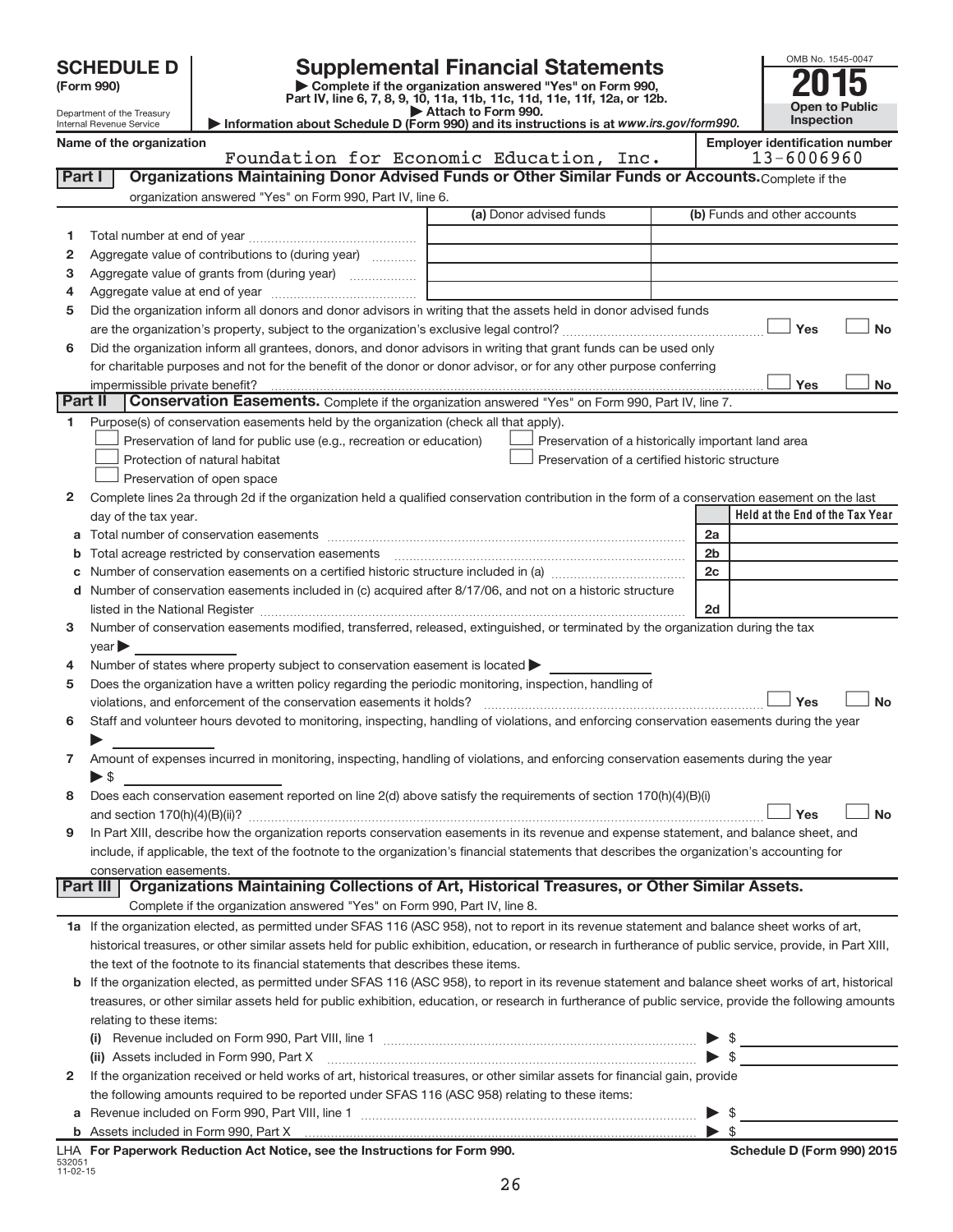|               | Schedule D (Form 990) 2015                                                                                                                                                                                                     | Foundation for Economic Education, Inc. |                |                                                                                                                                                                                                                                      |                                      | $13 - 6006960$ Page 2    |
|---------------|--------------------------------------------------------------------------------------------------------------------------------------------------------------------------------------------------------------------------------|-----------------------------------------|----------------|--------------------------------------------------------------------------------------------------------------------------------------------------------------------------------------------------------------------------------------|--------------------------------------|--------------------------|
|               | Part III   Organizations Maintaining Collections of Art, Historical Treasures, or Other Similar Assets (continued)                                                                                                             |                                         |                |                                                                                                                                                                                                                                      |                                      |                          |
| 3             | Using the organization's acquisition, accession, and other records, check any of the following that are a significant use of its collection items                                                                              |                                         |                |                                                                                                                                                                                                                                      |                                      |                          |
|               | (check all that apply):                                                                                                                                                                                                        |                                         |                |                                                                                                                                                                                                                                      |                                      |                          |
| a             | Public exhibition                                                                                                                                                                                                              |                                         |                | Loan or exchange programs                                                                                                                                                                                                            |                                      |                          |
| b             | Scholarly research                                                                                                                                                                                                             | e                                       |                | Other <u>and the set of the set of the set of the set of the set of the set of the set of the set of the set of the set of the set of the set of the set of the set of the set of the set of the set of the set of the set of th</u> |                                      |                          |
| c             | Preservation for future generations                                                                                                                                                                                            |                                         |                |                                                                                                                                                                                                                                      |                                      |                          |
| 4             | Provide a description of the organization's collections and explain how they further the organization's exempt purpose in Part XIII.                                                                                           |                                         |                |                                                                                                                                                                                                                                      |                                      |                          |
| 5             | During the year, did the organization solicit or receive donations of art, historical treasures, or other similar assets                                                                                                       |                                         |                |                                                                                                                                                                                                                                      |                                      |                          |
|               |                                                                                                                                                                                                                                |                                         |                |                                                                                                                                                                                                                                      |                                      | Yes<br>No                |
|               | <b>Part IV</b><br>Escrow and Custodial Arrangements. Complete if the organization answered "Yes" on Form 990, Part IV, line 9, or                                                                                              |                                         |                |                                                                                                                                                                                                                                      |                                      |                          |
|               | reported an amount on Form 990, Part X, line 21.                                                                                                                                                                               |                                         |                |                                                                                                                                                                                                                                      |                                      |                          |
|               | 1a Is the organization an agent, trustee, custodian or other intermediary for contributions or other assets not included                                                                                                       |                                         |                |                                                                                                                                                                                                                                      |                                      |                          |
|               |                                                                                                                                                                                                                                |                                         |                |                                                                                                                                                                                                                                      |                                      | $\overline{X}$ No<br>Yes |
|               | b If "Yes," explain the arrangement in Part XIII and complete the following table:                                                                                                                                             |                                         |                |                                                                                                                                                                                                                                      |                                      |                          |
|               |                                                                                                                                                                                                                                |                                         |                |                                                                                                                                                                                                                                      |                                      | Amount                   |
|               |                                                                                                                                                                                                                                |                                         |                |                                                                                                                                                                                                                                      | 1c                                   |                          |
|               |                                                                                                                                                                                                                                |                                         |                |                                                                                                                                                                                                                                      | 1d                                   |                          |
|               | e Distributions during the year manufactured and continuum and contact the year manufactured and contact the year manufactured and contact the year manufactured and contact the year manufactured and contact the year manufa |                                         |                |                                                                                                                                                                                                                                      | 1e                                   |                          |
|               |                                                                                                                                                                                                                                |                                         |                |                                                                                                                                                                                                                                      | 1f                                   |                          |
|               | 2a Did the organization include an amount on Form 990, Part X, line 21, for escrow or custodial account liability?                                                                                                             |                                         |                |                                                                                                                                                                                                                                      |                                      | $\overline{X}$ Yes<br>No |
|               | b If "Yes," explain the arrangement in Part XIII. Check here if the explanation has been provided on Part XIII                                                                                                                 |                                         |                |                                                                                                                                                                                                                                      |                                      | $\overline{\textbf{X}}$  |
| <b>Part V</b> | Endowment Funds. Complete if the organization answered "Yes" on Form 990, Part IV, line 10.                                                                                                                                    |                                         |                |                                                                                                                                                                                                                                      |                                      |                          |
|               |                                                                                                                                                                                                                                | (a) Current year                        | (b) Prior year | (c) Two years back                                                                                                                                                                                                                   | $\vert$ (d) Three years back $\vert$ | (e) Four years back      |
|               | 1a Beginning of year balance                                                                                                                                                                                                   | 1,485,448.                              | 1,506,686.     | 1,531,480.                                                                                                                                                                                                                           |                                      |                          |
|               |                                                                                                                                                                                                                                |                                         |                |                                                                                                                                                                                                                                      |                                      |                          |
|               | Net investment earnings, gains, and losses                                                                                                                                                                                     | 14,432.                                 | $-9,191.$      | $-10, 167.$                                                                                                                                                                                                                          |                                      |                          |
|               |                                                                                                                                                                                                                                |                                         | 12,047.        | 14,627.                                                                                                                                                                                                                              |                                      |                          |
|               | e Other expenditures for facilities                                                                                                                                                                                            |                                         |                |                                                                                                                                                                                                                                      |                                      |                          |
|               |                                                                                                                                                                                                                                |                                         |                |                                                                                                                                                                                                                                      |                                      |                          |
|               |                                                                                                                                                                                                                                |                                         |                |                                                                                                                                                                                                                                      |                                      |                          |
|               | End of year balance                                                                                                                                                                                                            | 1,499,880.                              | 1,485,448.     | 1,506,686.                                                                                                                                                                                                                           |                                      |                          |
| 2             | Provide the estimated percentage of the current year end balance (line 1g, column (a)) held as:                                                                                                                                |                                         |                |                                                                                                                                                                                                                                      |                                      |                          |
|               | Board designated or quasi-endowment                                                                                                                                                                                            | .00                                     | %              |                                                                                                                                                                                                                                      |                                      |                          |
|               | Permanent endowment > 100.00                                                                                                                                                                                                   | $\%$                                    |                |                                                                                                                                                                                                                                      |                                      |                          |
|               | Temporarily restricted endowment                                                                                                                                                                                               | .00<br>%                                |                |                                                                                                                                                                                                                                      |                                      |                          |
|               | The percentages on lines 2a, 2b, and 2c should equal 100%.                                                                                                                                                                     |                                         |                |                                                                                                                                                                                                                                      |                                      |                          |
|               | 3a Are there endowment funds not in the possession of the organization that are held and administered for the organization                                                                                                     |                                         |                |                                                                                                                                                                                                                                      |                                      |                          |
|               | by:                                                                                                                                                                                                                            |                                         |                |                                                                                                                                                                                                                                      |                                      | Yes<br>No                |
|               | (i)                                                                                                                                                                                                                            |                                         |                |                                                                                                                                                                                                                                      |                                      | Χ<br>3a(i)               |
|               | (ii) related organizations                                                                                                                                                                                                     |                                         |                |                                                                                                                                                                                                                                      |                                      | Χ<br>3a(ii)              |
|               |                                                                                                                                                                                                                                |                                         |                |                                                                                                                                                                                                                                      |                                      | 3b                       |
|               | Describe in Part XIII the intended uses of the organization's endowment funds.                                                                                                                                                 |                                         |                |                                                                                                                                                                                                                                      |                                      |                          |
|               | Land, Buildings, and Equipment.<br><b>Part VI</b>                                                                                                                                                                              |                                         |                |                                                                                                                                                                                                                                      |                                      |                          |
|               | Complete if the organization answered "Yes" on Form 990, Part IV, line 11a. See Form 990, Part X, line 10.                                                                                                                     |                                         |                |                                                                                                                                                                                                                                      |                                      |                          |
|               | Description of property                                                                                                                                                                                                        | (a) Cost or other<br>basis (investment) |                | (b) Cost or other<br>basis (other)                                                                                                                                                                                                   | (c) Accumulated<br>depreciation      | (d) Book value           |
|               |                                                                                                                                                                                                                                |                                         |                |                                                                                                                                                                                                                                      |                                      |                          |
|               |                                                                                                                                                                                                                                |                                         |                |                                                                                                                                                                                                                                      |                                      |                          |
|               |                                                                                                                                                                                                                                |                                         |                | 34,957.                                                                                                                                                                                                                              | 16,582.                              | 18,375.                  |
|               |                                                                                                                                                                                                                                |                                         |                | 348,824.                                                                                                                                                                                                                             | 270, 347.                            | 78,477.                  |
|               |                                                                                                                                                                                                                                |                                         |                | 223, 220.                                                                                                                                                                                                                            | 93,707.                              | 129,513.                 |
|               | Total. Add lines 1a through 1e. (Column (d) must equal Form 990, Part X, column (B), line 10c.)                                                                                                                                |                                         |                |                                                                                                                                                                                                                                      |                                      | 226, 365.                |

**Schedule D (Form 990) 2015**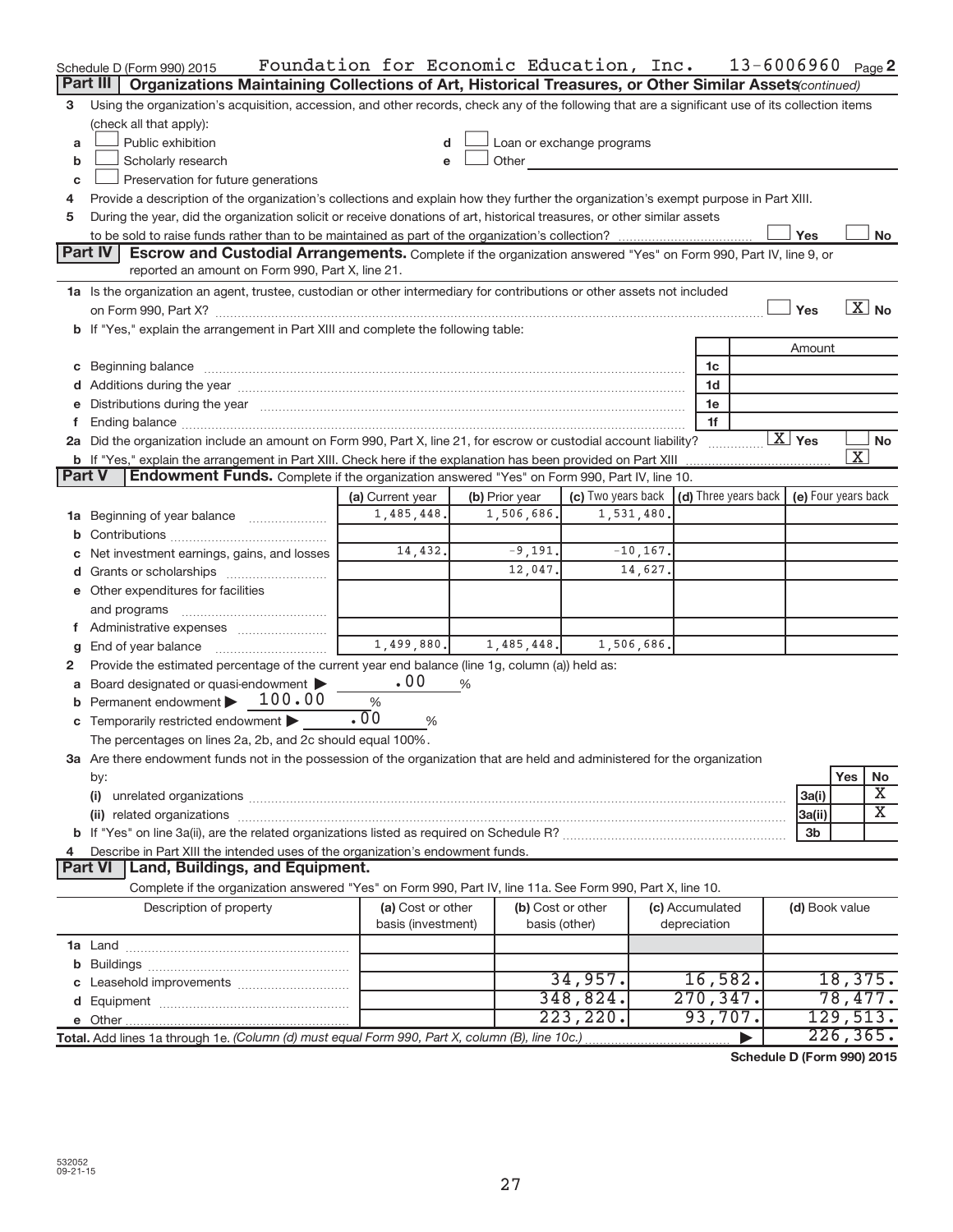|                  | Schedule D (Form 990) 2015    | Foundation for Economic Education, Inc.                                                                                                                               |                 |                |                                                           |  | $13 - 6006960$ Page 3 |  |
|------------------|-------------------------------|-----------------------------------------------------------------------------------------------------------------------------------------------------------------------|-----------------|----------------|-----------------------------------------------------------|--|-----------------------|--|
| <b>Part VIII</b> |                               | <b>Investments - Other Securities.</b>                                                                                                                                |                 |                |                                                           |  |                       |  |
|                  |                               | Complete if the organization answered "Yes" on Form 990, Part IV, line 11b. See Form 990, Part X, line 12.                                                            |                 |                |                                                           |  |                       |  |
|                  |                               | (a) Description of security or category (including name of security)                                                                                                  |                 | (b) Book value | (c) Method of valuation: Cost or end-of-year market value |  |                       |  |
|                  | (1) Financial derivatives     |                                                                                                                                                                       |                 |                |                                                           |  |                       |  |
|                  |                               |                                                                                                                                                                       |                 |                |                                                           |  |                       |  |
| (3) Other        |                               |                                                                                                                                                                       |                 |                |                                                           |  |                       |  |
| (A)              |                               | 20,000 Shares Metalcraft,                                                                                                                                             |                 |                |                                                           |  |                       |  |
| (B)              | Inc.                          |                                                                                                                                                                       |                 | 1,655,000.     | End-of-Year Market Value                                  |  |                       |  |
| (C)              |                               |                                                                                                                                                                       |                 |                |                                                           |  |                       |  |
| (D)              |                               |                                                                                                                                                                       |                 |                |                                                           |  |                       |  |
| (E)              |                               |                                                                                                                                                                       |                 |                |                                                           |  |                       |  |
| (F)              |                               |                                                                                                                                                                       |                 |                |                                                           |  |                       |  |
| (G)              |                               |                                                                                                                                                                       |                 |                |                                                           |  |                       |  |
| (H)              |                               |                                                                                                                                                                       |                 |                |                                                           |  |                       |  |
|                  |                               | <b>Total.</b> (Col. (b) must equal Form 990, Part X, col. (B) line 12.) $\blacktriangleright$                                                                         |                 | 1,655,000.     |                                                           |  |                       |  |
|                  |                               | Part VIII Investments - Program Related.                                                                                                                              |                 |                |                                                           |  |                       |  |
|                  |                               | Complete if the organization answered "Yes" on Form 990, Part IV, line 11c. See Form 990, Part X, line 13.                                                            |                 |                |                                                           |  |                       |  |
|                  | (a) Description of investment |                                                                                                                                                                       |                 | (b) Book value | (c) Method of valuation: Cost or end-of-year market value |  |                       |  |
| (1)              |                               |                                                                                                                                                                       |                 |                |                                                           |  |                       |  |
| (2)              |                               |                                                                                                                                                                       |                 |                |                                                           |  |                       |  |
| (3)              |                               |                                                                                                                                                                       |                 |                |                                                           |  |                       |  |
| (4)              |                               |                                                                                                                                                                       |                 |                |                                                           |  |                       |  |
| (5)              |                               |                                                                                                                                                                       |                 |                |                                                           |  |                       |  |
| (6)              |                               |                                                                                                                                                                       |                 |                |                                                           |  |                       |  |
| (7)              |                               |                                                                                                                                                                       |                 |                |                                                           |  |                       |  |
| (8)              |                               |                                                                                                                                                                       |                 |                |                                                           |  |                       |  |
| (9)              |                               |                                                                                                                                                                       |                 |                |                                                           |  |                       |  |
|                  |                               | <b>Total.</b> (Col. (b) must equal Form 990, Part X, col. (B) line 13.)                                                                                               |                 |                |                                                           |  |                       |  |
| Part IX          | <b>Other Assets.</b>          |                                                                                                                                                                       |                 |                |                                                           |  |                       |  |
|                  |                               | Complete if the organization answered "Yes" on Form 990, Part IV, line 11d. See Form 990, Part X, line 15.                                                            |                 |                |                                                           |  |                       |  |
|                  |                               |                                                                                                                                                                       | (a) Description |                |                                                           |  | (b) Book value        |  |
| (1)              |                               |                                                                                                                                                                       |                 |                |                                                           |  |                       |  |
| (2)              |                               |                                                                                                                                                                       |                 |                |                                                           |  |                       |  |
| (3)              |                               |                                                                                                                                                                       |                 |                |                                                           |  |                       |  |
| (4)              |                               |                                                                                                                                                                       |                 |                |                                                           |  |                       |  |
| (5)              |                               |                                                                                                                                                                       |                 |                |                                                           |  |                       |  |
| (6)              |                               |                                                                                                                                                                       |                 |                |                                                           |  |                       |  |
| (7)              |                               |                                                                                                                                                                       |                 |                |                                                           |  |                       |  |
| (8)              |                               |                                                                                                                                                                       |                 |                |                                                           |  |                       |  |
| (9)              |                               |                                                                                                                                                                       |                 |                |                                                           |  |                       |  |
|                  |                               | Total. (Column (b) must equal Form 990, Part X, col. (B) line 15.)                                                                                                    |                 |                |                                                           |  |                       |  |
| Part X           | <b>Other Liabilities.</b>     |                                                                                                                                                                       |                 |                |                                                           |  |                       |  |
|                  |                               | Complete if the organization answered "Yes" on Form 990, Part IV, line 11e or 11f. See Form 990, Part X, line 25.                                                     |                 |                |                                                           |  |                       |  |
| 1.               |                               | (a) Description of liability                                                                                                                                          |                 |                | (b) Book value                                            |  |                       |  |
| (1)              | Federal income taxes          |                                                                                                                                                                       |                 |                |                                                           |  |                       |  |
| (2)              |                               | Charitable gift annuity                                                                                                                                               |                 |                | 2,738                                                     |  |                       |  |
| (3)              | Income taxes payable          |                                                                                                                                                                       |                 |                | 21,755                                                    |  |                       |  |
| (4)              |                               |                                                                                                                                                                       |                 |                |                                                           |  |                       |  |
| (5)              |                               |                                                                                                                                                                       |                 |                |                                                           |  |                       |  |
| (6)              |                               |                                                                                                                                                                       |                 |                |                                                           |  |                       |  |
| (7)              |                               |                                                                                                                                                                       |                 |                |                                                           |  |                       |  |
| (8)              |                               |                                                                                                                                                                       |                 |                |                                                           |  |                       |  |
| (9)              |                               |                                                                                                                                                                       |                 |                |                                                           |  |                       |  |
|                  |                               | Total. (Column (b) must equal Form 990, Part X, col. (B) line 25.)                                                                                                    |                 |                | 24,493                                                    |  |                       |  |
|                  |                               | 2. Liability for uncertain tax positions. In Part XIII, provide the text of the footnote to the organization's financial statements that reports the                  |                 |                |                                                           |  |                       |  |
|                  |                               | organization's liability for uncertain tax positions under FIN 48 (ASC 740). Check here if the text of the footnote has been provided in Part XIII $\boxed{\text{X}}$ |                 |                |                                                           |  |                       |  |

**Schedule D (Form 990) 2015**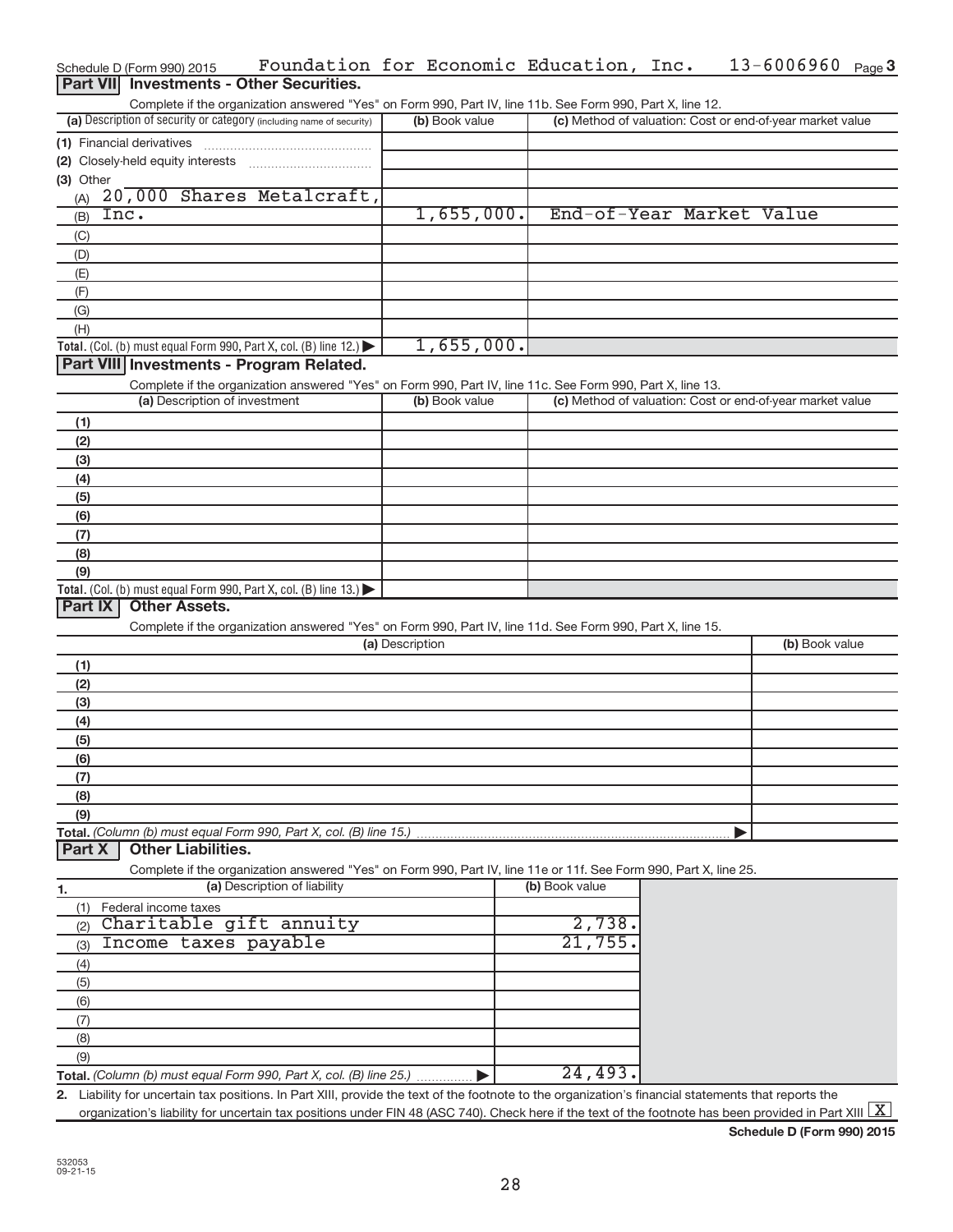|              | Foundation for Economic Education, Inc.<br>Schedule D (Form 990) 2015                                                                                                                                                              |                |             |                | $13 - 6006960$ Page 4 |
|--------------|------------------------------------------------------------------------------------------------------------------------------------------------------------------------------------------------------------------------------------|----------------|-------------|----------------|-----------------------|
|              | Reconciliation of Revenue per Audited Financial Statements With Revenue per Return.<br>Part XI                                                                                                                                     |                |             |                |                       |
|              | Complete if the organization answered "Yes" on Form 990, Part IV, line 12a.                                                                                                                                                        |                |             |                |                       |
| 1            | Total revenue, gains, and other support per audited financial statements                                                                                                                                                           |                |             | $\blacksquare$ | 3,479,440.            |
| $\mathbf{2}$ | Amounts included on line 1 but not on Form 990, Part VIII, line 12:                                                                                                                                                                |                |             |                |                       |
| a            | Net unrealized gains (losses) on investments [111] [12] matter contracts and a local metal of the university of                                                                                                                    | 2a             | $-223,666.$ |                |                       |
|              |                                                                                                                                                                                                                                    | 2 <sub>b</sub> | 84,111.     |                |                       |
| c            |                                                                                                                                                                                                                                    | 2c             |             |                |                       |
| d            |                                                                                                                                                                                                                                    | 2d             | 55,996.     |                |                       |
| е            | Add lines 2a through 2d                                                                                                                                                                                                            |                |             | 2e             | $-83,559.$            |
| 3            |                                                                                                                                                                                                                                    |                |             | 3              | 3,562,999.            |
| 4            | Amounts included on Form 990, Part VIII, line 12, but not on line 1:                                                                                                                                                               |                |             |                |                       |
|              |                                                                                                                                                                                                                                    |                |             |                |                       |
|              |                                                                                                                                                                                                                                    | 4 <sub>h</sub> |             |                |                       |
| $\mathbf{c}$ | Add lines 4a and 4b                                                                                                                                                                                                                |                |             | 4c             | 0.                    |
|              |                                                                                                                                                                                                                                    |                |             | 5              | 3,562,999.            |
|              |                                                                                                                                                                                                                                    |                |             |                |                       |
|              | Part XII Reconciliation of Expenses per Audited Financial Statements With Expenses per Return.                                                                                                                                     |                |             |                |                       |
|              | Complete if the organization answered "Yes" on Form 990, Part IV, line 12a.                                                                                                                                                        |                |             |                |                       |
| 1            |                                                                                                                                                                                                                                    |                |             | $\blacksquare$ | 3,902,376.            |
| 2            | Amounts included on line 1 but not on Form 990, Part IX, line 25:                                                                                                                                                                  |                |             |                |                       |
| a            |                                                                                                                                                                                                                                    | 2a             | 84,111.     |                |                       |
| b            |                                                                                                                                                                                                                                    | 2 <sub>b</sub> |             |                |                       |
|              |                                                                                                                                                                                                                                    | 2 <sub>c</sub> |             |                |                       |
|              |                                                                                                                                                                                                                                    | 2d             | 55,996.     |                |                       |
|              | e Add lines 2a through 2d <b>contained a control and a control and a</b> control and a control and a control and a control and a control and a control and a control and a control and a control and a control and a control and a |                |             | 2e             | 140,107.              |
| з            |                                                                                                                                                                                                                                    |                |             | $\mathbf{a}$   | 3,762,269.            |
| 4            | Amounts included on Form 990, Part IX, line 25, but not on line 1:                                                                                                                                                                 |                |             |                |                       |
| a            | Investment expenses not included on Form 990, Part VIII, line 7b [                                                                                                                                                                 | 4a             |             |                |                       |
|              |                                                                                                                                                                                                                                    | 4 <sub>h</sub> |             |                |                       |
|              | c Add lines 4a and 4b                                                                                                                                                                                                              |                |             | 4c             | $0$ .                 |
|              | Part XIII Supplemental Information.                                                                                                                                                                                                |                |             |                | 3,762,269.            |

Provide the descriptions required for Part II, lines 3, 5, and 9; Part III, lines 1a and 4; Part IV, lines 1b and 2b; Part V, line 4; Part X, line 2; Part XI, lines 2d and 4b; and Part XII, lines 2d and 4b. Also complete this part to provide any additional information.

# Part IV, line 2b:

| The Foundation is a trustee for a charitable remainder trust. The fair |
|------------------------------------------------------------------------|
| value of assets held by the trust is reported as an asset on the       |
| Foundation's balance sheet, and is offset by a liability representing  |
| amounts due to other beneficiary of charitable remainder trust.        |
|                                                                        |

Part V, line 4:

The Foundation for Economic Education holds several long term investments

received from contributions and grants specified by the donors to be used

for endowments for scholarships and other program expenditures.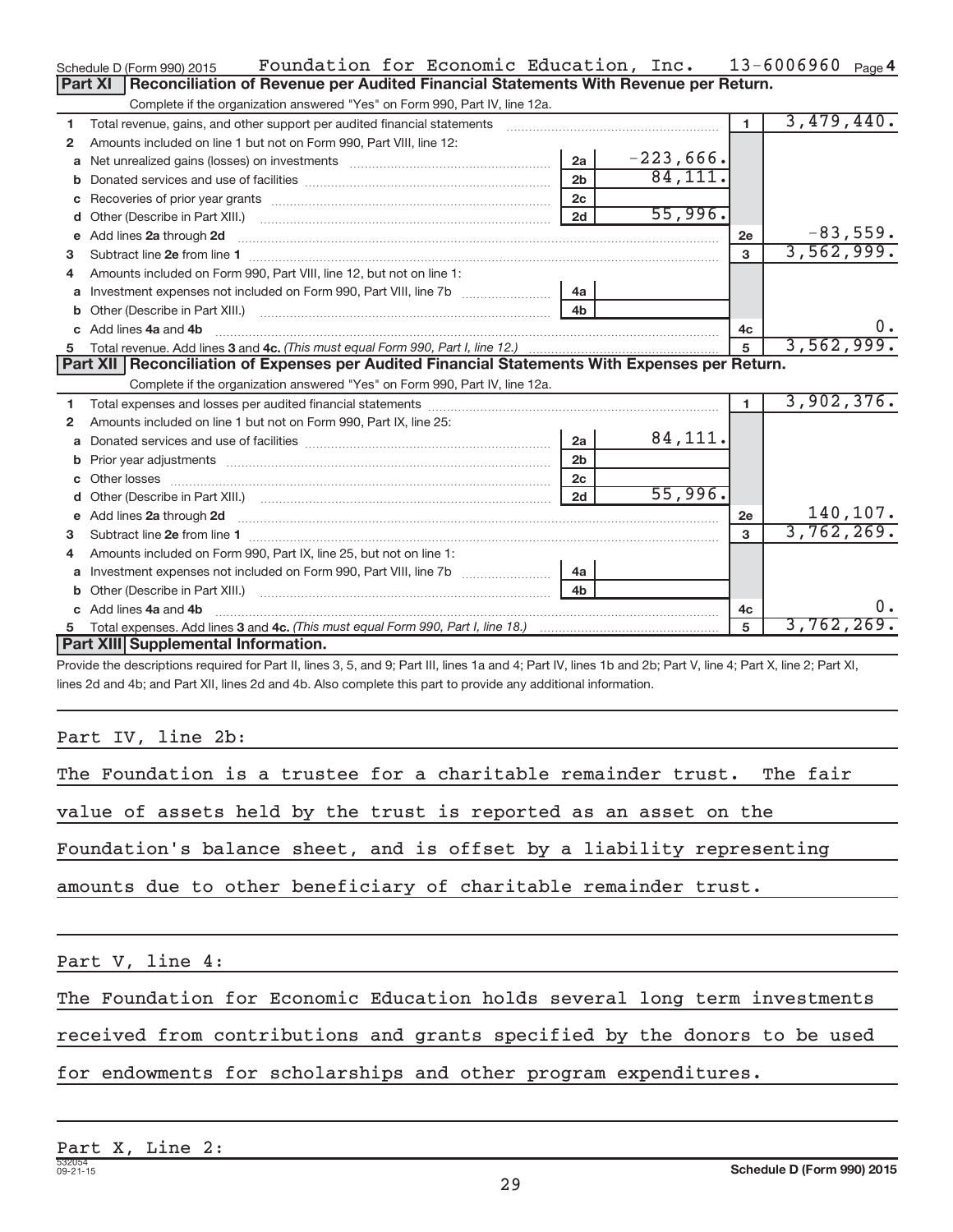| Foundation for Economic Education, Inc. 13-6006960 Page5<br>Schedule D (Form 990) 2015<br><b>Part XIII Supplemental Information (continued)</b> |
|-------------------------------------------------------------------------------------------------------------------------------------------------|
|                                                                                                                                                 |
| Management has evaluated the Foundation's tax positions and concluded that                                                                      |
| the Foundation's financial statements do not include any uncertain tax                                                                          |
| positions.                                                                                                                                      |
|                                                                                                                                                 |
|                                                                                                                                                 |
| Part XI, Line 2d - Other Adjustments:                                                                                                           |
| Cost of goods sold<br>55,996.                                                                                                                   |
|                                                                                                                                                 |
| Part XII, Line 2d - Other Adjustments:                                                                                                          |
|                                                                                                                                                 |
| Cost of goods sold<br>55,996.                                                                                                                   |
|                                                                                                                                                 |
|                                                                                                                                                 |
|                                                                                                                                                 |
|                                                                                                                                                 |
|                                                                                                                                                 |
|                                                                                                                                                 |
|                                                                                                                                                 |
|                                                                                                                                                 |
|                                                                                                                                                 |
|                                                                                                                                                 |
|                                                                                                                                                 |
|                                                                                                                                                 |
|                                                                                                                                                 |
|                                                                                                                                                 |
|                                                                                                                                                 |
|                                                                                                                                                 |
|                                                                                                                                                 |
|                                                                                                                                                 |
|                                                                                                                                                 |
|                                                                                                                                                 |
|                                                                                                                                                 |
|                                                                                                                                                 |
|                                                                                                                                                 |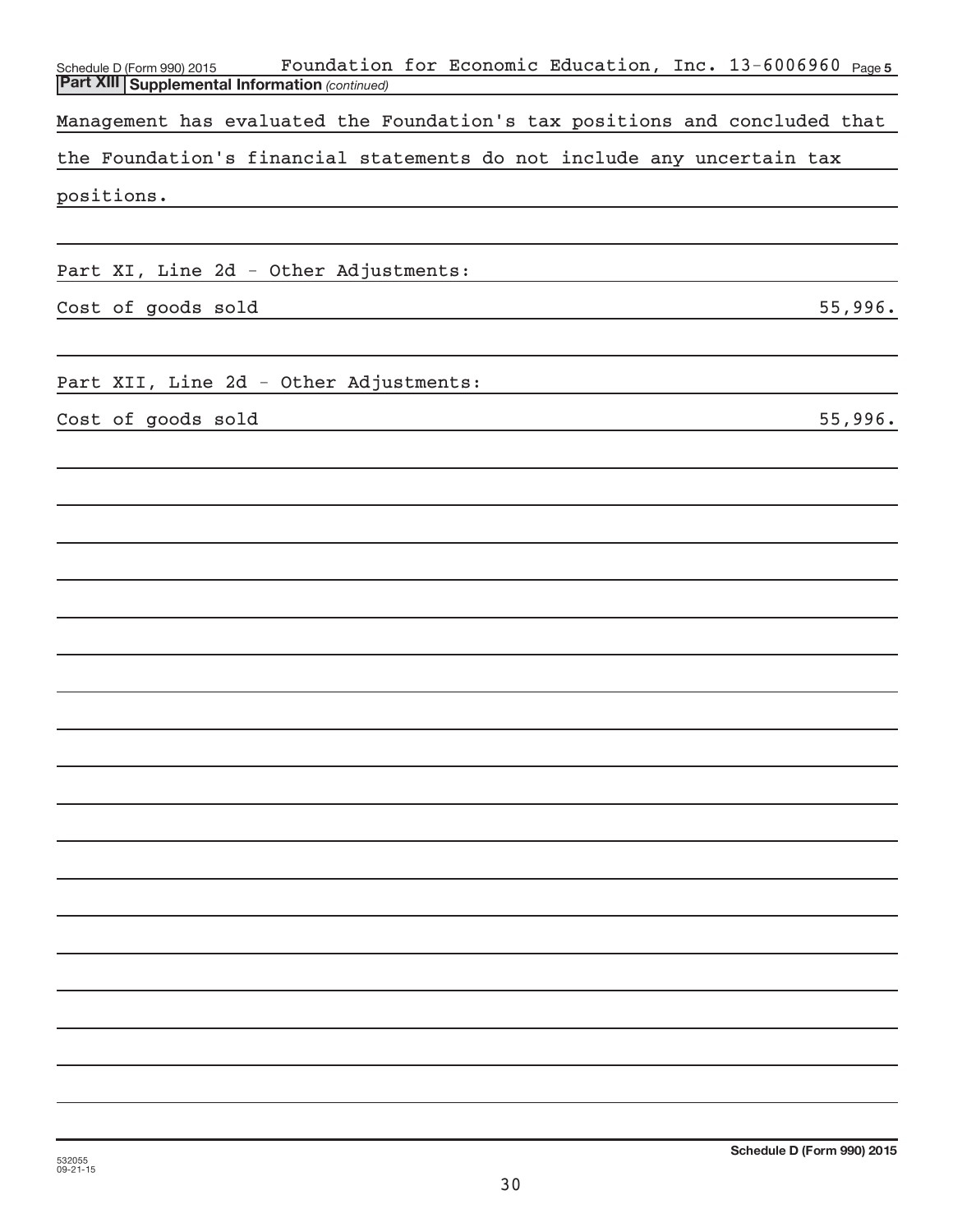| (Form 990)<br>For certain Officers, Directors, Trustees, Key Employees, and Highest<br>2015<br><b>Compensated Employees</b><br>Complete if the organization answered "Yes" on Form 990, Part IV, line 23.<br><b>Open to Public</b><br>Attach to Form 990.<br>Department of the Treasury<br>Inspection<br>Internal Revenue Service<br>Information about Schedule J (Form 990) and its instructions is at www.irs.gov/form990.<br><b>Employer identification number</b><br>Name of the organization<br>Foundation for Economic Education,<br>13-6006960<br>Inc.<br>Part I<br><b>Questions Regarding Compensation</b><br>Yes<br>No<br><b>1a</b> Check the appropriate box(es) if the organization provided any of the following to or for a person listed on Form 990,<br>Part VII, Section A, line 1a. Complete Part III to provide any relevant information regarding these items.<br>First-class or charter travel<br>Housing allowance or residence for personal use<br>Travel for companions<br>Payments for business use of personal residence<br>Tax indemnification and gross-up payments<br>Health or social club dues or initiation fees<br>Discretionary spending account<br>Personal services (e.g., maid, chauffeur, chef)<br><b>b</b> If any of the boxes on line 1a are checked, did the organization follow a written policy regarding payment or<br>1 <sub>b</sub><br>Did the organization require substantiation prior to reimbursing or allowing expenses incurred by all directors,<br>2<br>$\overline{2}$<br>Indicate which, if any, of the following the filing organization used to establish the compensation of the organization's<br>з<br>CEO/Executive Director. Check all that apply. Do not check any boxes for methods used by a related organization to<br>establish compensation of the CEO/Executive Director, but explain in Part III.<br>$X$ Compensation committee<br>Written employment contract<br>Compensation survey or study<br>Independent compensation consultant<br>$\mathbf{X}$ Approval by the board or compensation committee<br>Form 990 of other organizations<br>During the year, did any person listed on Form 990, Part VII, Section A, line 1a, with respect to the filing<br>4<br>organization or a related organization:<br>х<br>Receive a severance payment or change-of-control payment?<br>4a<br>а<br>$\overline{\textbf{X}}$<br>4b<br>b<br>X<br>4c<br>If "Yes" to any of lines 4a-c, list the persons and provide the applicable amounts for each item in Part III.<br>Only section 501(c)(3), 501(c)(4), and 501(c)(29) organizations must complete lines 5-9.<br>For persons listed on Form 990, Part VII, Section A, line 1a, did the organization pay or accrue any compensation<br>contingent on the revenues of:<br>x<br>5a<br>X<br>5 <sub>b</sub><br>If "Yes" to line 5a or 5b, describe in Part III.<br>6 For persons listed on Form 990, Part VII, Section A, line 1a, did the organization pay or accrue any compensation<br>contingent on the net earnings of:<br>x<br>6a<br>x<br>6b<br>If "Yes" on line 6a or 6b, describe in Part III.<br>7 For persons listed on Form 990, Part VII, Section A, line 1a, did the organization provide any non-fixed payments<br>x<br>7<br>Were any amounts reported on Form 990, Part VII, paid or accrued pursuant to a contract that was subject to the<br>8<br>x<br>8<br>If "Yes" to line 8, did the organization also follow the rebuttable presumption procedure described in<br>9<br>9<br>LHA For Paperwork Reduction Act Notice, see the Instructions for Form 990.<br>Schedule J (Form 990) 2015 |  | <b>SCHEDULE J</b> | <b>Compensation Information</b> |  | OMB No. 1545-0047 |  |  |
|----------------------------------------------------------------------------------------------------------------------------------------------------------------------------------------------------------------------------------------------------------------------------------------------------------------------------------------------------------------------------------------------------------------------------------------------------------------------------------------------------------------------------------------------------------------------------------------------------------------------------------------------------------------------------------------------------------------------------------------------------------------------------------------------------------------------------------------------------------------------------------------------------------------------------------------------------------------------------------------------------------------------------------------------------------------------------------------------------------------------------------------------------------------------------------------------------------------------------------------------------------------------------------------------------------------------------------------------------------------------------------------------------------------------------------------------------------------------------------------------------------------------------------------------------------------------------------------------------------------------------------------------------------------------------------------------------------------------------------------------------------------------------------------------------------------------------------------------------------------------------------------------------------------------------------------------------------------------------------------------------------------------------------------------------------------------------------------------------------------------------------------------------------------------------------------------------------------------------------------------------------------------------------------------------------------------------------------------------------------------------------------------------------------------------------------------------------------------------------------------------------------------------------------------------------------------------------------------------------------------------------------------------------------------------------------------------------------------------------------------------------------------------------------------------------------------------------------------------------------------------------------------------------------------------------------------------------------------------------------------------------------------------------------------------------------------------------------------------------------------------------------------------------------------------------------------------------------------------------------------------------------------------------------------------------------------------------------------------------------------------------------------------------------------------------------------------------------------------------------------------------------------------------------------------------------------------------------------------------------|--|-------------------|---------------------------------|--|-------------------|--|--|
|                                                                                                                                                                                                                                                                                                                                                                                                                                                                                                                                                                                                                                                                                                                                                                                                                                                                                                                                                                                                                                                                                                                                                                                                                                                                                                                                                                                                                                                                                                                                                                                                                                                                                                                                                                                                                                                                                                                                                                                                                                                                                                                                                                                                                                                                                                                                                                                                                                                                                                                                                                                                                                                                                                                                                                                                                                                                                                                                                                                                                                                                                                                                                                                                                                                                                                                                                                                                                                                                                                                                                                                                                |  |                   |                                 |  |                   |  |  |
|                                                                                                                                                                                                                                                                                                                                                                                                                                                                                                                                                                                                                                                                                                                                                                                                                                                                                                                                                                                                                                                                                                                                                                                                                                                                                                                                                                                                                                                                                                                                                                                                                                                                                                                                                                                                                                                                                                                                                                                                                                                                                                                                                                                                                                                                                                                                                                                                                                                                                                                                                                                                                                                                                                                                                                                                                                                                                                                                                                                                                                                                                                                                                                                                                                                                                                                                                                                                                                                                                                                                                                                                                |  |                   |                                 |  |                   |  |  |
|                                                                                                                                                                                                                                                                                                                                                                                                                                                                                                                                                                                                                                                                                                                                                                                                                                                                                                                                                                                                                                                                                                                                                                                                                                                                                                                                                                                                                                                                                                                                                                                                                                                                                                                                                                                                                                                                                                                                                                                                                                                                                                                                                                                                                                                                                                                                                                                                                                                                                                                                                                                                                                                                                                                                                                                                                                                                                                                                                                                                                                                                                                                                                                                                                                                                                                                                                                                                                                                                                                                                                                                                                |  |                   |                                 |  |                   |  |  |
|                                                                                                                                                                                                                                                                                                                                                                                                                                                                                                                                                                                                                                                                                                                                                                                                                                                                                                                                                                                                                                                                                                                                                                                                                                                                                                                                                                                                                                                                                                                                                                                                                                                                                                                                                                                                                                                                                                                                                                                                                                                                                                                                                                                                                                                                                                                                                                                                                                                                                                                                                                                                                                                                                                                                                                                                                                                                                                                                                                                                                                                                                                                                                                                                                                                                                                                                                                                                                                                                                                                                                                                                                |  |                   |                                 |  |                   |  |  |
|                                                                                                                                                                                                                                                                                                                                                                                                                                                                                                                                                                                                                                                                                                                                                                                                                                                                                                                                                                                                                                                                                                                                                                                                                                                                                                                                                                                                                                                                                                                                                                                                                                                                                                                                                                                                                                                                                                                                                                                                                                                                                                                                                                                                                                                                                                                                                                                                                                                                                                                                                                                                                                                                                                                                                                                                                                                                                                                                                                                                                                                                                                                                                                                                                                                                                                                                                                                                                                                                                                                                                                                                                |  |                   |                                 |  |                   |  |  |
|                                                                                                                                                                                                                                                                                                                                                                                                                                                                                                                                                                                                                                                                                                                                                                                                                                                                                                                                                                                                                                                                                                                                                                                                                                                                                                                                                                                                                                                                                                                                                                                                                                                                                                                                                                                                                                                                                                                                                                                                                                                                                                                                                                                                                                                                                                                                                                                                                                                                                                                                                                                                                                                                                                                                                                                                                                                                                                                                                                                                                                                                                                                                                                                                                                                                                                                                                                                                                                                                                                                                                                                                                |  |                   |                                 |  |                   |  |  |
|                                                                                                                                                                                                                                                                                                                                                                                                                                                                                                                                                                                                                                                                                                                                                                                                                                                                                                                                                                                                                                                                                                                                                                                                                                                                                                                                                                                                                                                                                                                                                                                                                                                                                                                                                                                                                                                                                                                                                                                                                                                                                                                                                                                                                                                                                                                                                                                                                                                                                                                                                                                                                                                                                                                                                                                                                                                                                                                                                                                                                                                                                                                                                                                                                                                                                                                                                                                                                                                                                                                                                                                                                |  |                   |                                 |  |                   |  |  |
|                                                                                                                                                                                                                                                                                                                                                                                                                                                                                                                                                                                                                                                                                                                                                                                                                                                                                                                                                                                                                                                                                                                                                                                                                                                                                                                                                                                                                                                                                                                                                                                                                                                                                                                                                                                                                                                                                                                                                                                                                                                                                                                                                                                                                                                                                                                                                                                                                                                                                                                                                                                                                                                                                                                                                                                                                                                                                                                                                                                                                                                                                                                                                                                                                                                                                                                                                                                                                                                                                                                                                                                                                |  |                   |                                 |  |                   |  |  |
|                                                                                                                                                                                                                                                                                                                                                                                                                                                                                                                                                                                                                                                                                                                                                                                                                                                                                                                                                                                                                                                                                                                                                                                                                                                                                                                                                                                                                                                                                                                                                                                                                                                                                                                                                                                                                                                                                                                                                                                                                                                                                                                                                                                                                                                                                                                                                                                                                                                                                                                                                                                                                                                                                                                                                                                                                                                                                                                                                                                                                                                                                                                                                                                                                                                                                                                                                                                                                                                                                                                                                                                                                |  |                   |                                 |  |                   |  |  |
|                                                                                                                                                                                                                                                                                                                                                                                                                                                                                                                                                                                                                                                                                                                                                                                                                                                                                                                                                                                                                                                                                                                                                                                                                                                                                                                                                                                                                                                                                                                                                                                                                                                                                                                                                                                                                                                                                                                                                                                                                                                                                                                                                                                                                                                                                                                                                                                                                                                                                                                                                                                                                                                                                                                                                                                                                                                                                                                                                                                                                                                                                                                                                                                                                                                                                                                                                                                                                                                                                                                                                                                                                |  |                   |                                 |  |                   |  |  |
|                                                                                                                                                                                                                                                                                                                                                                                                                                                                                                                                                                                                                                                                                                                                                                                                                                                                                                                                                                                                                                                                                                                                                                                                                                                                                                                                                                                                                                                                                                                                                                                                                                                                                                                                                                                                                                                                                                                                                                                                                                                                                                                                                                                                                                                                                                                                                                                                                                                                                                                                                                                                                                                                                                                                                                                                                                                                                                                                                                                                                                                                                                                                                                                                                                                                                                                                                                                                                                                                                                                                                                                                                |  |                   |                                 |  |                   |  |  |
|                                                                                                                                                                                                                                                                                                                                                                                                                                                                                                                                                                                                                                                                                                                                                                                                                                                                                                                                                                                                                                                                                                                                                                                                                                                                                                                                                                                                                                                                                                                                                                                                                                                                                                                                                                                                                                                                                                                                                                                                                                                                                                                                                                                                                                                                                                                                                                                                                                                                                                                                                                                                                                                                                                                                                                                                                                                                                                                                                                                                                                                                                                                                                                                                                                                                                                                                                                                                                                                                                                                                                                                                                |  |                   |                                 |  |                   |  |  |
|                                                                                                                                                                                                                                                                                                                                                                                                                                                                                                                                                                                                                                                                                                                                                                                                                                                                                                                                                                                                                                                                                                                                                                                                                                                                                                                                                                                                                                                                                                                                                                                                                                                                                                                                                                                                                                                                                                                                                                                                                                                                                                                                                                                                                                                                                                                                                                                                                                                                                                                                                                                                                                                                                                                                                                                                                                                                                                                                                                                                                                                                                                                                                                                                                                                                                                                                                                                                                                                                                                                                                                                                                |  |                   |                                 |  |                   |  |  |
|                                                                                                                                                                                                                                                                                                                                                                                                                                                                                                                                                                                                                                                                                                                                                                                                                                                                                                                                                                                                                                                                                                                                                                                                                                                                                                                                                                                                                                                                                                                                                                                                                                                                                                                                                                                                                                                                                                                                                                                                                                                                                                                                                                                                                                                                                                                                                                                                                                                                                                                                                                                                                                                                                                                                                                                                                                                                                                                                                                                                                                                                                                                                                                                                                                                                                                                                                                                                                                                                                                                                                                                                                |  |                   |                                 |  |                   |  |  |
|                                                                                                                                                                                                                                                                                                                                                                                                                                                                                                                                                                                                                                                                                                                                                                                                                                                                                                                                                                                                                                                                                                                                                                                                                                                                                                                                                                                                                                                                                                                                                                                                                                                                                                                                                                                                                                                                                                                                                                                                                                                                                                                                                                                                                                                                                                                                                                                                                                                                                                                                                                                                                                                                                                                                                                                                                                                                                                                                                                                                                                                                                                                                                                                                                                                                                                                                                                                                                                                                                                                                                                                                                |  |                   |                                 |  |                   |  |  |
|                                                                                                                                                                                                                                                                                                                                                                                                                                                                                                                                                                                                                                                                                                                                                                                                                                                                                                                                                                                                                                                                                                                                                                                                                                                                                                                                                                                                                                                                                                                                                                                                                                                                                                                                                                                                                                                                                                                                                                                                                                                                                                                                                                                                                                                                                                                                                                                                                                                                                                                                                                                                                                                                                                                                                                                                                                                                                                                                                                                                                                                                                                                                                                                                                                                                                                                                                                                                                                                                                                                                                                                                                |  |                   |                                 |  |                   |  |  |
|                                                                                                                                                                                                                                                                                                                                                                                                                                                                                                                                                                                                                                                                                                                                                                                                                                                                                                                                                                                                                                                                                                                                                                                                                                                                                                                                                                                                                                                                                                                                                                                                                                                                                                                                                                                                                                                                                                                                                                                                                                                                                                                                                                                                                                                                                                                                                                                                                                                                                                                                                                                                                                                                                                                                                                                                                                                                                                                                                                                                                                                                                                                                                                                                                                                                                                                                                                                                                                                                                                                                                                                                                |  |                   |                                 |  |                   |  |  |
|                                                                                                                                                                                                                                                                                                                                                                                                                                                                                                                                                                                                                                                                                                                                                                                                                                                                                                                                                                                                                                                                                                                                                                                                                                                                                                                                                                                                                                                                                                                                                                                                                                                                                                                                                                                                                                                                                                                                                                                                                                                                                                                                                                                                                                                                                                                                                                                                                                                                                                                                                                                                                                                                                                                                                                                                                                                                                                                                                                                                                                                                                                                                                                                                                                                                                                                                                                                                                                                                                                                                                                                                                |  |                   |                                 |  |                   |  |  |
|                                                                                                                                                                                                                                                                                                                                                                                                                                                                                                                                                                                                                                                                                                                                                                                                                                                                                                                                                                                                                                                                                                                                                                                                                                                                                                                                                                                                                                                                                                                                                                                                                                                                                                                                                                                                                                                                                                                                                                                                                                                                                                                                                                                                                                                                                                                                                                                                                                                                                                                                                                                                                                                                                                                                                                                                                                                                                                                                                                                                                                                                                                                                                                                                                                                                                                                                                                                                                                                                                                                                                                                                                |  |                   |                                 |  |                   |  |  |
|                                                                                                                                                                                                                                                                                                                                                                                                                                                                                                                                                                                                                                                                                                                                                                                                                                                                                                                                                                                                                                                                                                                                                                                                                                                                                                                                                                                                                                                                                                                                                                                                                                                                                                                                                                                                                                                                                                                                                                                                                                                                                                                                                                                                                                                                                                                                                                                                                                                                                                                                                                                                                                                                                                                                                                                                                                                                                                                                                                                                                                                                                                                                                                                                                                                                                                                                                                                                                                                                                                                                                                                                                |  |                   |                                 |  |                   |  |  |
|                                                                                                                                                                                                                                                                                                                                                                                                                                                                                                                                                                                                                                                                                                                                                                                                                                                                                                                                                                                                                                                                                                                                                                                                                                                                                                                                                                                                                                                                                                                                                                                                                                                                                                                                                                                                                                                                                                                                                                                                                                                                                                                                                                                                                                                                                                                                                                                                                                                                                                                                                                                                                                                                                                                                                                                                                                                                                                                                                                                                                                                                                                                                                                                                                                                                                                                                                                                                                                                                                                                                                                                                                |  |                   |                                 |  |                   |  |  |
|                                                                                                                                                                                                                                                                                                                                                                                                                                                                                                                                                                                                                                                                                                                                                                                                                                                                                                                                                                                                                                                                                                                                                                                                                                                                                                                                                                                                                                                                                                                                                                                                                                                                                                                                                                                                                                                                                                                                                                                                                                                                                                                                                                                                                                                                                                                                                                                                                                                                                                                                                                                                                                                                                                                                                                                                                                                                                                                                                                                                                                                                                                                                                                                                                                                                                                                                                                                                                                                                                                                                                                                                                |  |                   |                                 |  |                   |  |  |
|                                                                                                                                                                                                                                                                                                                                                                                                                                                                                                                                                                                                                                                                                                                                                                                                                                                                                                                                                                                                                                                                                                                                                                                                                                                                                                                                                                                                                                                                                                                                                                                                                                                                                                                                                                                                                                                                                                                                                                                                                                                                                                                                                                                                                                                                                                                                                                                                                                                                                                                                                                                                                                                                                                                                                                                                                                                                                                                                                                                                                                                                                                                                                                                                                                                                                                                                                                                                                                                                                                                                                                                                                |  |                   |                                 |  |                   |  |  |
|                                                                                                                                                                                                                                                                                                                                                                                                                                                                                                                                                                                                                                                                                                                                                                                                                                                                                                                                                                                                                                                                                                                                                                                                                                                                                                                                                                                                                                                                                                                                                                                                                                                                                                                                                                                                                                                                                                                                                                                                                                                                                                                                                                                                                                                                                                                                                                                                                                                                                                                                                                                                                                                                                                                                                                                                                                                                                                                                                                                                                                                                                                                                                                                                                                                                                                                                                                                                                                                                                                                                                                                                                |  |                   |                                 |  |                   |  |  |
|                                                                                                                                                                                                                                                                                                                                                                                                                                                                                                                                                                                                                                                                                                                                                                                                                                                                                                                                                                                                                                                                                                                                                                                                                                                                                                                                                                                                                                                                                                                                                                                                                                                                                                                                                                                                                                                                                                                                                                                                                                                                                                                                                                                                                                                                                                                                                                                                                                                                                                                                                                                                                                                                                                                                                                                                                                                                                                                                                                                                                                                                                                                                                                                                                                                                                                                                                                                                                                                                                                                                                                                                                |  |                   |                                 |  |                   |  |  |
|                                                                                                                                                                                                                                                                                                                                                                                                                                                                                                                                                                                                                                                                                                                                                                                                                                                                                                                                                                                                                                                                                                                                                                                                                                                                                                                                                                                                                                                                                                                                                                                                                                                                                                                                                                                                                                                                                                                                                                                                                                                                                                                                                                                                                                                                                                                                                                                                                                                                                                                                                                                                                                                                                                                                                                                                                                                                                                                                                                                                                                                                                                                                                                                                                                                                                                                                                                                                                                                                                                                                                                                                                |  |                   |                                 |  |                   |  |  |
|                                                                                                                                                                                                                                                                                                                                                                                                                                                                                                                                                                                                                                                                                                                                                                                                                                                                                                                                                                                                                                                                                                                                                                                                                                                                                                                                                                                                                                                                                                                                                                                                                                                                                                                                                                                                                                                                                                                                                                                                                                                                                                                                                                                                                                                                                                                                                                                                                                                                                                                                                                                                                                                                                                                                                                                                                                                                                                                                                                                                                                                                                                                                                                                                                                                                                                                                                                                                                                                                                                                                                                                                                |  |                   |                                 |  |                   |  |  |
|                                                                                                                                                                                                                                                                                                                                                                                                                                                                                                                                                                                                                                                                                                                                                                                                                                                                                                                                                                                                                                                                                                                                                                                                                                                                                                                                                                                                                                                                                                                                                                                                                                                                                                                                                                                                                                                                                                                                                                                                                                                                                                                                                                                                                                                                                                                                                                                                                                                                                                                                                                                                                                                                                                                                                                                                                                                                                                                                                                                                                                                                                                                                                                                                                                                                                                                                                                                                                                                                                                                                                                                                                |  |                   |                                 |  |                   |  |  |
|                                                                                                                                                                                                                                                                                                                                                                                                                                                                                                                                                                                                                                                                                                                                                                                                                                                                                                                                                                                                                                                                                                                                                                                                                                                                                                                                                                                                                                                                                                                                                                                                                                                                                                                                                                                                                                                                                                                                                                                                                                                                                                                                                                                                                                                                                                                                                                                                                                                                                                                                                                                                                                                                                                                                                                                                                                                                                                                                                                                                                                                                                                                                                                                                                                                                                                                                                                                                                                                                                                                                                                                                                |  |                   |                                 |  |                   |  |  |
|                                                                                                                                                                                                                                                                                                                                                                                                                                                                                                                                                                                                                                                                                                                                                                                                                                                                                                                                                                                                                                                                                                                                                                                                                                                                                                                                                                                                                                                                                                                                                                                                                                                                                                                                                                                                                                                                                                                                                                                                                                                                                                                                                                                                                                                                                                                                                                                                                                                                                                                                                                                                                                                                                                                                                                                                                                                                                                                                                                                                                                                                                                                                                                                                                                                                                                                                                                                                                                                                                                                                                                                                                |  |                   |                                 |  |                   |  |  |
|                                                                                                                                                                                                                                                                                                                                                                                                                                                                                                                                                                                                                                                                                                                                                                                                                                                                                                                                                                                                                                                                                                                                                                                                                                                                                                                                                                                                                                                                                                                                                                                                                                                                                                                                                                                                                                                                                                                                                                                                                                                                                                                                                                                                                                                                                                                                                                                                                                                                                                                                                                                                                                                                                                                                                                                                                                                                                                                                                                                                                                                                                                                                                                                                                                                                                                                                                                                                                                                                                                                                                                                                                |  |                   |                                 |  |                   |  |  |
|                                                                                                                                                                                                                                                                                                                                                                                                                                                                                                                                                                                                                                                                                                                                                                                                                                                                                                                                                                                                                                                                                                                                                                                                                                                                                                                                                                                                                                                                                                                                                                                                                                                                                                                                                                                                                                                                                                                                                                                                                                                                                                                                                                                                                                                                                                                                                                                                                                                                                                                                                                                                                                                                                                                                                                                                                                                                                                                                                                                                                                                                                                                                                                                                                                                                                                                                                                                                                                                                                                                                                                                                                |  |                   |                                 |  |                   |  |  |
|                                                                                                                                                                                                                                                                                                                                                                                                                                                                                                                                                                                                                                                                                                                                                                                                                                                                                                                                                                                                                                                                                                                                                                                                                                                                                                                                                                                                                                                                                                                                                                                                                                                                                                                                                                                                                                                                                                                                                                                                                                                                                                                                                                                                                                                                                                                                                                                                                                                                                                                                                                                                                                                                                                                                                                                                                                                                                                                                                                                                                                                                                                                                                                                                                                                                                                                                                                                                                                                                                                                                                                                                                |  |                   |                                 |  |                   |  |  |
|                                                                                                                                                                                                                                                                                                                                                                                                                                                                                                                                                                                                                                                                                                                                                                                                                                                                                                                                                                                                                                                                                                                                                                                                                                                                                                                                                                                                                                                                                                                                                                                                                                                                                                                                                                                                                                                                                                                                                                                                                                                                                                                                                                                                                                                                                                                                                                                                                                                                                                                                                                                                                                                                                                                                                                                                                                                                                                                                                                                                                                                                                                                                                                                                                                                                                                                                                                                                                                                                                                                                                                                                                |  |                   |                                 |  |                   |  |  |
|                                                                                                                                                                                                                                                                                                                                                                                                                                                                                                                                                                                                                                                                                                                                                                                                                                                                                                                                                                                                                                                                                                                                                                                                                                                                                                                                                                                                                                                                                                                                                                                                                                                                                                                                                                                                                                                                                                                                                                                                                                                                                                                                                                                                                                                                                                                                                                                                                                                                                                                                                                                                                                                                                                                                                                                                                                                                                                                                                                                                                                                                                                                                                                                                                                                                                                                                                                                                                                                                                                                                                                                                                |  |                   |                                 |  |                   |  |  |
|                                                                                                                                                                                                                                                                                                                                                                                                                                                                                                                                                                                                                                                                                                                                                                                                                                                                                                                                                                                                                                                                                                                                                                                                                                                                                                                                                                                                                                                                                                                                                                                                                                                                                                                                                                                                                                                                                                                                                                                                                                                                                                                                                                                                                                                                                                                                                                                                                                                                                                                                                                                                                                                                                                                                                                                                                                                                                                                                                                                                                                                                                                                                                                                                                                                                                                                                                                                                                                                                                                                                                                                                                |  |                   |                                 |  |                   |  |  |
|                                                                                                                                                                                                                                                                                                                                                                                                                                                                                                                                                                                                                                                                                                                                                                                                                                                                                                                                                                                                                                                                                                                                                                                                                                                                                                                                                                                                                                                                                                                                                                                                                                                                                                                                                                                                                                                                                                                                                                                                                                                                                                                                                                                                                                                                                                                                                                                                                                                                                                                                                                                                                                                                                                                                                                                                                                                                                                                                                                                                                                                                                                                                                                                                                                                                                                                                                                                                                                                                                                                                                                                                                |  |                   |                                 |  |                   |  |  |
|                                                                                                                                                                                                                                                                                                                                                                                                                                                                                                                                                                                                                                                                                                                                                                                                                                                                                                                                                                                                                                                                                                                                                                                                                                                                                                                                                                                                                                                                                                                                                                                                                                                                                                                                                                                                                                                                                                                                                                                                                                                                                                                                                                                                                                                                                                                                                                                                                                                                                                                                                                                                                                                                                                                                                                                                                                                                                                                                                                                                                                                                                                                                                                                                                                                                                                                                                                                                                                                                                                                                                                                                                |  |                   |                                 |  |                   |  |  |
|                                                                                                                                                                                                                                                                                                                                                                                                                                                                                                                                                                                                                                                                                                                                                                                                                                                                                                                                                                                                                                                                                                                                                                                                                                                                                                                                                                                                                                                                                                                                                                                                                                                                                                                                                                                                                                                                                                                                                                                                                                                                                                                                                                                                                                                                                                                                                                                                                                                                                                                                                                                                                                                                                                                                                                                                                                                                                                                                                                                                                                                                                                                                                                                                                                                                                                                                                                                                                                                                                                                                                                                                                |  |                   |                                 |  |                   |  |  |
|                                                                                                                                                                                                                                                                                                                                                                                                                                                                                                                                                                                                                                                                                                                                                                                                                                                                                                                                                                                                                                                                                                                                                                                                                                                                                                                                                                                                                                                                                                                                                                                                                                                                                                                                                                                                                                                                                                                                                                                                                                                                                                                                                                                                                                                                                                                                                                                                                                                                                                                                                                                                                                                                                                                                                                                                                                                                                                                                                                                                                                                                                                                                                                                                                                                                                                                                                                                                                                                                                                                                                                                                                |  |                   |                                 |  |                   |  |  |
|                                                                                                                                                                                                                                                                                                                                                                                                                                                                                                                                                                                                                                                                                                                                                                                                                                                                                                                                                                                                                                                                                                                                                                                                                                                                                                                                                                                                                                                                                                                                                                                                                                                                                                                                                                                                                                                                                                                                                                                                                                                                                                                                                                                                                                                                                                                                                                                                                                                                                                                                                                                                                                                                                                                                                                                                                                                                                                                                                                                                                                                                                                                                                                                                                                                                                                                                                                                                                                                                                                                                                                                                                |  |                   |                                 |  |                   |  |  |
|                                                                                                                                                                                                                                                                                                                                                                                                                                                                                                                                                                                                                                                                                                                                                                                                                                                                                                                                                                                                                                                                                                                                                                                                                                                                                                                                                                                                                                                                                                                                                                                                                                                                                                                                                                                                                                                                                                                                                                                                                                                                                                                                                                                                                                                                                                                                                                                                                                                                                                                                                                                                                                                                                                                                                                                                                                                                                                                                                                                                                                                                                                                                                                                                                                                                                                                                                                                                                                                                                                                                                                                                                |  |                   |                                 |  |                   |  |  |
|                                                                                                                                                                                                                                                                                                                                                                                                                                                                                                                                                                                                                                                                                                                                                                                                                                                                                                                                                                                                                                                                                                                                                                                                                                                                                                                                                                                                                                                                                                                                                                                                                                                                                                                                                                                                                                                                                                                                                                                                                                                                                                                                                                                                                                                                                                                                                                                                                                                                                                                                                                                                                                                                                                                                                                                                                                                                                                                                                                                                                                                                                                                                                                                                                                                                                                                                                                                                                                                                                                                                                                                                                |  |                   |                                 |  |                   |  |  |
|                                                                                                                                                                                                                                                                                                                                                                                                                                                                                                                                                                                                                                                                                                                                                                                                                                                                                                                                                                                                                                                                                                                                                                                                                                                                                                                                                                                                                                                                                                                                                                                                                                                                                                                                                                                                                                                                                                                                                                                                                                                                                                                                                                                                                                                                                                                                                                                                                                                                                                                                                                                                                                                                                                                                                                                                                                                                                                                                                                                                                                                                                                                                                                                                                                                                                                                                                                                                                                                                                                                                                                                                                |  |                   |                                 |  |                   |  |  |
|                                                                                                                                                                                                                                                                                                                                                                                                                                                                                                                                                                                                                                                                                                                                                                                                                                                                                                                                                                                                                                                                                                                                                                                                                                                                                                                                                                                                                                                                                                                                                                                                                                                                                                                                                                                                                                                                                                                                                                                                                                                                                                                                                                                                                                                                                                                                                                                                                                                                                                                                                                                                                                                                                                                                                                                                                                                                                                                                                                                                                                                                                                                                                                                                                                                                                                                                                                                                                                                                                                                                                                                                                |  |                   |                                 |  |                   |  |  |
|                                                                                                                                                                                                                                                                                                                                                                                                                                                                                                                                                                                                                                                                                                                                                                                                                                                                                                                                                                                                                                                                                                                                                                                                                                                                                                                                                                                                                                                                                                                                                                                                                                                                                                                                                                                                                                                                                                                                                                                                                                                                                                                                                                                                                                                                                                                                                                                                                                                                                                                                                                                                                                                                                                                                                                                                                                                                                                                                                                                                                                                                                                                                                                                                                                                                                                                                                                                                                                                                                                                                                                                                                |  |                   |                                 |  |                   |  |  |
|                                                                                                                                                                                                                                                                                                                                                                                                                                                                                                                                                                                                                                                                                                                                                                                                                                                                                                                                                                                                                                                                                                                                                                                                                                                                                                                                                                                                                                                                                                                                                                                                                                                                                                                                                                                                                                                                                                                                                                                                                                                                                                                                                                                                                                                                                                                                                                                                                                                                                                                                                                                                                                                                                                                                                                                                                                                                                                                                                                                                                                                                                                                                                                                                                                                                                                                                                                                                                                                                                                                                                                                                                |  |                   |                                 |  |                   |  |  |
|                                                                                                                                                                                                                                                                                                                                                                                                                                                                                                                                                                                                                                                                                                                                                                                                                                                                                                                                                                                                                                                                                                                                                                                                                                                                                                                                                                                                                                                                                                                                                                                                                                                                                                                                                                                                                                                                                                                                                                                                                                                                                                                                                                                                                                                                                                                                                                                                                                                                                                                                                                                                                                                                                                                                                                                                                                                                                                                                                                                                                                                                                                                                                                                                                                                                                                                                                                                                                                                                                                                                                                                                                |  |                   |                                 |  |                   |  |  |
|                                                                                                                                                                                                                                                                                                                                                                                                                                                                                                                                                                                                                                                                                                                                                                                                                                                                                                                                                                                                                                                                                                                                                                                                                                                                                                                                                                                                                                                                                                                                                                                                                                                                                                                                                                                                                                                                                                                                                                                                                                                                                                                                                                                                                                                                                                                                                                                                                                                                                                                                                                                                                                                                                                                                                                                                                                                                                                                                                                                                                                                                                                                                                                                                                                                                                                                                                                                                                                                                                                                                                                                                                |  |                   |                                 |  |                   |  |  |
|                                                                                                                                                                                                                                                                                                                                                                                                                                                                                                                                                                                                                                                                                                                                                                                                                                                                                                                                                                                                                                                                                                                                                                                                                                                                                                                                                                                                                                                                                                                                                                                                                                                                                                                                                                                                                                                                                                                                                                                                                                                                                                                                                                                                                                                                                                                                                                                                                                                                                                                                                                                                                                                                                                                                                                                                                                                                                                                                                                                                                                                                                                                                                                                                                                                                                                                                                                                                                                                                                                                                                                                                                |  |                   |                                 |  |                   |  |  |
|                                                                                                                                                                                                                                                                                                                                                                                                                                                                                                                                                                                                                                                                                                                                                                                                                                                                                                                                                                                                                                                                                                                                                                                                                                                                                                                                                                                                                                                                                                                                                                                                                                                                                                                                                                                                                                                                                                                                                                                                                                                                                                                                                                                                                                                                                                                                                                                                                                                                                                                                                                                                                                                                                                                                                                                                                                                                                                                                                                                                                                                                                                                                                                                                                                                                                                                                                                                                                                                                                                                                                                                                                |  |                   |                                 |  |                   |  |  |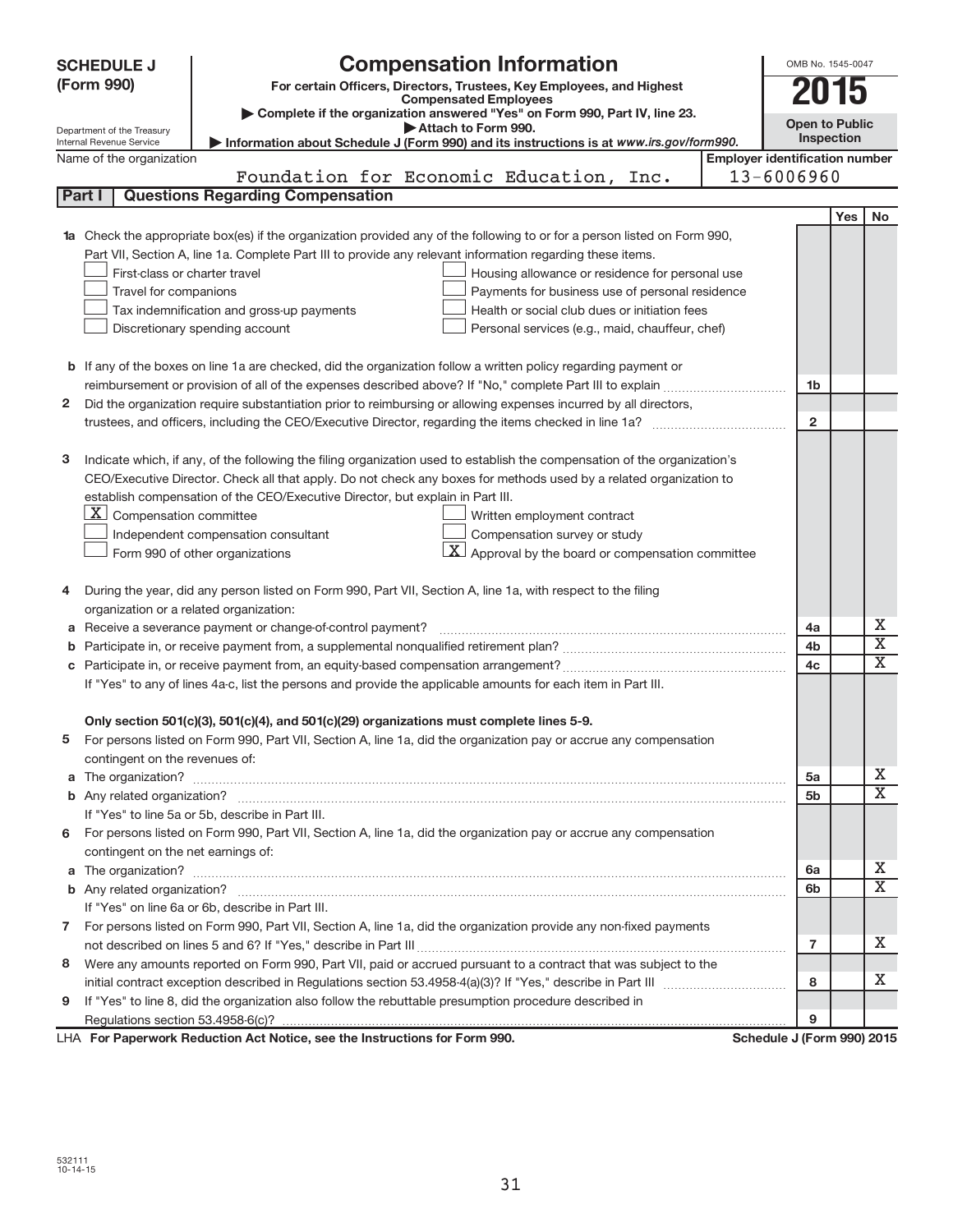### **Part II Officers, Directors, Trustees, Key Employees, and Highest Compensated Employees.** Use duplicate copies if additional space is needed.

For each individual whose compensation must be reported on Schedule J, report compensation from the organization on row (i) and from related organizations, described in the instructions, on row (ii). Do not list any individuals that are not listed on Form 990, Part VII.

**Note:** The sum of columns (B)(i)-(iii) for each listed individual must equal the total amount of Form 990, Part VII, Section A, line 1a, applicable column (D) and (E) amounts for that individual.

| (A) Name and Title   |             |                          | (B) Breakdown of W-2 and/or 1099-MISC compensation |                                           | (C) Retirement and<br>other deferred | (D) Nontaxable<br>benefits | (E) Total of columns | (F) Compensation<br>in column (B)         |
|----------------------|-------------|--------------------------|----------------------------------------------------|-------------------------------------------|--------------------------------------|----------------------------|----------------------|-------------------------------------------|
|                      |             | (i) Base<br>compensation | (ii) Bonus &<br>incentive<br>compensation          | (iii) Other<br>reportable<br>compensation | compensation                         |                            | $(B)(i)-(D)$         | reported as deferred<br>on prior Form 990 |
| (1) Lawrence W. Reed | (i)         | 145,667.                 | $\overline{0}$ .                                   | $\overline{0}$ .                          | 3,354.                               | 5,643.                     | 154,664.             | $\overline{0}$ .                          |
| President            | (ii)        | $\overline{0}$ .         | $\overline{0}$ .                                   | $\overline{0}$ .                          | $\overline{0}$ .                     | $\overline{0}$ .           | $\overline{0}$ .     | $\overline{0}$ .                          |
|                      | (i)         |                          |                                                    |                                           |                                      |                            |                      |                                           |
|                      | (ii)        |                          |                                                    |                                           |                                      |                            |                      |                                           |
|                      | (i)         |                          |                                                    |                                           |                                      |                            |                      |                                           |
|                      | (ii)        |                          |                                                    |                                           |                                      |                            |                      |                                           |
|                      | (i)         |                          |                                                    |                                           |                                      |                            |                      |                                           |
|                      | (ii)        |                          |                                                    |                                           |                                      |                            |                      |                                           |
|                      | (i)         |                          |                                                    |                                           |                                      |                            |                      |                                           |
|                      | (ii)        |                          |                                                    |                                           |                                      |                            |                      |                                           |
|                      | (i)         |                          |                                                    |                                           |                                      |                            |                      |                                           |
|                      | (ii)        |                          |                                                    |                                           |                                      |                            |                      |                                           |
|                      | (i)         |                          |                                                    |                                           |                                      |                            |                      |                                           |
|                      | (ii)        |                          |                                                    |                                           |                                      |                            |                      |                                           |
|                      | (i)         |                          |                                                    |                                           |                                      |                            |                      |                                           |
|                      | (ii)        |                          |                                                    |                                           |                                      |                            |                      |                                           |
|                      | (i)<br>(ii) |                          |                                                    |                                           |                                      |                            |                      |                                           |
|                      | (i)         |                          |                                                    |                                           |                                      |                            |                      |                                           |
|                      | (ii)        |                          |                                                    |                                           |                                      |                            |                      |                                           |
|                      | (i)         |                          |                                                    |                                           |                                      |                            |                      |                                           |
|                      | (ii)        |                          |                                                    |                                           |                                      |                            |                      |                                           |
|                      | (i)         |                          |                                                    |                                           |                                      |                            |                      |                                           |
|                      | (iii)       |                          |                                                    |                                           |                                      |                            |                      |                                           |
|                      | (i)         |                          |                                                    |                                           |                                      |                            |                      |                                           |
|                      | (ii)        |                          |                                                    |                                           |                                      |                            |                      |                                           |
|                      | (i)         |                          |                                                    |                                           |                                      |                            |                      |                                           |
|                      | (ii)        |                          |                                                    |                                           |                                      |                            |                      |                                           |
|                      | (i)         |                          |                                                    |                                           |                                      |                            |                      |                                           |
|                      | (ii)        |                          |                                                    |                                           |                                      |                            |                      |                                           |
|                      | (i)         |                          |                                                    |                                           |                                      |                            |                      |                                           |
|                      | (ii)        |                          |                                                    |                                           |                                      |                            |                      |                                           |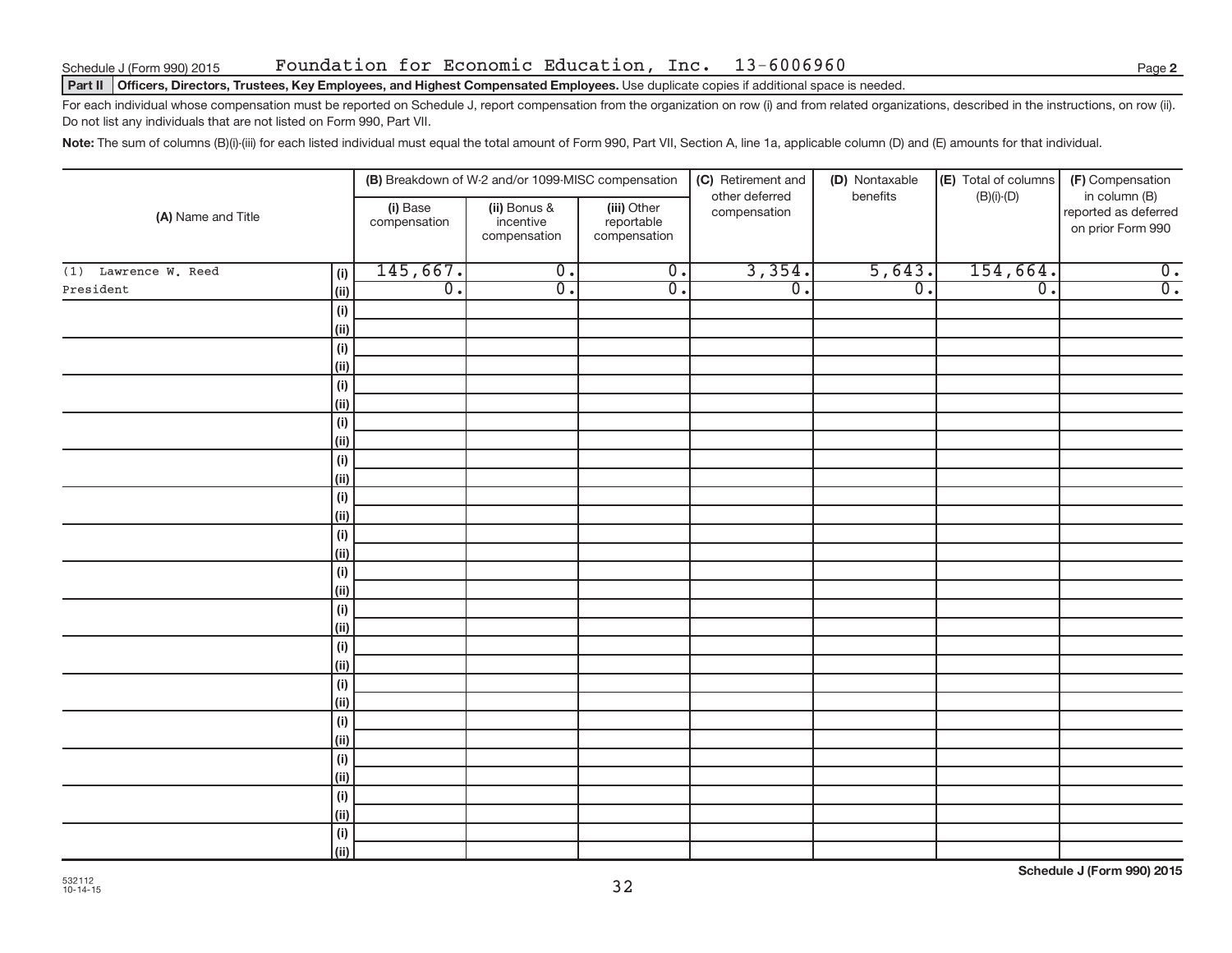**Part III Supplemental Information**

Provide the information, explanation, or descriptions required for Part I, lines 1a, 1b, 3, 4a, 4b, 4c, 5a, 5b, 6a, 6b, 7, and 8, and for Part II. Also complete this part for any additional information.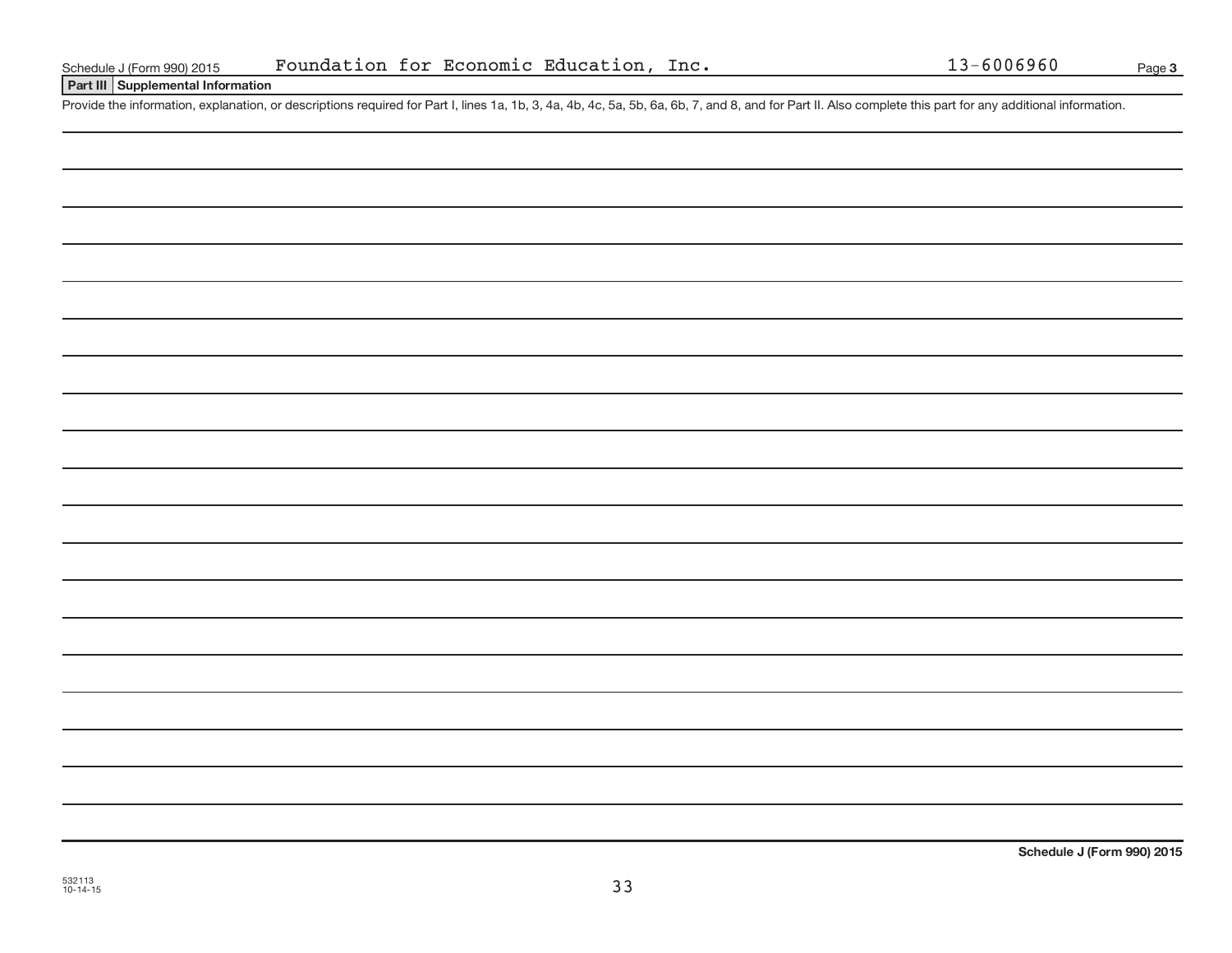| <b>SCHEDULE M</b> |  |
|-------------------|--|
| (Form 990)        |  |

# **Noncash Contributions**

OMB No. 1545-0047

| Department of the Treasury |
|----------------------------|
| Internal Revenue Service   |

◆ Complete if the organizations answered "Yes" on Form 990, Part IV, lines 29 or 30.<br>● **2015** Attach to Form 990.

**Open To Public Inspection**

| Information about Schedule M (Form 990) and its instructions is at www.irs.gov/form990. |
|-----------------------------------------------------------------------------------------|
|-----------------------------------------------------------------------------------------|

| Name of the organization  |                                    |  |      | l Emplover identification number |
|---------------------------|------------------------------------|--|------|----------------------------------|
|                           | Foundation for Economic Education, |  | Inc. | $13 - 6006960$                   |
| Part<br>Tynes of Property |                                    |  |      |                                  |

| , art 1 | <u>iyes on nopenty</u>                                                                                                                                                                                                                                                                                                                                                                                                                                                                                                                                                                                            |                             |                                                   |                                                                                                      |                                                              |     |     |    |
|---------|-------------------------------------------------------------------------------------------------------------------------------------------------------------------------------------------------------------------------------------------------------------------------------------------------------------------------------------------------------------------------------------------------------------------------------------------------------------------------------------------------------------------------------------------------------------------------------------------------------------------|-----------------------------|---------------------------------------------------|------------------------------------------------------------------------------------------------------|--------------------------------------------------------------|-----|-----|----|
|         |                                                                                                                                                                                                                                                                                                                                                                                                                                                                                                                                                                                                                   | (a)<br>Check if             | (b)<br>Number of<br>applicable   contributions or | (c)<br>Noncash contribution<br>amounts reported on<br>items contributed Form 990, Part VIII, line 1g | (d)<br>Method of determining<br>noncash contribution amounts |     |     |    |
| 1       |                                                                                                                                                                                                                                                                                                                                                                                                                                                                                                                                                                                                                   |                             |                                                   |                                                                                                      |                                                              |     |     |    |
| 2       |                                                                                                                                                                                                                                                                                                                                                                                                                                                                                                                                                                                                                   |                             |                                                   |                                                                                                      |                                                              |     |     |    |
| з       |                                                                                                                                                                                                                                                                                                                                                                                                                                                                                                                                                                                                                   |                             |                                                   |                                                                                                      |                                                              |     |     |    |
| 4       |                                                                                                                                                                                                                                                                                                                                                                                                                                                                                                                                                                                                                   | $\overline{\text{x}}$       |                                                   |                                                                                                      | 60,000. Fair Market Value                                    |     |     |    |
| 5       | Clothing and household goods                                                                                                                                                                                                                                                                                                                                                                                                                                                                                                                                                                                      |                             |                                                   |                                                                                                      |                                                              |     |     |    |
| 6       |                                                                                                                                                                                                                                                                                                                                                                                                                                                                                                                                                                                                                   |                             |                                                   |                                                                                                      |                                                              |     |     |    |
| 7       |                                                                                                                                                                                                                                                                                                                                                                                                                                                                                                                                                                                                                   |                             |                                                   |                                                                                                      |                                                              |     |     |    |
| 8       |                                                                                                                                                                                                                                                                                                                                                                                                                                                                                                                                                                                                                   |                             |                                                   |                                                                                                      |                                                              |     |     |    |
| 9       | Securities - Publicly traded                                                                                                                                                                                                                                                                                                                                                                                                                                                                                                                                                                                      | $\overline{\textnormal{x}}$ | 5                                                 |                                                                                                      | 27,556. Fair Market Value                                    |     |     |    |
| 10      | Securities - Closely held stock                                                                                                                                                                                                                                                                                                                                                                                                                                                                                                                                                                                   |                             |                                                   |                                                                                                      |                                                              |     |     |    |
| 11      | Securities - Partnership, LLC, or                                                                                                                                                                                                                                                                                                                                                                                                                                                                                                                                                                                 |                             |                                                   |                                                                                                      |                                                              |     |     |    |
|         |                                                                                                                                                                                                                                                                                                                                                                                                                                                                                                                                                                                                                   |                             |                                                   |                                                                                                      |                                                              |     |     |    |
| 12      | Securities - Miscellaneous                                                                                                                                                                                                                                                                                                                                                                                                                                                                                                                                                                                        |                             |                                                   |                                                                                                      |                                                              |     |     |    |
| 13      | Qualified conservation contribution -                                                                                                                                                                                                                                                                                                                                                                                                                                                                                                                                                                             |                             |                                                   |                                                                                                      |                                                              |     |     |    |
|         |                                                                                                                                                                                                                                                                                                                                                                                                                                                                                                                                                                                                                   |                             |                                                   |                                                                                                      |                                                              |     |     |    |
| 14      | Qualified conservation contribution - Other                                                                                                                                                                                                                                                                                                                                                                                                                                                                                                                                                                       |                             |                                                   |                                                                                                      |                                                              |     |     |    |
| 15      |                                                                                                                                                                                                                                                                                                                                                                                                                                                                                                                                                                                                                   |                             |                                                   |                                                                                                      |                                                              |     |     |    |
| 16      | Real estate - Commercial                                                                                                                                                                                                                                                                                                                                                                                                                                                                                                                                                                                          |                             |                                                   |                                                                                                      |                                                              |     |     |    |
| 17      |                                                                                                                                                                                                                                                                                                                                                                                                                                                                                                                                                                                                                   |                             |                                                   |                                                                                                      |                                                              |     |     |    |
| 18      |                                                                                                                                                                                                                                                                                                                                                                                                                                                                                                                                                                                                                   |                             |                                                   |                                                                                                      |                                                              |     |     |    |
| 19      |                                                                                                                                                                                                                                                                                                                                                                                                                                                                                                                                                                                                                   |                             |                                                   |                                                                                                      |                                                              |     |     |    |
| 20      | Drugs and medical supplies                                                                                                                                                                                                                                                                                                                                                                                                                                                                                                                                                                                        |                             |                                                   |                                                                                                      |                                                              |     |     |    |
| 21      |                                                                                                                                                                                                                                                                                                                                                                                                                                                                                                                                                                                                                   |                             |                                                   |                                                                                                      |                                                              |     |     |    |
| 22      |                                                                                                                                                                                                                                                                                                                                                                                                                                                                                                                                                                                                                   |                             |                                                   |                                                                                                      |                                                              |     |     |    |
| 23      |                                                                                                                                                                                                                                                                                                                                                                                                                                                                                                                                                                                                                   |                             |                                                   |                                                                                                      |                                                              |     |     |    |
| 24      |                                                                                                                                                                                                                                                                                                                                                                                                                                                                                                                                                                                                                   |                             |                                                   |                                                                                                      |                                                              |     |     |    |
| 25      | (Gifts/ Awards <sub>)</sub><br>Other $\blacktriangleright$                                                                                                                                                                                                                                                                                                                                                                                                                                                                                                                                                        | $\overline{\textbf{x}}$     | 1                                                 |                                                                                                      | 2,000.Fair Market Value                                      |     |     |    |
| 26      | Other $\blacktriangleright$<br>$\left(\begin{array}{ccc} \begin{array}{ccc} \end{array} & \begin{array}{ccc} \end{array} & \begin{array}{ccc} \end{array} & \begin{array}{ccc} \end{array} & \begin{array}{ccc} \end{array} & \begin{array}{ccc} \end{array} & \begin{array}{ccc} \end{array} & \begin{array}{ccc} \end{array} & \begin{array}{ccc} \end{array} & \begin{array}{ccc} \end{array} & \begin{array}{ccc} \end{array} & \begin{array}{ccc} \end{array} & \begin{array}{ccc} \end{array} & \begin{array}{ccc} \end{array} & \begin{array}{ccc} \end{array} & \begin{array}{ccc} \end{array} & \begin{$ |                             |                                                   |                                                                                                      |                                                              |     |     |    |
| 27      | Other $\blacktriangleright$                                                                                                                                                                                                                                                                                                                                                                                                                                                                                                                                                                                       |                             |                                                   |                                                                                                      |                                                              |     |     |    |
| 28      | Other                                                                                                                                                                                                                                                                                                                                                                                                                                                                                                                                                                                                             |                             |                                                   |                                                                                                      |                                                              |     |     |    |
| 29      | Number of Forms 8283 received by the organization during the tax year for contributions                                                                                                                                                                                                                                                                                                                                                                                                                                                                                                                           |                             |                                                   |                                                                                                      |                                                              |     |     |    |
|         | for which the organization completed Form 8283, Part IV, Donee Acknowledgement                                                                                                                                                                                                                                                                                                                                                                                                                                                                                                                                    |                             |                                                   | 29                                                                                                   |                                                              |     |     |    |
|         |                                                                                                                                                                                                                                                                                                                                                                                                                                                                                                                                                                                                                   |                             |                                                   |                                                                                                      |                                                              |     | Yes | No |
|         | 30a During the year, did the organization receive by contribution any property reported in Part I, lines 1 through 28, that it                                                                                                                                                                                                                                                                                                                                                                                                                                                                                    |                             |                                                   |                                                                                                      |                                                              |     |     |    |
|         | must hold for at least three years from the date of the initial contribution, and which is not required to be used for                                                                                                                                                                                                                                                                                                                                                                                                                                                                                            |                             |                                                   |                                                                                                      |                                                              |     |     |    |
|         |                                                                                                                                                                                                                                                                                                                                                                                                                                                                                                                                                                                                                   |                             |                                                   |                                                                                                      |                                                              | 30a |     | х  |
|         | <b>b</b> If "Yes," describe the arrangement in Part II.                                                                                                                                                                                                                                                                                                                                                                                                                                                                                                                                                           |                             |                                                   |                                                                                                      |                                                              |     |     |    |
| 31      | Does the organization have a gift acceptance policy that requires the review of any non-standard contributions?                                                                                                                                                                                                                                                                                                                                                                                                                                                                                                   |                             |                                                   |                                                                                                      |                                                              | 31  |     | х  |
|         | 32a Does the organization hire or use third parties or related organizations to solicit, process, or sell noncash                                                                                                                                                                                                                                                                                                                                                                                                                                                                                                 |                             |                                                   |                                                                                                      |                                                              |     |     |    |
|         | contributions?                                                                                                                                                                                                                                                                                                                                                                                                                                                                                                                                                                                                    |                             |                                                   |                                                                                                      |                                                              | 32a |     | х  |
|         | <b>b</b> If "Yes," describe in Part II.                                                                                                                                                                                                                                                                                                                                                                                                                                                                                                                                                                           |                             |                                                   |                                                                                                      |                                                              |     |     |    |
| 33      | If the organization did not report an amount in column (c) for a type of property for which column (a) is checked,                                                                                                                                                                                                                                                                                                                                                                                                                                                                                                |                             |                                                   |                                                                                                      |                                                              |     |     |    |
|         | describe in Part II.                                                                                                                                                                                                                                                                                                                                                                                                                                                                                                                                                                                              |                             |                                                   |                                                                                                      |                                                              |     |     |    |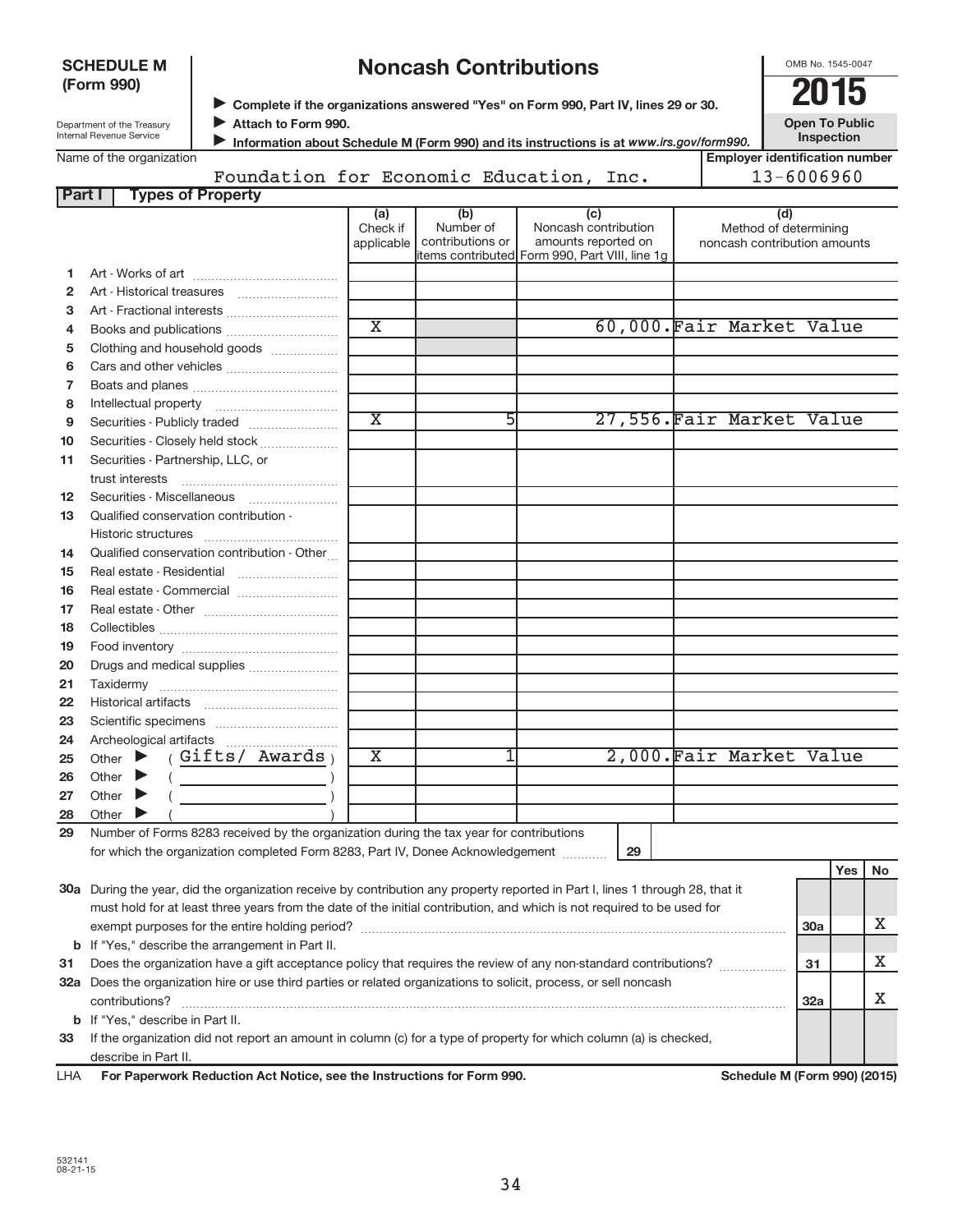|         | Schedule M (Form 990) (2015) Foundation for Economic Education, $Inc.$ |  |  | $13 - 6006960$                                                                                                                         | Page 2 |
|---------|------------------------------------------------------------------------|--|--|----------------------------------------------------------------------------------------------------------------------------------------|--------|
| Part II |                                                                        |  |  | Supplemental Information. Provide the information required by Part I, lines 30b, 32b, and 33, and whether the organization             |        |
|         |                                                                        |  |  | is reporting in Part I, column (b), the number of contributions, the number of items received, or a combination of both. Also complete |        |
|         | this part for any additional information.                              |  |  |                                                                                                                                        |        |
|         |                                                                        |  |  |                                                                                                                                        |        |
|         |                                                                        |  |  |                                                                                                                                        |        |
|         |                                                                        |  |  |                                                                                                                                        |        |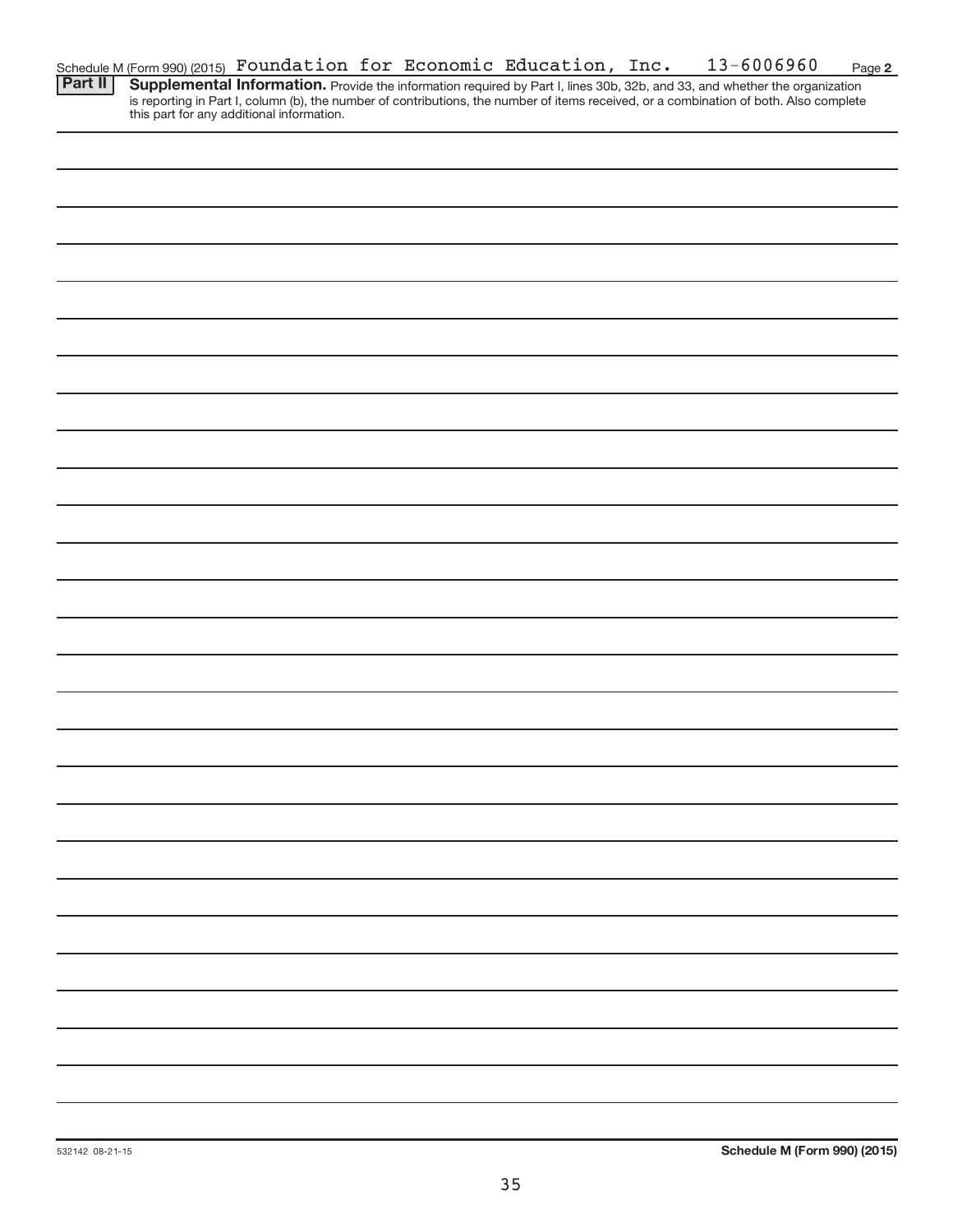| <b>SCHEDULE O</b><br>(Form 990 or 990-EZ)<br>Department of the Treasury<br>Internal Revenue Service | Supplemental Information to Form 990 or 990-EZ<br>Complete to provide information for responses to specific questions on<br>Form 990 or 990-EZ or to provide any additional information.<br>Attach to Form 990 or 990-EZ.<br>Information about Schedule O (Form 990 or 990-EZ) and its instructions is at WWW.irs.gov/form990. | OMB No. 1545-0047<br><b>Open to Public</b><br>Inspection |
|-----------------------------------------------------------------------------------------------------|--------------------------------------------------------------------------------------------------------------------------------------------------------------------------------------------------------------------------------------------------------------------------------------------------------------------------------|----------------------------------------------------------|
| Name of the organization                                                                            | Foundation for Economic Education, Inc.                                                                                                                                                                                                                                                                                        | <b>Emplover identification number</b><br>13-6006960      |
|                                                                                                     | Form 990, Part VI, Section B, line 11:                                                                                                                                                                                                                                                                                         |                                                          |
|                                                                                                     | A draft of the Federal Form 990 is provided to the organization for                                                                                                                                                                                                                                                            |                                                          |
|                                                                                                     | management review and approval. A complete copy is provided to the                                                                                                                                                                                                                                                             |                                                          |
|                                                                                                     | Governing Board prior to filing with the IRS.                                                                                                                                                                                                                                                                                  |                                                          |
|                                                                                                     |                                                                                                                                                                                                                                                                                                                                |                                                          |
|                                                                                                     | Form 990, Part VI, Section B, Line 15:                                                                                                                                                                                                                                                                                         |                                                          |
|                                                                                                     | The Organization's Performance and Compensation Committee establishes                                                                                                                                                                                                                                                          |                                                          |
|                                                                                                     | criteria for the evaluation of the President's performance, conducts a                                                                                                                                                                                                                                                         |                                                          |
|                                                                                                     | review of the President's performance for each fiscal year, and submits a                                                                                                                                                                                                                                                      |                                                          |
|                                                                                                     | recommendation to the Board of Trustees at the annual meeting with respect                                                                                                                                                                                                                                                     |                                                          |
|                                                                                                     | This is reviewed, deliberated and decided<br>to the President's compensation.                                                                                                                                                                                                                                                  |                                                          |
|                                                                                                     | by the Board of Trustees.                                                                                                                                                                                                                                                                                                      |                                                          |
|                                                                                                     |                                                                                                                                                                                                                                                                                                                                |                                                          |
|                                                                                                     | Form 990, Part VI, Section C, Line 19:                                                                                                                                                                                                                                                                                         |                                                          |
|                                                                                                     | The organization makes its governing documents, Conflict of Interest                                                                                                                                                                                                                                                           |                                                          |
|                                                                                                     | Policy, and financial statements available to the public upon request.                                                                                                                                                                                                                                                         |                                                          |
|                                                                                                     |                                                                                                                                                                                                                                                                                                                                |                                                          |
|                                                                                                     | Form 990, Part IX, Line 11g, Other Fees:                                                                                                                                                                                                                                                                                       |                                                          |
|                                                                                                     | Professional Fees - Writers:                                                                                                                                                                                                                                                                                                   |                                                          |
| Program service expenses                                                                            |                                                                                                                                                                                                                                                                                                                                | 56,980.                                                  |
|                                                                                                     | Management and general expenses                                                                                                                                                                                                                                                                                                | $0 \cdot$                                                |
| Fundraising expenses                                                                                |                                                                                                                                                                                                                                                                                                                                | 0.                                                       |
| Total expenses                                                                                      |                                                                                                                                                                                                                                                                                                                                | 56,980.                                                  |
|                                                                                                     |                                                                                                                                                                                                                                                                                                                                |                                                          |
|                                                                                                     | Professional Fees - General:                                                                                                                                                                                                                                                                                                   |                                                          |

Program service expenses 28,521.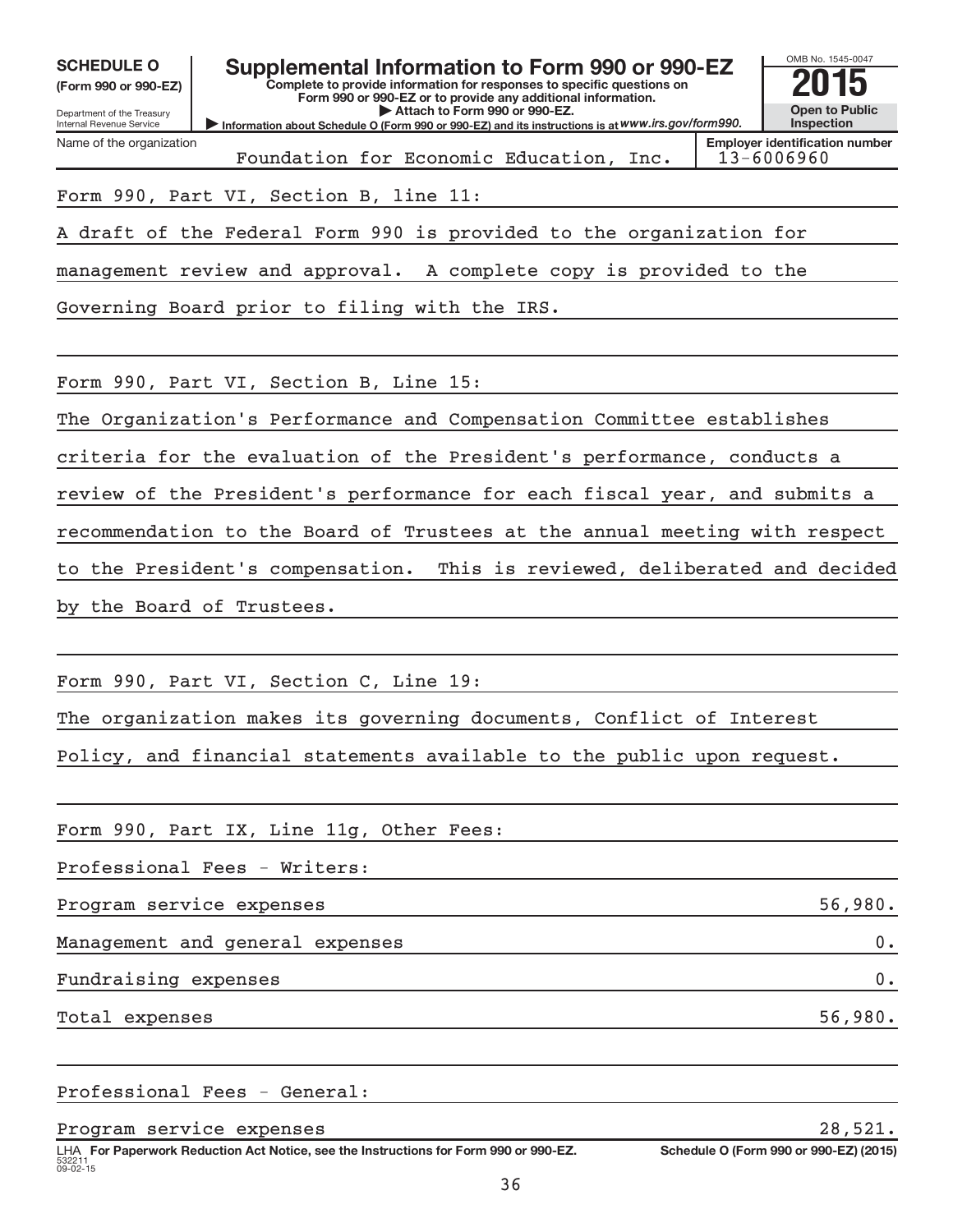| Schedule O (Form 990 or 990-EZ) (2015)                              | Page 2                                              |
|---------------------------------------------------------------------|-----------------------------------------------------|
| Name of the organization<br>Foundation for Economic Education, Inc. | <b>Employer identification number</b><br>13-6006960 |
| Management and general expenses                                     | 12.                                                 |
| Fundraising expenses                                                | 27,354.                                             |
| Total expenses                                                      | 55,887.                                             |
| Professional Fees - Consulting:                                     |                                                     |
| Program service expenses                                            | 143,932.                                            |
| Management and general expenses                                     | 12,126.                                             |
| Fundraising expenses                                                | 90,378.                                             |
| Total expenses                                                      | 246,436.                                            |
| Professional Fees - Design:                                         |                                                     |
| Program service expenses                                            | 84,209.                                             |
| Management and general expenses                                     | 0.                                                  |
| Fundraising expenses                                                | 6,445.                                              |
| Total expenses                                                      | 90,654.                                             |
| Professional Fees - Editing:                                        |                                                     |
| Program service expenses                                            | 55,507.                                             |
| Management and general expenses                                     | $0 \cdot$                                           |
| Fundraising expenses                                                | $0$ .                                               |
| Total expenses                                                      | 55,507.                                             |
| Professional Fees - Video:                                          |                                                     |
| Program service expenses                                            | 9,440.                                              |
| Management and general expenses                                     | $0$ .                                               |
| Fundraising expenses                                                | 0.                                                  |
| Total expenses                                                      | 9,440.                                              |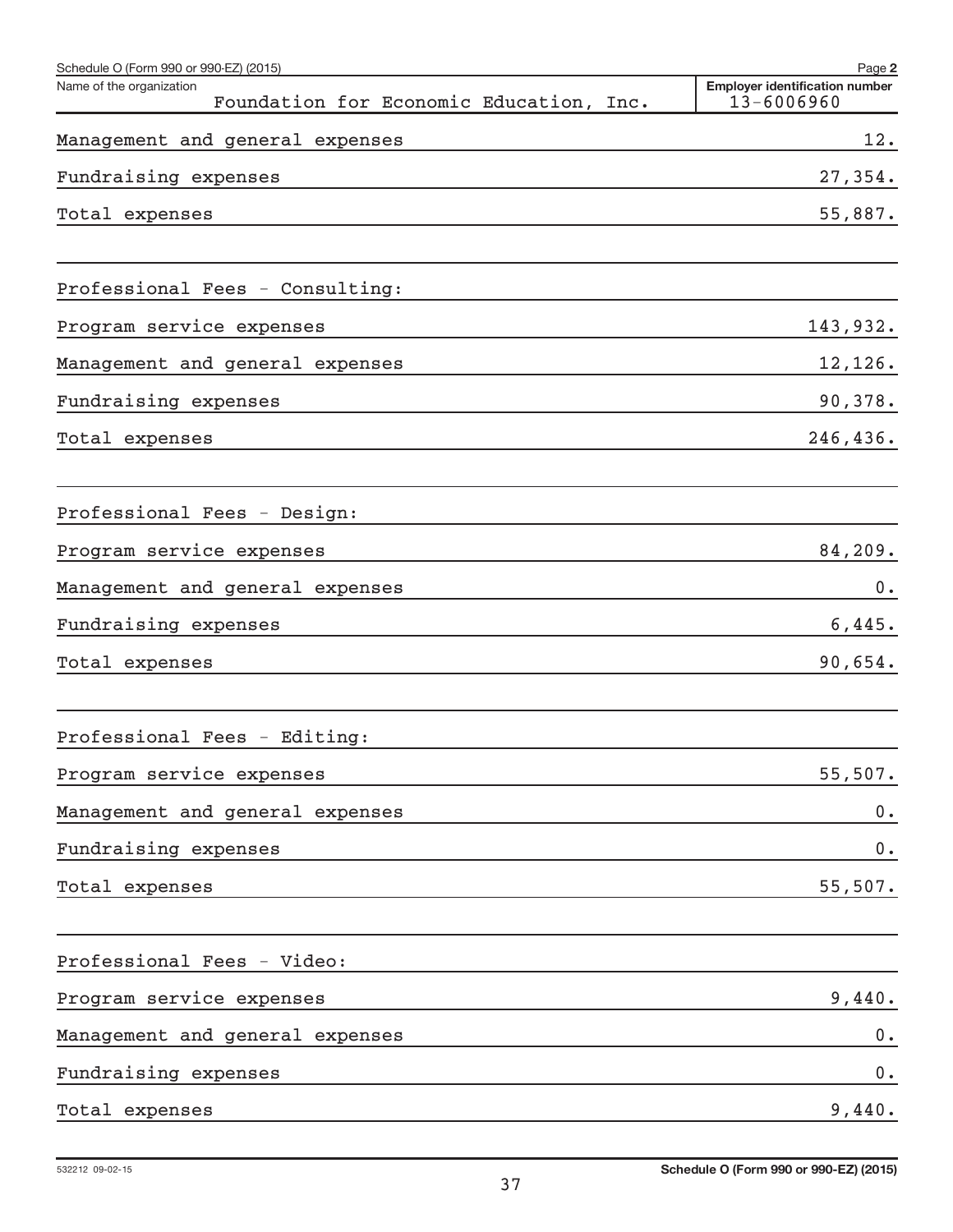| Schedule O (Form 990 or 990-EZ) (2015)                               |  |                                         | Page 2                                              |
|----------------------------------------------------------------------|--|-----------------------------------------|-----------------------------------------------------|
| Name of the organization                                             |  | Foundation for Economic Education, Inc. | <b>Employer identification number</b><br>13-6006960 |
| Outside Services - General:                                          |  |                                         |                                                     |
| Program service expenses                                             |  |                                         | 163,982.                                            |
| Management and general expenses                                      |  |                                         | 1,160.                                              |
| Fundraising expenses                                                 |  |                                         | 62,742.                                             |
| Total expenses                                                       |  |                                         | 227,884.                                            |
| Total Other Fees on Form 990, Part IX, line 11g, Col A               |  |                                         | 742,788.                                            |
| Form 990, Part XII, Line 2c:                                         |  |                                         |                                                     |
| The Organization's Board of Trustees is responsible for oversight of |  |                                         |                                                     |

the audit, including selection of the independent accountant. The

process has not changed from previous years.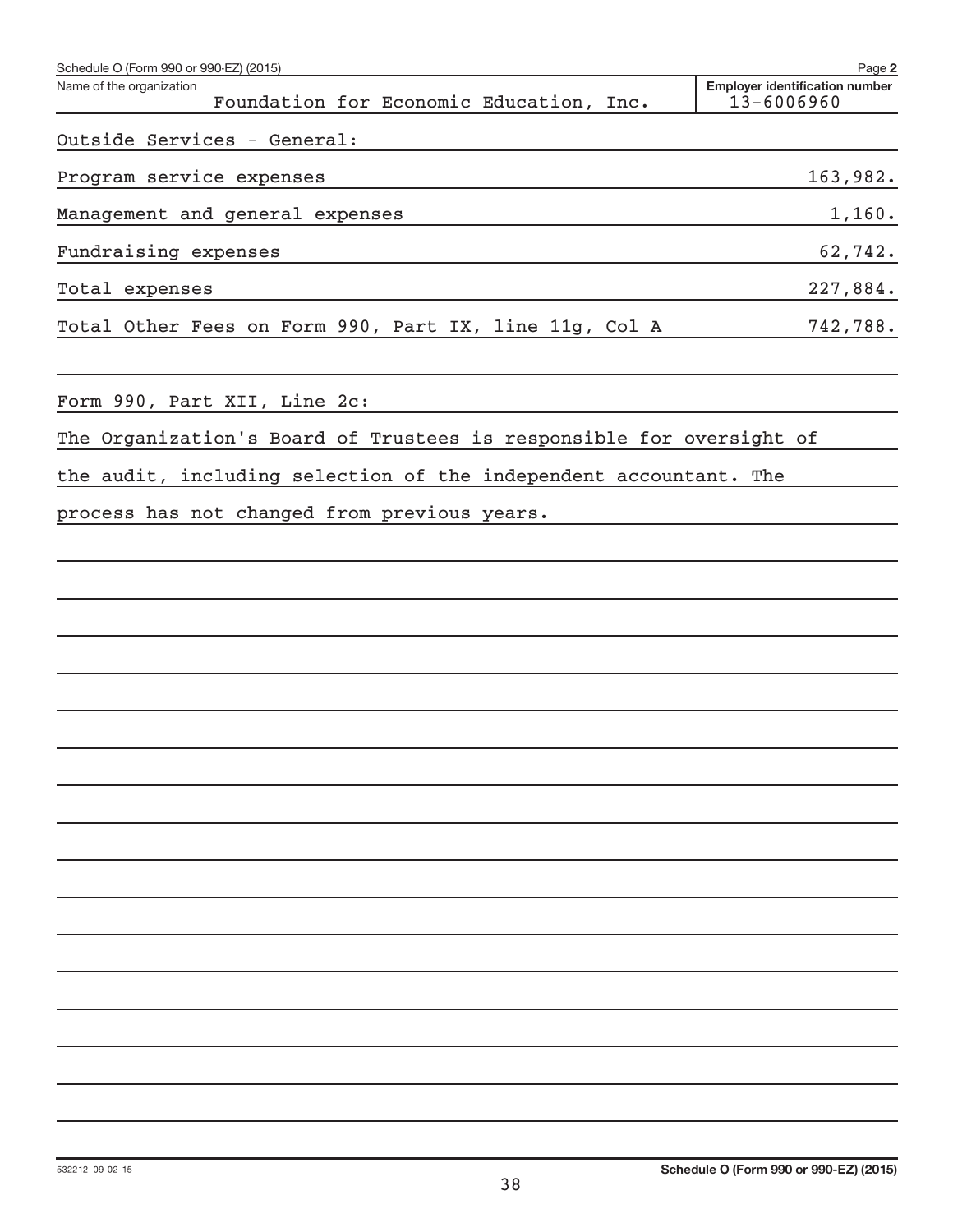| <b>SCHEDULE R</b>                                                                              |                                                                                                                                                                            | <b>Related Organizations and Unrelated Partnerships</b>                                                                                                                                     | OMB No. 1545-0047                                   |                                      |                                                          |                                     |                                             |                                                            |
|------------------------------------------------------------------------------------------------|----------------------------------------------------------------------------------------------------------------------------------------------------------------------------|---------------------------------------------------------------------------------------------------------------------------------------------------------------------------------------------|-----------------------------------------------------|--------------------------------------|----------------------------------------------------------|-------------------------------------|---------------------------------------------|------------------------------------------------------------|
| (Form 990)<br>Department of the Treasury<br>Internal Revenue Service                           |                                                                                                                                                                            | > Complete if the organization answered "Yes" on Form 990, Part IV, line 33, 34, 35b, 36, or 37.<br>Information about Schedule R (Form 990) and its instructions is at www.irs.gov/form990. | Attach to Form 990.                                 |                                      |                                                          |                                     | 2015<br><b>Open to Public</b><br>Inspection |                                                            |
| Name of the organization                                                                       |                                                                                                                                                                            | Foundation for Economic Education, Inc.                                                                                                                                                     |                                                     |                                      |                                                          | 13-6006960                          | <b>Employer identification number</b>       |                                                            |
| Part I                                                                                         | Identification of Disregarded Entities Complete if the organization answered "Yes" on Form 990, Part IV, line 33.                                                          |                                                                                                                                                                                             |                                                     |                                      |                                                          |                                     |                                             |                                                            |
| (a)<br>Name, address, and EIN (if applicable)<br>of disregarded entity                         |                                                                                                                                                                            | (b)<br>Primary activity                                                                                                                                                                     | (c)<br>Legal domicile (state or<br>foreign country) | (d)<br>Total income                  | (e)<br>End-of-year assets                                |                                     | (f)<br>Direct controlling<br>entity         |                                                            |
|                                                                                                |                                                                                                                                                                            |                                                                                                                                                                                             |                                                     |                                      |                                                          |                                     |                                             |                                                            |
| Part II                                                                                        | Identification of Related Tax-Exempt Organizations Complete if the organization answered "Yes" on Form 990, Part IV, line 34 because it had one or more related tax-exempt |                                                                                                                                                                                             |                                                     |                                      |                                                          |                                     |                                             |                                                            |
| organizations during the tax year.<br>(a)<br>Name, address, and EIN<br>of related organization |                                                                                                                                                                            | (b)<br>Primary activity                                                                                                                                                                     | (c)<br>Legal domicile (state or<br>foreign country) | (d)<br><b>Exempt Code</b><br>section | (e)<br>Public charity<br>status (if section<br>501(c)(3) | (f)<br>Direct controlling<br>entity | Yes                                         | $(g)$<br>Section 512(b)(13)<br>controlled<br>entity?<br>No |
|                                                                                                | George A. Warren Trust U/A DTD 9/11/69<br>Foundation for Economic Education - 0, 1819<br>Peachtree Road NE, Suite 300, Atlanta, GA                                         | Supporting Organization-<br>See Part VII                                                                                                                                                    | Massachusetts                                       | 501(c)(3)                            | Line 11a, I                                              |                                     |                                             | х                                                          |
|                                                                                                |                                                                                                                                                                            |                                                                                                                                                                                             |                                                     |                                      |                                                          |                                     |                                             |                                                            |
|                                                                                                | For Paperwork Reduction Act Notice, see the Instructions for Form 990.                                                                                                     |                                                                                                                                                                                             |                                                     |                                      |                                                          |                                     | Schedule R (Form 990) 2015                  |                                                            |

See Part VII for Continuations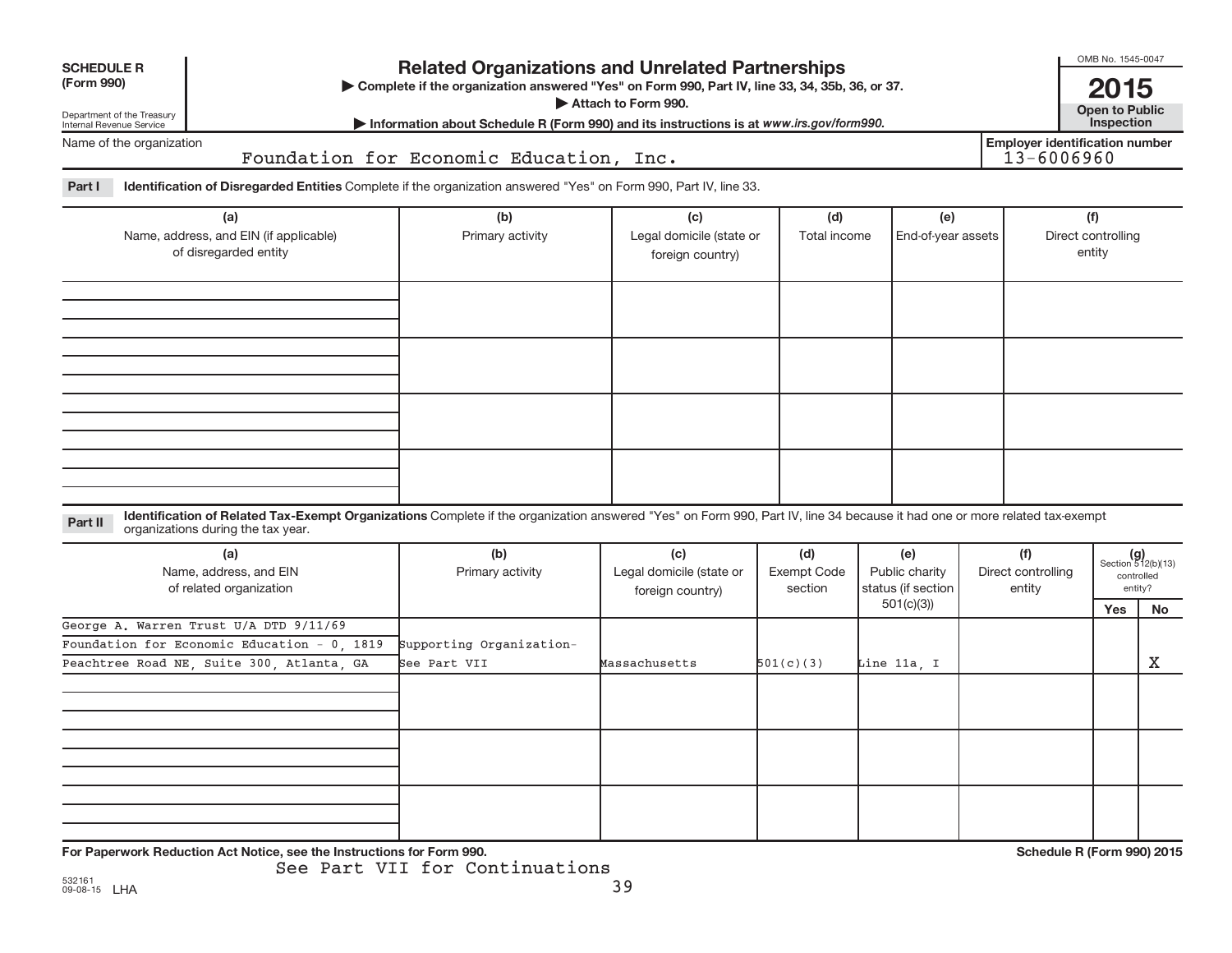**2**

Part III Identification of Related Organizations Taxable as a Partnership Complete if the organization answered "Yes" on Form 990, Part IV, line 34 because it had one or more related<br>organizations treated as a partnership

| (a)                                                                                                                                                                                                                                                                       | (b)              | (c)                                                   | (d)                          |                                        | (e)                                                                                                                    |  | (f)       |                                    | (g) | (h)                                     |  | (i)                                                                                  |  | (i)                                         | (k)                                 |           |
|---------------------------------------------------------------------------------------------------------------------------------------------------------------------------------------------------------------------------------------------------------------------------|------------------|-------------------------------------------------------|------------------------------|----------------------------------------|------------------------------------------------------------------------------------------------------------------------|--|-----------|------------------------------------|-----|-----------------------------------------|--|--------------------------------------------------------------------------------------|--|---------------------------------------------|-------------------------------------|-----------|
| Name, address, and EIN<br>of related organization                                                                                                                                                                                                                         | Primary activity | Legal<br>domicile<br>(state or<br>foreign<br>country) | Direct controlling<br>entity |                                        | Predominant income<br>Share of total<br>(related, unrelated,<br>excluded from tax under<br>income<br>sections 512-514) |  |           | Share of<br>end-of-year<br>assets  |     | Disproportionate<br>allocations?<br>Yes |  | Code V-UBI<br>amount in box<br>20 of Schedule<br>K-1 (Form 1065) Yes No<br><b>No</b> |  | General or Percentage<br>managing ownership |                                     |           |
|                                                                                                                                                                                                                                                                           |                  |                                                       |                              |                                        |                                                                                                                        |  |           |                                    |     |                                         |  |                                                                                      |  |                                             |                                     |           |
|                                                                                                                                                                                                                                                                           |                  |                                                       |                              |                                        |                                                                                                                        |  |           |                                    |     |                                         |  |                                                                                      |  |                                             |                                     |           |
|                                                                                                                                                                                                                                                                           |                  |                                                       |                              |                                        |                                                                                                                        |  |           |                                    |     |                                         |  |                                                                                      |  |                                             |                                     |           |
|                                                                                                                                                                                                                                                                           |                  |                                                       |                              |                                        |                                                                                                                        |  |           |                                    |     |                                         |  |                                                                                      |  |                                             |                                     |           |
|                                                                                                                                                                                                                                                                           |                  |                                                       |                              |                                        |                                                                                                                        |  |           |                                    |     |                                         |  |                                                                                      |  |                                             |                                     |           |
|                                                                                                                                                                                                                                                                           |                  |                                                       |                              |                                        |                                                                                                                        |  |           |                                    |     |                                         |  |                                                                                      |  |                                             |                                     |           |
|                                                                                                                                                                                                                                                                           |                  |                                                       |                              |                                        |                                                                                                                        |  |           |                                    |     |                                         |  |                                                                                      |  |                                             |                                     |           |
|                                                                                                                                                                                                                                                                           |                  |                                                       |                              |                                        |                                                                                                                        |  |           |                                    |     |                                         |  |                                                                                      |  |                                             |                                     |           |
|                                                                                                                                                                                                                                                                           |                  |                                                       |                              |                                        |                                                                                                                        |  |           |                                    |     |                                         |  |                                                                                      |  |                                             |                                     |           |
|                                                                                                                                                                                                                                                                           |                  |                                                       |                              |                                        |                                                                                                                        |  |           |                                    |     |                                         |  |                                                                                      |  |                                             |                                     |           |
|                                                                                                                                                                                                                                                                           |                  |                                                       |                              |                                        |                                                                                                                        |  |           |                                    |     |                                         |  |                                                                                      |  |                                             |                                     |           |
|                                                                                                                                                                                                                                                                           |                  |                                                       |                              |                                        |                                                                                                                        |  |           |                                    |     |                                         |  |                                                                                      |  |                                             |                                     |           |
|                                                                                                                                                                                                                                                                           |                  |                                                       |                              |                                        |                                                                                                                        |  |           |                                    |     |                                         |  |                                                                                      |  |                                             |                                     |           |
|                                                                                                                                                                                                                                                                           |                  |                                                       |                              |                                        |                                                                                                                        |  |           |                                    |     |                                         |  |                                                                                      |  |                                             |                                     |           |
|                                                                                                                                                                                                                                                                           |                  |                                                       |                              |                                        |                                                                                                                        |  |           |                                    |     |                                         |  |                                                                                      |  |                                             |                                     |           |
| Identification of Related Organizations Taxable as a Corporation or Trust Complete if the organization answered "Yes" on Form 990, Part IV, line 34 because it had one or more related<br>Part IV<br>organizations treated as a corporation or trust during the tax year. |                  |                                                       |                              |                                        |                                                                                                                        |  |           |                                    |     |                                         |  |                                                                                      |  |                                             |                                     |           |
| (a)                                                                                                                                                                                                                                                                       |                  |                                                       | (b)                          | (c)                                    | (d)                                                                                                                    |  | (e)       |                                    | (f) |                                         |  | (g)                                                                                  |  | (h)                                         | (i)<br>Section                      |           |
| Name, address, and EIN<br>of related organization                                                                                                                                                                                                                         |                  | Primary activity                                      |                              | Legal domicile<br>(state or<br>foreign | Direct controlling<br>entity                                                                                           |  |           | Type of entity<br>(C corp, S corp, |     | Share of total<br>income                |  | Share of<br>end-of-year                                                              |  | Percentage<br>ownership                     | 512(b)(13)<br>controlled<br>entity? |           |
|                                                                                                                                                                                                                                                                           |                  |                                                       |                              | country)                               |                                                                                                                        |  | or trust) |                                    |     |                                         |  | assets                                                                               |  |                                             | Yes                                 | <b>No</b> |
|                                                                                                                                                                                                                                                                           |                  |                                                       |                              |                                        |                                                                                                                        |  |           |                                    |     |                                         |  |                                                                                      |  |                                             |                                     |           |

|  |  | 1 N |  | $\sim$ $\sim$ $\sim$ $\sim$ $\sim$ $\sim$ $\sim$ |  |  |
|--|--|-----|--|--------------------------------------------------|--|--|
|  |  |     |  |                                                  |  |  |
|  |  |     |  |                                                  |  |  |
|  |  |     |  |                                                  |  |  |
|  |  |     |  |                                                  |  |  |
|  |  |     |  |                                                  |  |  |
|  |  |     |  |                                                  |  |  |
|  |  |     |  |                                                  |  |  |
|  |  |     |  |                                                  |  |  |
|  |  |     |  |                                                  |  |  |
|  |  |     |  |                                                  |  |  |
|  |  |     |  |                                                  |  |  |
|  |  |     |  |                                                  |  |  |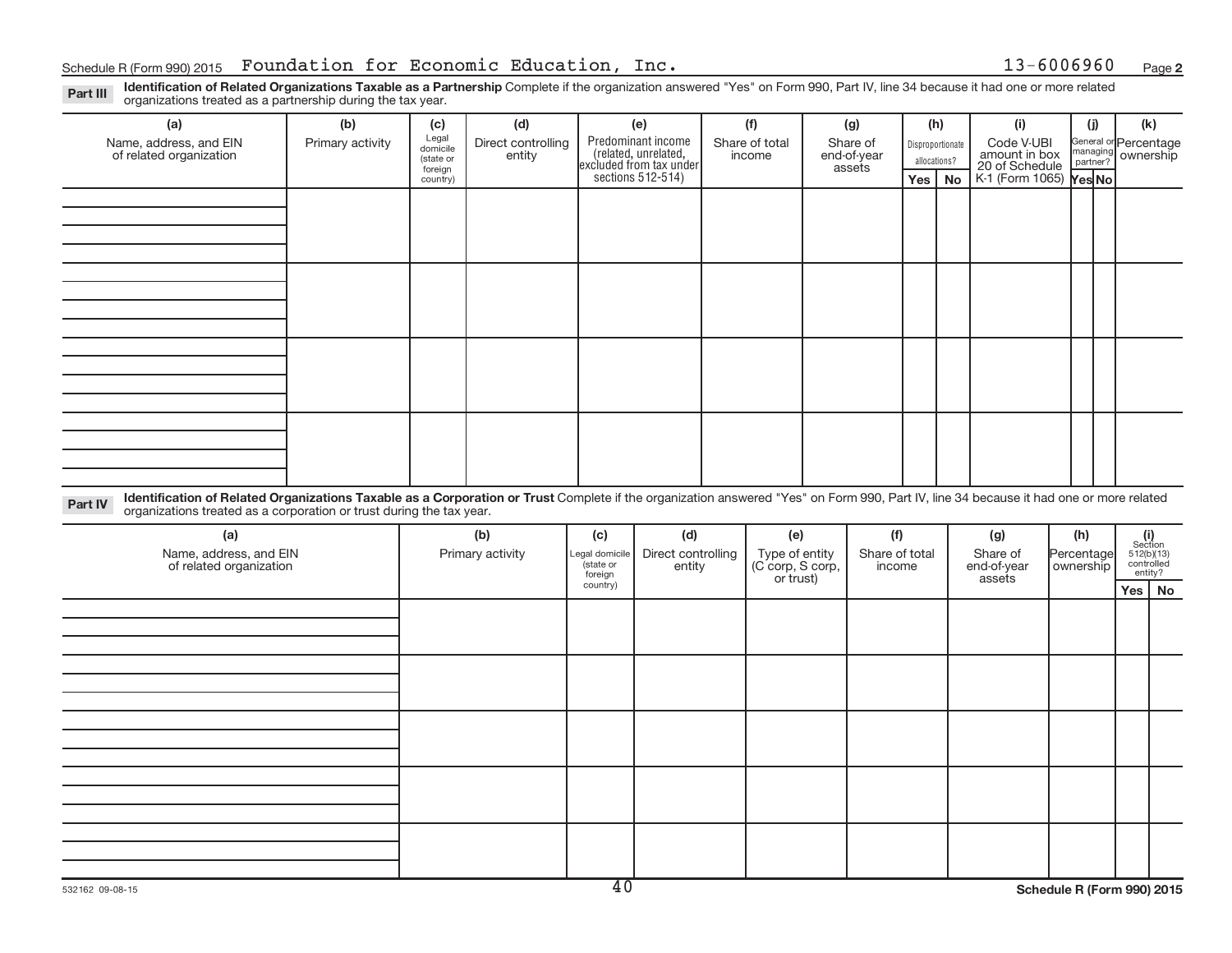# Schedule R (Form 990) 2015 Page Foundation for Economic Education, Inc. 13-6006960

### **Part V Transactions With Related Organizations** Complete if the organization answered "Yes" on Form 990, Part IV, line 34, 35b, or 36.

|                                                                                                                                                         | Note. Complete line 1 if any entity is listed in Parts II, III, or IV of this schedule.                                                                                                                                                          |  |  |  |                | Yes | No                                                   |  |  |  |
|---------------------------------------------------------------------------------------------------------------------------------------------------------|--------------------------------------------------------------------------------------------------------------------------------------------------------------------------------------------------------------------------------------------------|--|--|--|----------------|-----|------------------------------------------------------|--|--|--|
|                                                                                                                                                         | During the tax year, did the organization engage in any of the following transactions with one or more related organizations listed in Parts II-IV?                                                                                              |  |  |  |                |     |                                                      |  |  |  |
|                                                                                                                                                         | 1a                                                                                                                                                                                                                                               |  |  |  |                |     |                                                      |  |  |  |
|                                                                                                                                                         | b Gift, grant, or capital contribution to related organization(s) manufactured content and content of the contribution to related organization(s) manufactured content and content of the content of the content of the conten                   |  |  |  |                |     |                                                      |  |  |  |
|                                                                                                                                                         | 1 <sub>c</sub>                                                                                                                                                                                                                                   |  |  |  |                |     |                                                      |  |  |  |
|                                                                                                                                                         | 1 <sub>d</sub><br>d Loans or loan guarantees to or for related organization(s) www.communically.com/www.communically.com/www.communically.com/www.communically.com/www.communically.com/www.communically.com/www.communically.com/www.communical |  |  |  |                |     |                                                      |  |  |  |
|                                                                                                                                                         |                                                                                                                                                                                                                                                  |  |  |  |                |     |                                                      |  |  |  |
|                                                                                                                                                         |                                                                                                                                                                                                                                                  |  |  |  |                |     |                                                      |  |  |  |
|                                                                                                                                                         | Dividends from related organization(s) material contracts and contracts and contracts are contracted as a contract or contract or contract or contract or contract or contract or contract or contract or contract or contract                   |  |  |  | 1f             |     | Х                                                    |  |  |  |
|                                                                                                                                                         | Sale of assets to related organization(s) www.assettion.com/www.assettion.com/www.assettion.com/www.assettion.com/www.assettion.com/www.assettion.com/www.assettion.com/www.assettion.com/www.assettion.com/www.assettion.com/                   |  |  |  | 1g             |     | $\overline{\mathbf{X}}$                              |  |  |  |
|                                                                                                                                                         | h Purchase of assets from related organization(s) manufactured and content and content and content and content and content and content and content and content and content and content and content and content and content and                   |  |  |  | 1 <sub>h</sub> |     | $\overline{\textnormal{x}}$<br>$\overline{\text{X}}$ |  |  |  |
|                                                                                                                                                         | Exchange of assets with related organization(s) www.assettion.com/www.assettion.com/www.assettion.com/www.assettion.com/www.assettion.com/www.assettion.com/www.assettion.com/www.assettion.com/www.assettion.com/www.assettio                   |  |  |  |                |     |                                                      |  |  |  |
|                                                                                                                                                         |                                                                                                                                                                                                                                                  |  |  |  |                |     |                                                      |  |  |  |
|                                                                                                                                                         |                                                                                                                                                                                                                                                  |  |  |  |                |     |                                                      |  |  |  |
|                                                                                                                                                         |                                                                                                                                                                                                                                                  |  |  |  |                |     |                                                      |  |  |  |
|                                                                                                                                                         |                                                                                                                                                                                                                                                  |  |  |  |                |     |                                                      |  |  |  |
|                                                                                                                                                         |                                                                                                                                                                                                                                                  |  |  |  | 1 <sub>m</sub> |     | X                                                    |  |  |  |
|                                                                                                                                                         |                                                                                                                                                                                                                                                  |  |  |  | 1n             | X   |                                                      |  |  |  |
|                                                                                                                                                         |                                                                                                                                                                                                                                                  |  |  |  | 1o             |     | $\overline{\mathbf{x}}$                              |  |  |  |
|                                                                                                                                                         |                                                                                                                                                                                                                                                  |  |  |  |                |     |                                                      |  |  |  |
|                                                                                                                                                         |                                                                                                                                                                                                                                                  |  |  |  | 1p             |     | Х                                                    |  |  |  |
|                                                                                                                                                         |                                                                                                                                                                                                                                                  |  |  |  | 1 <sub>q</sub> |     | $\overline{\mathbf{X}}$                              |  |  |  |
|                                                                                                                                                         |                                                                                                                                                                                                                                                  |  |  |  |                |     |                                                      |  |  |  |
|                                                                                                                                                         |                                                                                                                                                                                                                                                  |  |  |  | 1r             |     | х                                                    |  |  |  |
|                                                                                                                                                         |                                                                                                                                                                                                                                                  |  |  |  | 1s             |     | $\overline{\mathbf{x}}$                              |  |  |  |
| $2^{\circ}$                                                                                                                                             | If the answer to any of the above is "Yes," see the instructions for information on who must complete this line, including covered relationships and transaction thresholds.                                                                     |  |  |  |                |     |                                                      |  |  |  |
| (b)<br>(c)<br>(a)<br>Name of related organization<br>(d)<br>Method of determining amount involved<br>Amount involved<br>Transaction<br>$t$ and $(a, c)$ |                                                                                                                                                                                                                                                  |  |  |  |                |     |                                                      |  |  |  |

| Name of related organization | (W)<br>Transaction<br>type (a-s) | ्रा<br>Amount involved | Method of determining amount involved |
|------------------------------|----------------------------------|------------------------|---------------------------------------|
| (1)                          |                                  |                        |                                       |
| (2)                          |                                  |                        |                                       |
| (3)                          |                                  |                        |                                       |
| (4)                          |                                  |                        |                                       |
| (5)                          |                                  |                        |                                       |
| (6)                          | $\overline{11}$                  |                        |                                       |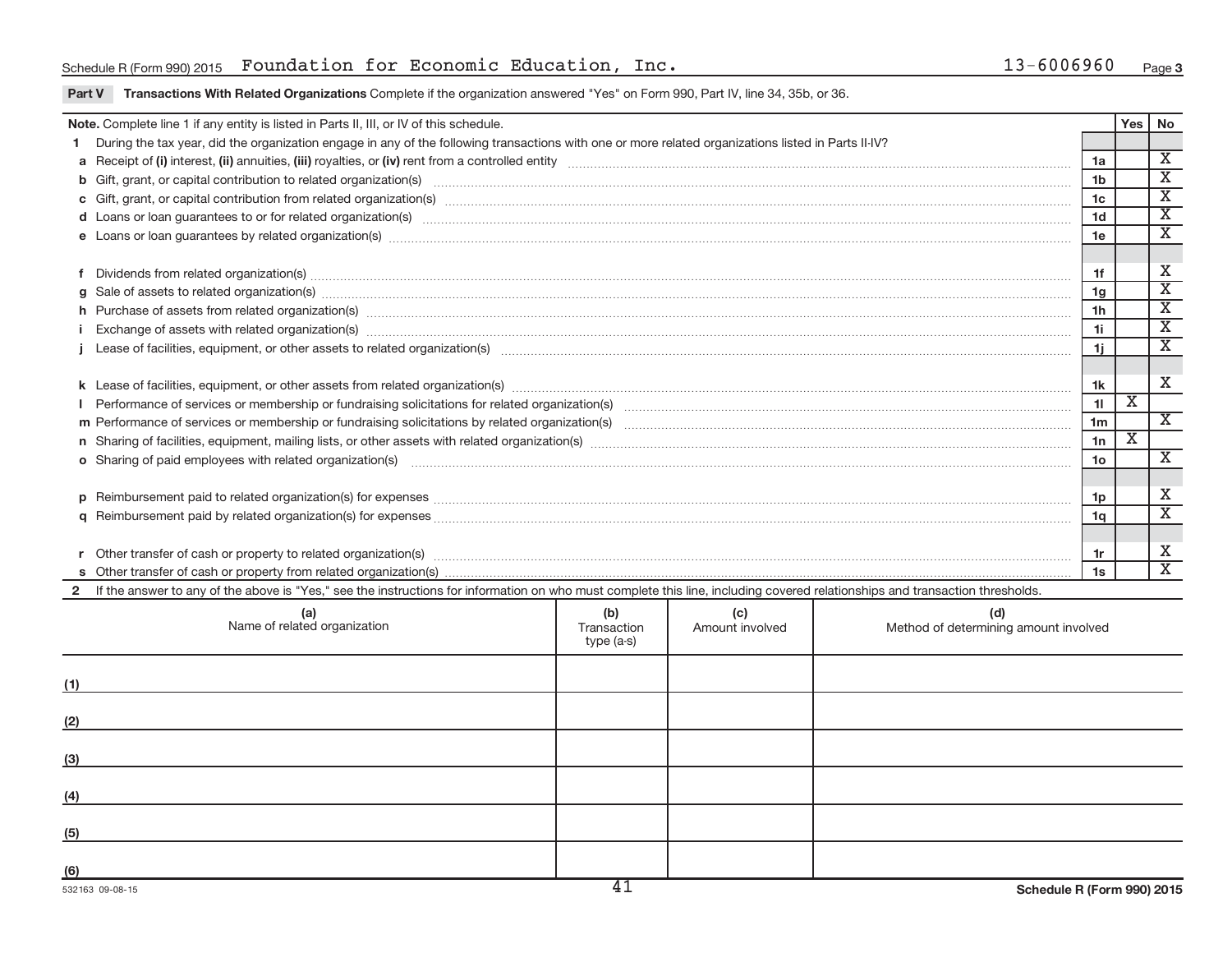# Schedule R (Form 990) 2015 Page Foundation for Economic Education, Inc. 13-6006960

## **Part VI** Unrelated Organizations Taxable as a Partnership Complete if the organization answered "Yes" on Form 990, Part IV, line 37.

Provide the following information for each entity taxed as a partnership through which the organization conducted more than five percent of its activities (measured by total assets or gross revenue) that was not a related organization. See instructions regarding exclusion for certain investment partnerships.

| mat mad not a rolated organization. Occ included for regarding excludion for contain invectment partneremper.<br>(a) | (b)              | (c)               | (d)                                                                                        |                                                          | (f)      | (g)         |                                  | (h) | (i)                                                                                                  | (j)    | (k) |  |
|----------------------------------------------------------------------------------------------------------------------|------------------|-------------------|--------------------------------------------------------------------------------------------|----------------------------------------------------------|----------|-------------|----------------------------------|-----|------------------------------------------------------------------------------------------------------|--------|-----|--|
| Name, address, and EIN                                                                                               | Primary activity | Legal domicile    |                                                                                            | (e)<br>Are all<br>partners sec.<br>$501(c)(3)$<br>orgs.? | Share of | Share of    |                                  |     |                                                                                                      |        |     |  |
| of entity                                                                                                            |                  | (state or foreign | Predominant income<br>(related, unrelated,<br>excluded from tax under<br>sections 512-514) |                                                          | total    | end-of-year | Disproportionate<br>allocations? |     | Code V-UBI<br>amount in box 20 managing<br>of Schedule K-1<br>(Form 1065)<br>$\overline{Y}_{res}$ No |        |     |  |
|                                                                                                                      |                  | country)          |                                                                                            | Yes No                                                   | income   | assets      | Yes No                           |     |                                                                                                      | Yes NO |     |  |
|                                                                                                                      |                  |                   |                                                                                            |                                                          |          |             |                                  |     |                                                                                                      |        |     |  |
|                                                                                                                      |                  |                   |                                                                                            |                                                          |          |             |                                  |     |                                                                                                      |        |     |  |
|                                                                                                                      |                  |                   |                                                                                            |                                                          |          |             |                                  |     |                                                                                                      |        |     |  |
|                                                                                                                      |                  |                   |                                                                                            |                                                          |          |             |                                  |     |                                                                                                      |        |     |  |
|                                                                                                                      |                  |                   |                                                                                            |                                                          |          |             |                                  |     |                                                                                                      |        |     |  |
|                                                                                                                      |                  |                   |                                                                                            |                                                          |          |             |                                  |     |                                                                                                      |        |     |  |
|                                                                                                                      |                  |                   |                                                                                            |                                                          |          |             |                                  |     |                                                                                                      |        |     |  |
|                                                                                                                      |                  |                   |                                                                                            |                                                          |          |             |                                  |     |                                                                                                      |        |     |  |
|                                                                                                                      |                  |                   |                                                                                            |                                                          |          |             |                                  |     |                                                                                                      |        |     |  |
|                                                                                                                      |                  |                   |                                                                                            |                                                          |          |             |                                  |     |                                                                                                      |        |     |  |
|                                                                                                                      |                  |                   |                                                                                            |                                                          |          |             |                                  |     |                                                                                                      |        |     |  |
|                                                                                                                      |                  |                   |                                                                                            |                                                          |          |             |                                  |     |                                                                                                      |        |     |  |
|                                                                                                                      |                  |                   |                                                                                            |                                                          |          |             |                                  |     |                                                                                                      |        |     |  |
|                                                                                                                      |                  |                   |                                                                                            |                                                          |          |             |                                  |     |                                                                                                      |        |     |  |
|                                                                                                                      |                  |                   |                                                                                            |                                                          |          |             |                                  |     |                                                                                                      |        |     |  |
|                                                                                                                      |                  |                   |                                                                                            |                                                          |          |             |                                  |     |                                                                                                      |        |     |  |
|                                                                                                                      |                  |                   |                                                                                            |                                                          |          |             |                                  |     |                                                                                                      |        |     |  |
|                                                                                                                      |                  |                   |                                                                                            |                                                          |          |             |                                  |     |                                                                                                      |        |     |  |
|                                                                                                                      |                  |                   |                                                                                            |                                                          |          |             |                                  |     |                                                                                                      |        |     |  |
|                                                                                                                      |                  |                   |                                                                                            |                                                          |          |             |                                  |     |                                                                                                      |        |     |  |
|                                                                                                                      |                  |                   |                                                                                            |                                                          |          |             |                                  |     |                                                                                                      |        |     |  |
|                                                                                                                      |                  |                   |                                                                                            |                                                          |          |             |                                  |     |                                                                                                      |        |     |  |
|                                                                                                                      |                  |                   |                                                                                            |                                                          |          |             |                                  |     |                                                                                                      |        |     |  |
|                                                                                                                      |                  |                   |                                                                                            |                                                          |          |             |                                  |     |                                                                                                      |        |     |  |
|                                                                                                                      |                  |                   |                                                                                            |                                                          |          |             |                                  |     |                                                                                                      |        |     |  |
|                                                                                                                      |                  |                   |                                                                                            |                                                          |          |             |                                  |     |                                                                                                      |        |     |  |
|                                                                                                                      |                  |                   |                                                                                            |                                                          |          |             |                                  |     |                                                                                                      |        |     |  |
|                                                                                                                      |                  |                   |                                                                                            |                                                          |          |             |                                  |     |                                                                                                      |        |     |  |
|                                                                                                                      |                  |                   |                                                                                            |                                                          |          |             |                                  |     |                                                                                                      |        |     |  |
|                                                                                                                      |                  |                   |                                                                                            |                                                          |          |             |                                  |     |                                                                                                      |        |     |  |
|                                                                                                                      |                  |                   |                                                                                            |                                                          |          |             |                                  |     |                                                                                                      |        |     |  |
|                                                                                                                      |                  |                   |                                                                                            |                                                          |          |             |                                  |     |                                                                                                      |        |     |  |
|                                                                                                                      |                  |                   |                                                                                            |                                                          |          |             |                                  |     |                                                                                                      |        |     |  |
|                                                                                                                      |                  |                   |                                                                                            |                                                          |          |             |                                  |     |                                                                                                      |        |     |  |

**Schedule R (Form 990) 2015**